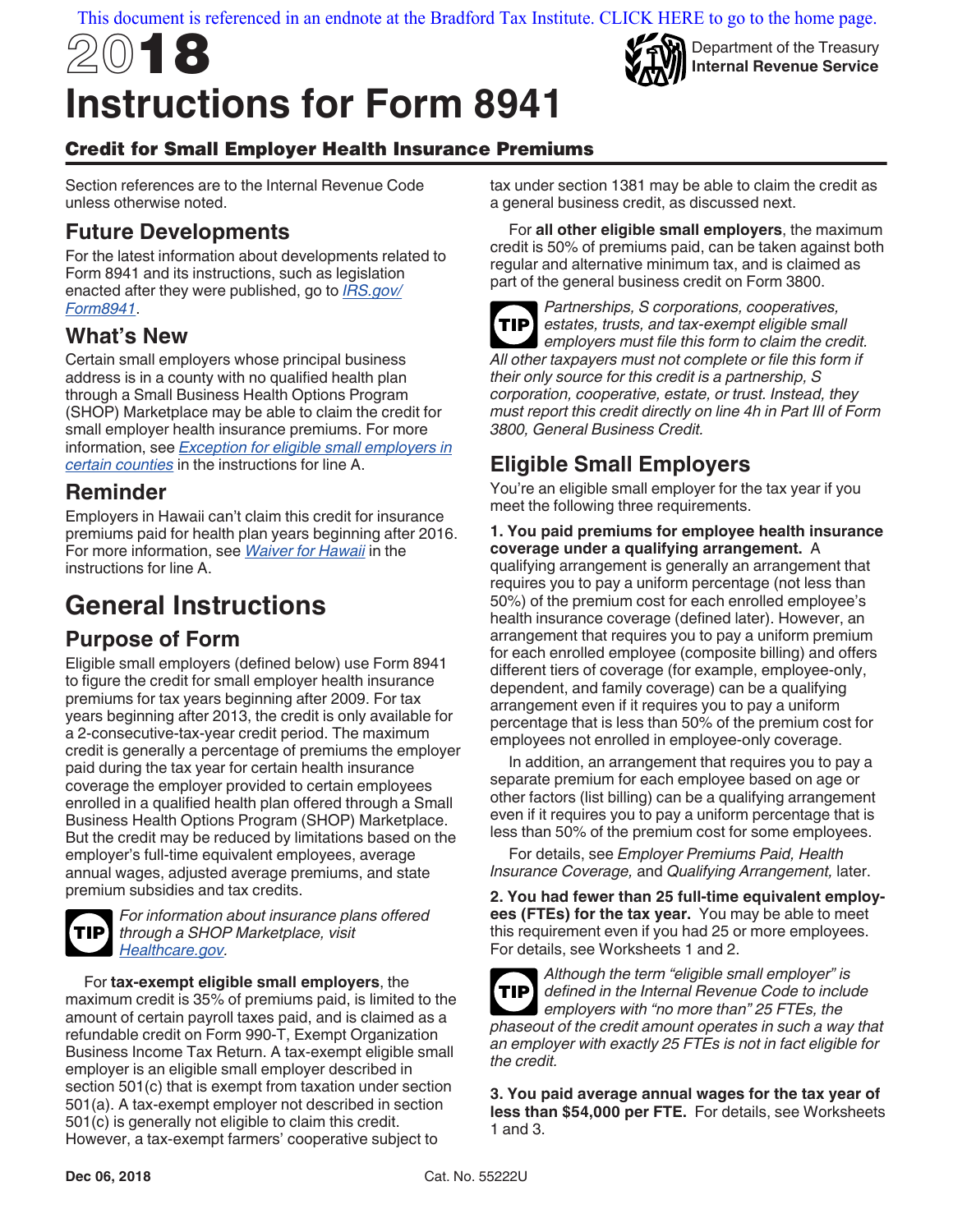

<span id="page-1-0"></span>*If you had more than 10 FTEs and average annual wages of more than \$26,000, the FTE and*  **z** annual wages of more than \$26,000, the FTE and average annual wage limitations (discussed later) *will separately reduce your credit. This may reduce your credit to zero even if you had fewer than 25 FTEs and average annual wages of less than \$54,000.*

**Employers treated as a single employer.** Treat the following employers as a single employer to figure the credit.

• Employers who are corporations in a controlled group of corporations.

• Employers who are members of an affiliated service group.

• Employers who are partnerships, proprietorships, etc., under common control. See Regulations sections 1.414(c)-2, 1.414(c)-3, and 1.414(c)-4.

• Tax-exempt employers under common control. See Regulations section 1.414(c)-5.

For details, see section 45R(e)(5)(A) and Regulations section 1.45R-2(b).



*No more than one Form 8941 can be filed with a tax return, unless the exception described in*  Example 2 *below applies.*

**Example 1.** You're a sole proprietor with two separate businesses and you file a separate Schedule C (Form 1040) for each business. You must treat both businesses as a single employer to figure the credit. You will file one Form 8941 for both businesses.

**Example 2.** You and your spouse are both sole proprietors and file a separate Schedule C (Form 1040) for each of your separate businesses. Neither spouse was an employee of the other spouse or participated in the management of the other spouse's business at any time during the tax year. No more than 50% of the gross income of either business was derived from royalties, rents, dividends, interest, and annuities and you otherwise meet the requirements listed in Regulations section 1.414(c)-4(b)(5)(ii). Don't treat both businesses as a single employer to figure the credit. If you and your spouse are both eligible small employers, you can file two Forms 8941 with a jointly filed Form 1040.

## **Credit Period**

For tax years beginning after 2013, the credit period during which the credit can be claimed is a 2-consecutive-tax-year period beginning with the first tax year in which:

• An eligible small employer (or any predecessor) files an income tax return with an attached Form 8941 with line A checked "Yes" and a positive amount on line 12, or

• A tax-exempt eligible small employer (or any predecessor) files Form 990-T with an attached Form 8941 with line A checked "Yes" and a positive amount on line 12.

## **Employer Premiums Paid**

Only premiums you paid for health insurance coverage under a qualifying arrangement (discussed later) for individuals considered employees are counted when figuring your credit.

**State premium subsidy or tax credit.** If you're entitled to a state tax credit or a state premium subsidy paid directly to you for premiums you paid, don't reduce the amount you paid by the credit or subsidy amount. Also, if a state pays a premium subsidy directly to your insurance provider, treat the subsidy amount as an amount you paid for employee health insurance coverage.

**Wellness programs.** A wellness program is generally an insurance program of health promotion or disease prevention. If you pay part or all of the cost of an employee's participation in a wellness program, use the amount you paid to figure your employer premiums paid.

**Tobacco surcharges.** A tobacco surcharge is generally an additional amount charged for insurance for a tobacco user. If you pay part or all of an employee's tobacco surcharge, you can't use the amount you paid to figure your employer premiums paid.

**Dependent coverage.** Dependent coverage is generally coverage offered separately to an individual who is or may become eligible for coverage under the terms of a group health plan because of a relationship to a participant-employee, whether or not a dependent of the participant-employee. Dependent coverage doesn't include coverage, such as family coverage, which includes coverage of the participant-employee. If you pay part or all of the cost of an employee's dependent coverage, use the amount you paid to figure your employer premiums paid.

**Portion of premiums paid.** If you pay only a portion of the premiums and your employees pay the rest, only the portion you pay is taken into account. For this purpose, any premium paid through a salary reduction arrangement under a section 125 cafeteria plan isn't treated as an employer paid premium. For more information on cafeteria plans, see section 1 of Pub. 15-B, Employer's Tax Guide to Fringe Benefits.

**Example 3.** You offer health insurance coverage to employees under a qualifying arrangement that requires you to pay 60% of the premium cost for employee-only coverage for each employee enrolled in any health insurance coverage you provide to employees. The total premium for each employee enrolled in employee-only coverage is \$5,200 per year or \$100 (\$5,200  $\div$  52) for each weekly payday. The total premium for each employee enrolled in family coverage is \$13,000 per year or \$250 (\$13,000  $\div$  52) for each weekly payday.

Each payday you contribute \$60 (60% of \$100) toward the premium cost of each employee enrolled in employee-only coverage and withhold the remaining \$40 from the employee's paycheck to obtain the \$100 total weekly premium. Each payday you contribute \$60 (the same amount you pay toward the premiums of employees enrolled in employee-only coverage) toward the premium cost of each employee enrolled in family coverage and withhold the remaining \$190 from the employee's paycheck to obtain the \$250 total weekly premium.

To determine the premiums you paid during the tax year, multiply the number of pay periods during which the employee was enrolled in the health insurance coverage by \$60. For example, you would've paid \$3,120 (\$60  $\times$  52)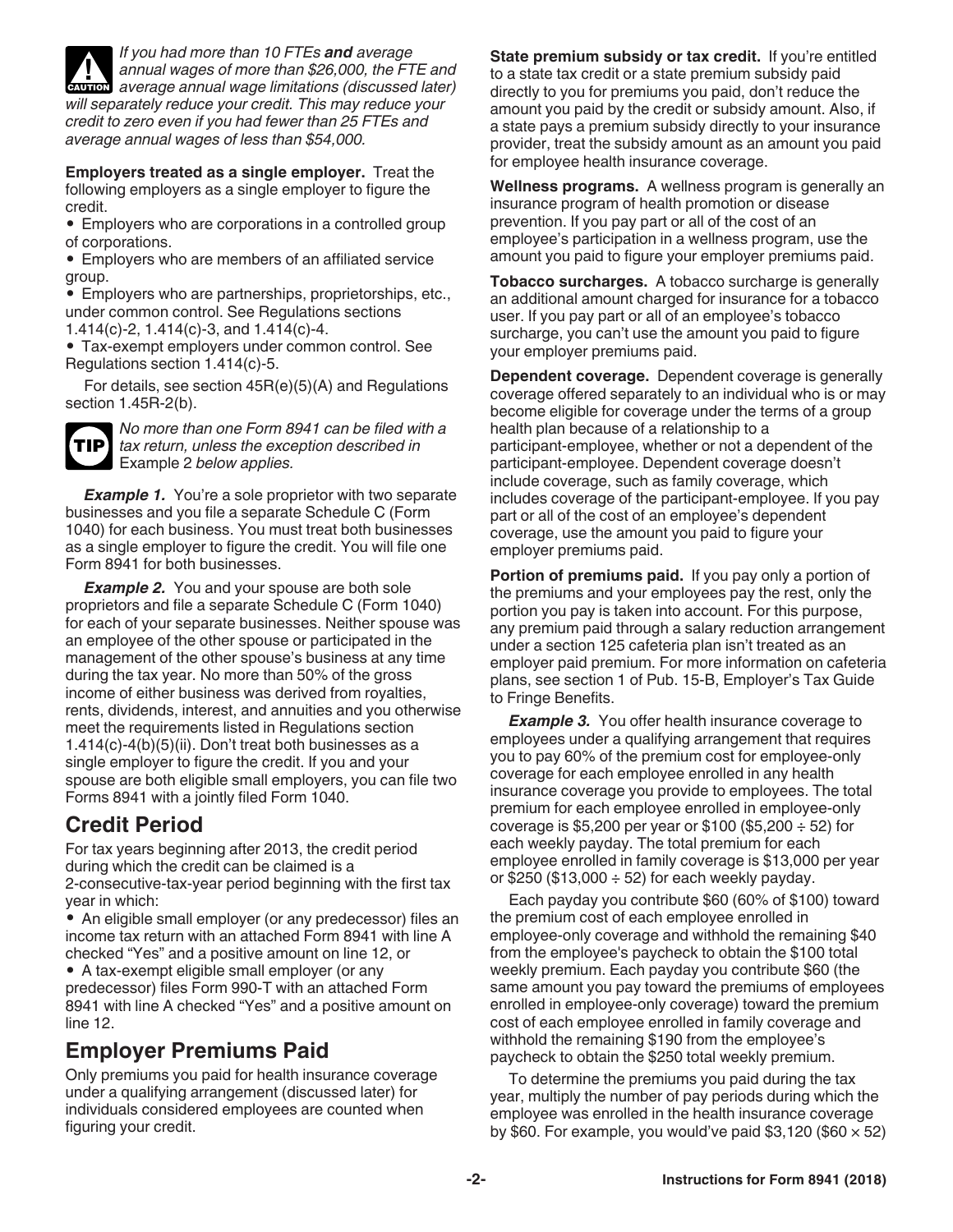<span id="page-2-0"></span>for an employee who was enrolled for the entire tax year. You would've paid  $$600 ($60 \times 10)$  for an employee who was only enrolled for 10 pay periods. You will need an additional set of calculations if the premium amounts changed during the tax year.

## **Health Insurance Coverage**

For tax years beginning after 2013, health insurance coverage generally means coverage provided to employees enrolled in a qualified health plan offered through a Small Business Health Options Program (SHOP) Marketplace. For an exception that applies to certain employers in certain counties, see the instructions for *[line A](#page-3-0)*, later. If this exception applies, health insurance coverage means coverage, as defined under *Health Insurance Coverage* in the 2013 Instructions for Form 8941.



*A stand-alone dental plan offered through a SHOP exchange will be considered a qualified health plan for purposes of the credit.*

*Employer premiums paid for health insurance coverage can be counted in figuring the credit*  **COVERGE CALLET COVERGE CALLET AND COVERGE CALLET COVERGE CALLET CAUTION Only if the premiums are paid under a qualifying** *arrangement.*

## **Qualifying Arrangement**

A qualifying arrangement is generally an arrangement that requires you to pay a uniform percentage (not less than 50%) of the premium cost for each enrolled employee's health insurance coverage (defined earlier). An arrangement that offers different tiers of coverage (for example, employee-only and family coverage) is generally a qualifying arrangement if it requires you to pay a uniform percentage (not less than 50%) separately for each tier of coverage you offer. However, an arrangement can be a qualifying arrangement even if it requires you to pay a uniform percentage that is less than 50% of the premium cost for some employees.

For more information about the following exceptions, see Regulations section 1.45R-4.

**State or local law.** You will be treated as satisfying the uniform percentage requirement if your failure to otherwise satisfy the requirement was solely attributable to additional contributions you made to certain employees to comply with state or local law.

**Wellness program.** If a plan of an employer provides a wellness program, for purposes of meeting the uniform percentage requirement any additional amount of the employer contribution attributable to an employee's participation in the wellness program over the employer contribution with respect to an employee that doesn't participate in the wellness program isn't taken into account in calculating the uniform percentage requirement, whether the difference is due to a discount for participation or a surcharge for nonparticipation. The employer contribution for employees who don't participate in the wellness program must be at least 50% of the premium (including any premium surcharge for nonparticipation). However, for purposes of figuring the credit, the employer contributions are taken into account,

including those contributions attributable to an employee's participation in a wellness program.

**Tobacco surcharge.** Any additional amount you or your employee pay to cover a tobacco surcharge isn't taken into account in figuring the uniform percentage requirement. Amounts you or your employee pay to cover a tobacco surcharge aren't considered premiums paid for health insurance coverage when figuring this credit.

**Dependent coverage.** Premiums you pay for dependent coverage aren't subject to the uniform percentage requirement. You aren't required to pay a uniform percentage (not less than 50%) for dependent coverage.

#### **Arrangements with composite billing.** An

arrangement that requires you to pay a uniform premium for each enrolled employee (composite billing) and offers different tiers of coverage can be a qualifying arrangement even if it requires you to pay a uniform percentage that is less than 50% of the premium cost for employees not enrolled in employee-only coverage. It is a qualifying arrangement (assuming employee-only coverage is the least expensive tier of coverage) if it requires you to pay the following amounts.

• A uniform percentage (not less than 50%) of the premium cost for each employee (if any) enrolled in employee-only coverage.

• A uniform amount that is no less than the amount you would've paid toward employee-only coverage for each employee (if any) enrolled in family coverage.

• A uniform amount that is no less than the amount you would've paid toward employee-only coverage for each employee (if any) enrolled in any other tier of coverage (figured separately for each tier).

**Arrangements with list billing and only employee-only coverage.** An arrangement that requires you to pay a separate premium for each employee based on age or other factors (list billing) that only provides employee-only coverage can be a qualifying arrangement even if it requires you to pay a uniform percentage that is less than 50% of the premium cost for some employees. It is a qualifying arrangement if it requires you to pay either of the following amounts.

• A uniform percentage (not less than 50%) of the premium charged for each employee enrolled in the employee-only coverage.

• A uniform percentage (not less than 50%) of your employer-computed composite rate (defined later) for your employee-only coverage for each employee enrolled in the employee-only coverage.

**Arrangements with list billing and other tiers of coverage.** An arrangement that requires you to pay a separate premium for each employee based on age or other factors (list billing) that provides other tiers of coverage can be a qualifying arrangement even if it requires you to pay a uniform percentage that is less than 50% of the premium cost for some employees. It is a qualifying arrangement (assuming employee-only coverage is the least expensive tier of coverage) if it requires you to pay the following amounts.

• A uniform percentage (not less than 50%) for each employee enrolled in employee-only coverage, as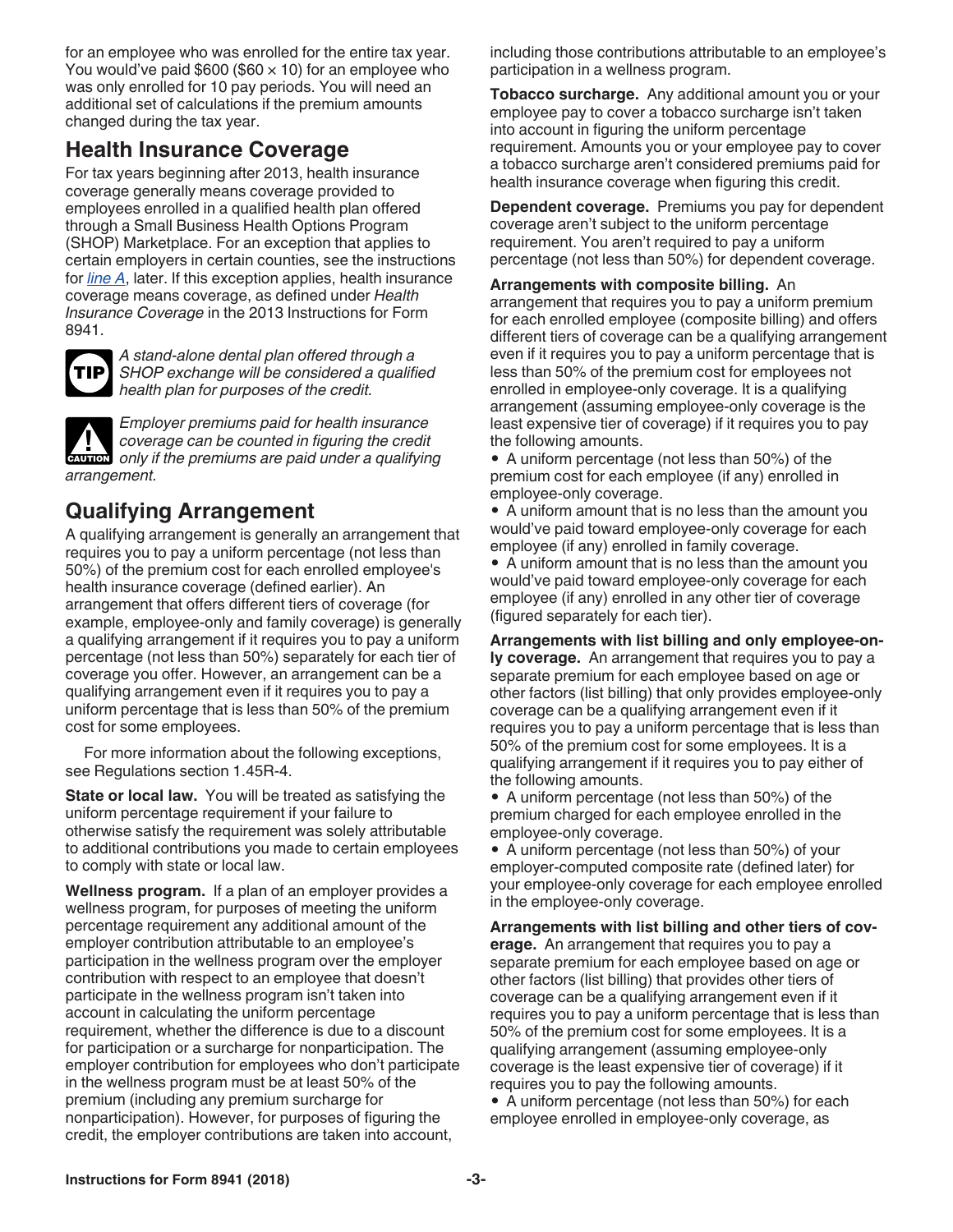<span id="page-3-0"></span>discussed under *Arrangements with list billing and only employee-only coverage* above.

• A uniform amount that is either equal to the amount you would've paid toward employee-only coverage (as discussed above), a uniform percentage (not less than 50%) of the premium charged, or a uniform percentage (not less than 50%) of your employer-computed composite rate (defined below) for your family coverage, for each employee (if any) enrolled in family coverage.

• A uniform amount that is either equal to the amount you would've paid toward employee-only coverage (as discussed above), a uniform percentage (not less than 50%) of the premium charged, or a uniform percentage (not less than 50%) of your employer-computed composite rate (defined below) for any other tier of coverage, for each employee (if any) enrolled in any other tier of coverage (figured separately for each tier).

#### **Employer-computed composite rate.** The

employer-computed composite rate for a tier of coverage is the average rate determined by adding the premiums for that tier of coverage for all employees eligible to participate in the health insurance plan (whether or not they actually receive coverage under the plan or under that tier of coverage) and dividing by the total number of such eligible employees.

**More than one plan.** Different types of health insurance plans are generally not aggregated for purposes of meeting the qualifying arrangement requirement. For example, if you offer a major medical insurance plan and a stand-alone vision plan, you generally must separately satisfy the requirements for a qualifying arrangement with respect to each type of coverage. For exceptions, see Regulations section 1.45R-4(c).

**State subsidies and credits.** For this purpose, if you're entitled to a state tax credit or a state premium subsidy paid directly to you for premiums you paid, don't reduce the amount you paid by the credit or subsidy amount. Also, if a state pays a premium subsidy directly to your insurance provider, treat the subsidy amount as an amount you paid for employee health insurance coverage.

## **State Premium Subsidy and Tax Credit Limitation**

Your credit may be reduced if you're entitled to a state tax credit or a state premium subsidy for the cost of health insurance coverage you provide under a qualifying arrangement to individuals considered employees. The state tax credit may be refundable or nonrefundable and the state premium subsidy may be paid to you or directly to your insurance provider.

Although a state tax credit or premium subsidy paid directly to you doesn't reduce the amount of your employer premiums paid, and although a state premium subsidy paid directly to an insurance provider is treated as an employer premium you paid, the amount of your credit can't be more than your net premium payments.

Net premium payments are employer premiums paid (discussed earlier) minus the amount of any state tax credits you received or will receive and any state premium subsidies paid either to you or directly to your insurance provider for premiums for health insurance coverage you

provide under a qualifying arrangement to individuals considered employees.

### **Payroll Tax Limitation for Tax-Exempt Eligible Small Employers**

The credit for tax-exempt eligible small employers can't exceed the amount of certain payroll taxes. For tax years beginning in 2018, payroll taxes, for this purpose, mean only the following taxes.

• Federal income taxes the tax-exempt employer was required to withhold from employees' wages in calendar year 2018.

• Medicare taxes the tax-exempt employer was required to withhold from employees' wages in calendar year 2018. • Medicare taxes the tax-exempt employer was required to pay for calendar year 2018.

## **Premium Deduction Reduced**

You must reduce your deduction for the cost of providing health insurance coverage to your employees by the amount of any credit for small employer health insurance premiums allowed with respect to the coverage.

### **More Information**

For more information about this credit, see the following.

- Section 45R.
- Regulations sections 1.45R-0 through 1.45R-5.

• *[IRS.gov/Affordable-Care-Act/Employers/Small-](https://www.irs.gov/Affordable-Care-Act/Employers/Small-Business-Health-Care-Tax-Credit-and-the-SHOP-Marketplace)[Business-Health-Care-Tax-Credit-and-the-SHOP-](https://www.irs.gov/Affordable-Care-Act/Employers/Small-Business-Health-Care-Tax-Credit-and-the-SHOP-Marketplace)[Marketplace](https://www.irs.gov/Affordable-Care-Act/Employers/Small-Business-Health-Care-Tax-Credit-and-the-SHOP-Marketplace)*.

# **Specific Instructions**

*Partnerships, S corporations, cooperatives, estates, trusts, and tax-exempt eligible small employers must file this form to claim the credit. All other taxpayers must not complete or file this form if their only source for this credit is a partnership, S corporation, cooperative, estate, or trust. Instead, they must report this credit directly on line 4h in Part III of Form 3800.* **TIP**

Use Worksheets 1 through 7 to figure the amounts to report on various lines of Form 8941.

• Use Worksheets 1, 2, and 3 to figure the amounts to report on lines 1, 2, and 3 of Form 8941.

• Use Worksheet 4 to figure the amounts to report on lines 4, 5, and 13 of Form 8941.

• Use Worksheets 5, 6, and 7 to figure the amounts to report on lines 8, 9, and 14 of Form 8941.

### **Line A**

Answer "Yes" if one of the following applies.

• You paid premiums for employee health insurance coverage you provided through a SHOP Marketplace or through a direct enrollment process, if available in your state.

• You qualify for an exception to this requirement, as discussed below.

If you answer "Yes" because you paid premiums for employee health insurance coverage you provided through a SHOP Marketplace, enter the Marketplace identifier, if any.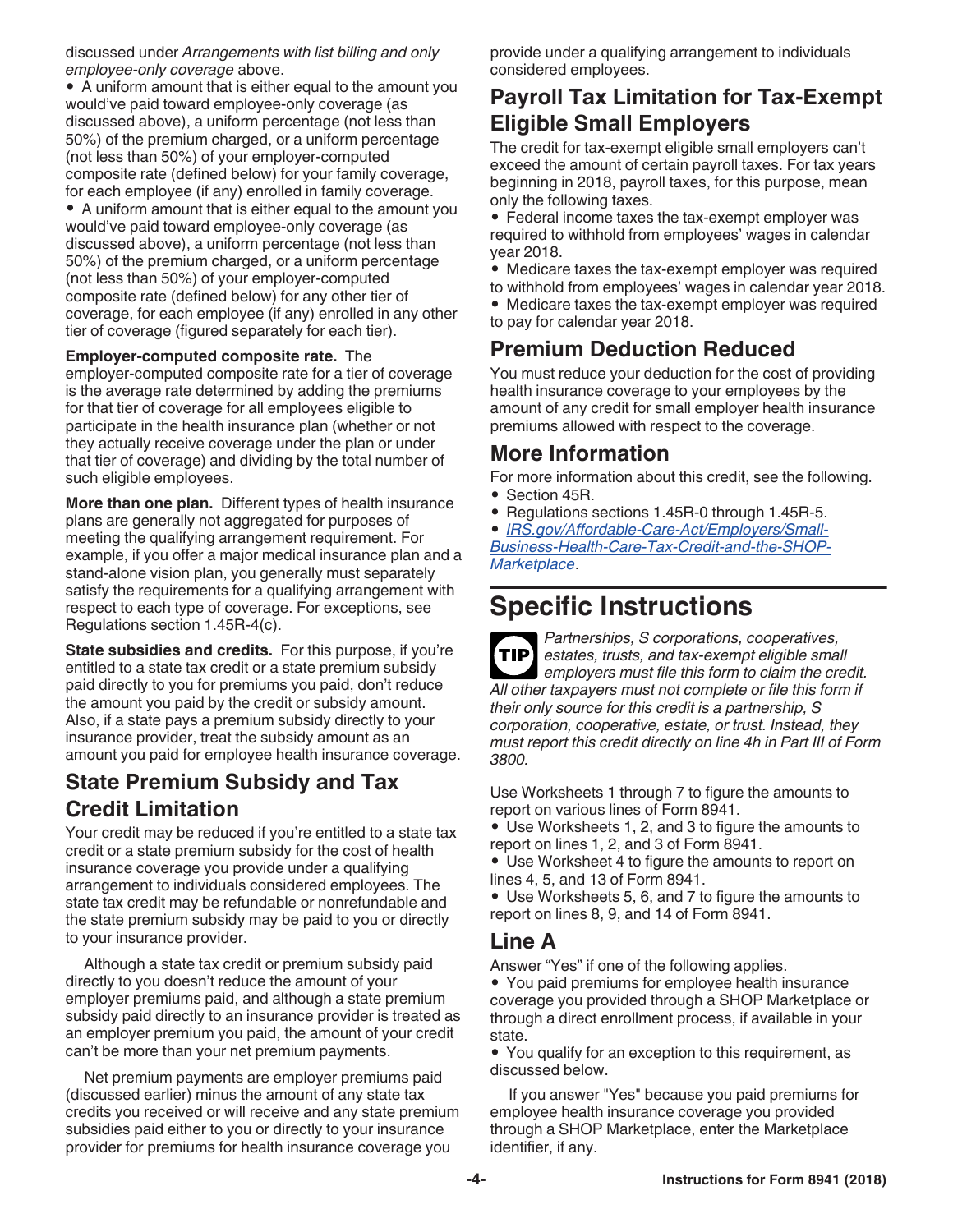<span id="page-4-0"></span>If you answer "No," don't file Form 8941 unless you're filing it for a partnership, S corporation, cooperative, estate, trust, or tax-exempt eligible small employer that received from another entity a credit that must be reported on line 15. For more information, see the instructions for line 15.

**Waiver for Hawaii.** Hawaii has received a 5-year State Innovation Waiver under section 1332 of the Affordable Care Act. Employers in Hawaii can't participate in the SHOP Marketplace or claim the credit for insurance premiums paid for health plan years beginning after 2016. For more information on the waiver, visit *[CMS.gov](https://www.cms.gov/)*.

**Exception for eligible small employers in certain counties.** For calendar year 2018, SHOP Marketplaces in certain counties across the United States didn't have qualified health plans available for employers to offer to employees. However, relief is available which allows eligible small employers with a principal business address in those counties to claim the credit for 2018 if they properly claimed the credit under section 45R for all or part of 2017. For details, see Notice 2018-27, 2018-20, I.R.B. 580, available at *[IRS.gov/irb/](https://www.irs.gov/irb/2018-20_IRB#NOT-2018-27) [2018-20\\_IRB#NOT-2018-27](https://www.irs.gov/irb/2018-20_IRB#NOT-2018-27)*.

*To see whether a particular county has coverage available through a SHOP Exchange for 2018 and beyond, go to [Healthcare.gov/small-business](https://www.healthcare.gov/small-businesses/) and enter "plans and prices" in the search box.* **TIP**

## **Line C**

Answer "Yes" if a tax return you (or any predecessor) filed for a tax year beginning in 2014, 2015, or 2016 included a Form 8941 with line A checked "Yes" and line 12 showing a positive amount. For more information, see *[Credit](#page-1-0)  [Period](#page-1-0)*, earlier.

If you answer "Yes," don't file Form 8941 unless you're filing it for a partnership, S corporation, cooperative, estate, trust, or tax-exempt eligible small employer that received from another entity a credit that must be reported on line 15. An entity that qualifies for this exception shouldn't report any amount on line 12. For more information, see the instructions for line 15.

## **Worksheet 1. Information Needed To Complete Line 1 and Worksheets 2 and 3**

If you need more rows, use a separate sheet and include the additional amounts in the totals below.

| (a)<br><b>Individuals</b><br><b>Considered</b><br><b>Employees</b> | (b)<br><b>Employee</b><br><b>Hours of</b><br><b>Service</b> | (c)<br><b>Employee</b><br><b>Wages</b><br>Paid |
|--------------------------------------------------------------------|-------------------------------------------------------------|------------------------------------------------|
| $\mathbf{1}$ .                                                     |                                                             |                                                |
| $\overline{2}$ .                                                   |                                                             |                                                |
| 3.                                                                 |                                                             |                                                |
| 4.                                                                 |                                                             |                                                |
| 5.                                                                 |                                                             |                                                |
| 6.                                                                 |                                                             |                                                |
| 7.                                                                 |                                                             |                                                |
| 8.                                                                 |                                                             |                                                |
| 9.                                                                 |                                                             |                                                |
| 10.                                                                |                                                             |                                                |
| 11.                                                                |                                                             |                                                |
| 12.                                                                |                                                             |                                                |
| 13.                                                                |                                                             |                                                |
| 14.                                                                |                                                             |                                                |
| 15.                                                                |                                                             |                                                |
| 16.                                                                |                                                             |                                                |
| 17.                                                                |                                                             |                                                |
| 18.                                                                |                                                             |                                                |
| 19.                                                                |                                                             |                                                |
| 20.                                                                |                                                             |                                                |
| 21.                                                                |                                                             |                                                |
| 22.                                                                |                                                             |                                                |
| 23.                                                                |                                                             |                                                |
| 24.                                                                |                                                             |                                                |
| 25.                                                                |                                                             |                                                |
| <b>Totals:</b>                                                     |                                                             |                                                |

## **Column (a), Individuals Considered Employees**

Enter the name or other identifying information for all individuals considered employees for purposes of this credit.

In general, all employees who perform services for you during the tax year are taken into account in determining your FTEs, average annual wages, and premiums paid. Rules that apply to certain types of employees are discussed below.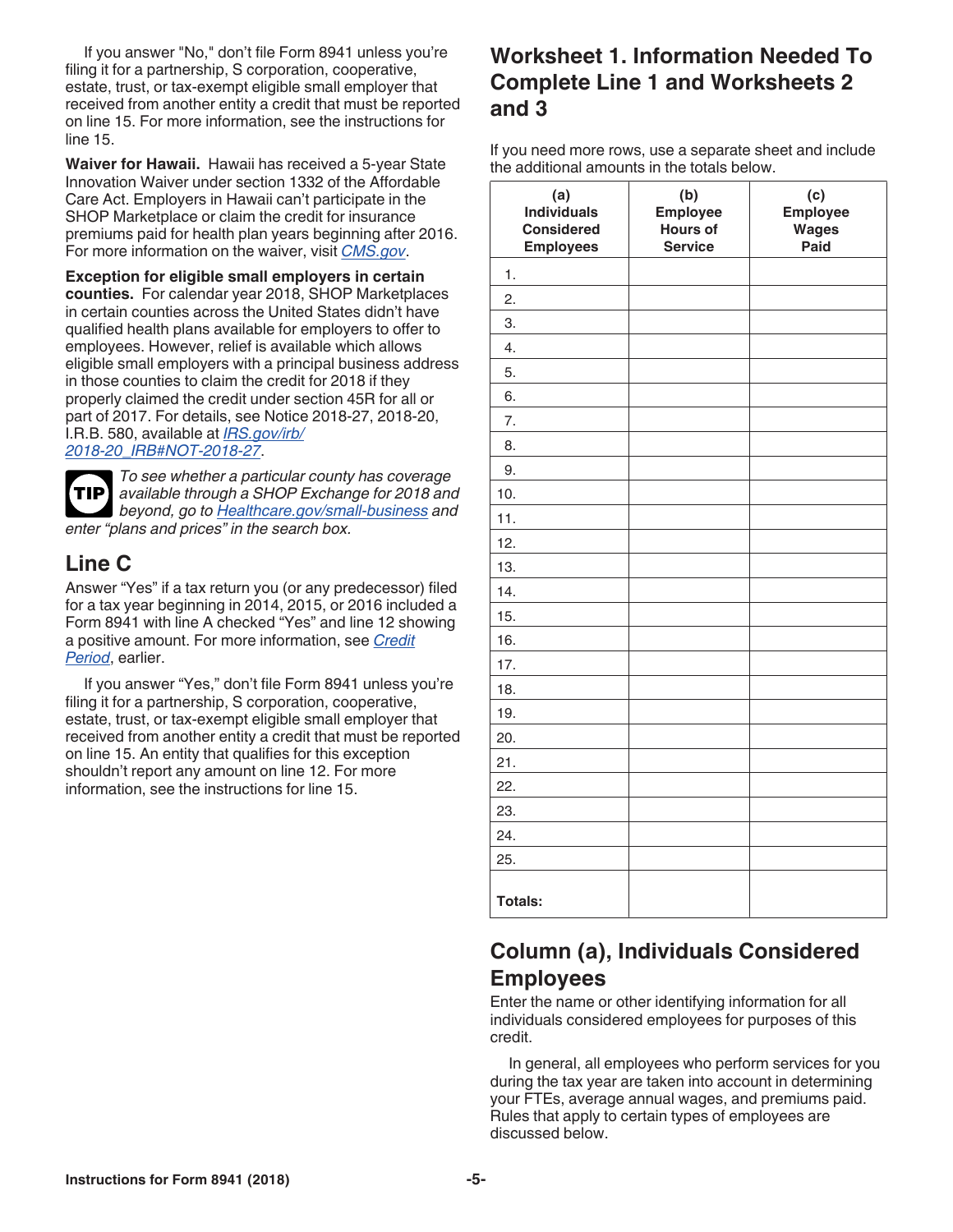**Excluded employees.** The following individuals aren't considered employees when you figure this credit. Hours and wages of these employees and premiums paid for them aren't counted when you figure your credit.

- The owner of a sole proprietorship.
- A partner in a partnership.

• A shareholder who owns (after applying the section 318 constructive ownership rules) more than 2% of an S corporation.

• A shareholder who owns (after applying the section 318 constructive ownership rules) more than 5% of the outstanding stock or stock possessing more than 5% of the total combined voting power of all stock of a corporation that isn't an S corporation.

• A person who owns more than 5% of the capital or profits interest in any other business that isn't a corporation.

• Family members or a member of the household who isn't a family member but qualifies as a dependent on the individual income tax return of a person listed above. Family members include a child (or descendant of a child), a sibling or step-sibling, a parent (or ancestor of a parent), a step-parent, a niece or nephew, an aunt or uncle, or a son-in-law, daughter-in-law, father-in-law, mother-in-law, brother-in-law, or sister-in-law. A spouse of any owner or family member listed above is also considered a family member for this purpose.

**Former employees.** Premiums paid on behalf of a former employee with no hours of service may be treated as paid on behalf of an employee for purposes of figuring the credit provided that, if so treated, the former employee is also treated as an employee for purposes of the uniform percentage requirement.

**Leased employees.** Don't use premiums paid by the leasing organization to figure your credit. Also, a leased employee who isn't a common law employee is considered an employee for credit purposes if he or she does all the following.

• Provides services to you under an agreement between you and a leasing organization.

• Has performed services for you (or for you and a related person) substantially full time for at least 1 year.

• Performs services under your primary direction or control.

But don't use hours, wages, or premiums paid with respect to the initial year of service on which leased employee status is based.

**Seasonal employees.** Employees who perform labor or services on a seasonal basis and perform labor or services for you 120 or fewer days during the tax year aren't considered employees in determining FTEs and average annual wages. But premiums paid on their behalf are counted in determining the amount of the credit. Seasonal workers include retail workers employed exclusively during holiday seasons. Seasonal workers also include workers employed exclusively during the summer.

**Household and other nonbusiness employees.**  Household employees and other employees who aren't performing services in your trade or business are considered employees if they otherwise qualify, as

discussed above. A sole proprietor must include both business and nonbusiness employees to determine FTEs, average annual wages, and premiums paid.

**Ministers.** A minister performing services in the exercise of his or her ministry is treated as self-employed for social security and Medicare purposes. However, for credit purposes, whether a minister is an employee or self-employed is determined under the common law test for determining worker status. Self-employed ministers aren't considered employees.

## **Column (b), Employee Hours of Service**

Enter the total hours of service for the tax year for each employee listed in column (a). Don't enter more than 2,080 hours for any employee. But enter -0- for seasonal employees who worked 120 or fewer days during the tax year.

**Employee hours of service.** An employee's hours of service for a year include the following.

• Each hour for which the employee is paid, or entitled to payment, for the performance of duties for the employer during the employer's tax year.

• Each hour for which an employee is paid, or entitled to payment, by the employer on account of a period of time during the employer's tax year during which no duties are performed due to vacation, holiday, illness, incapacity (including disability), layoff, jury duty, military duty, or leave of absence (except that no more than 160 hours of service are required to be counted for an employee on account of any single continuous period during which the employee performs no duties).

To figure the total number of hours of service you must take into account for an employee for the year, you can use any of the following methods.

*Actual-hours-worked method.* Determine actual hours of service from records of hours worked and hours for which payment is made or due (payment is made or due for vacation, holiday, illness, incapacity, etc., as described above).

*Days-worked equivalency method.* Use a days-worked equivalency whereby the employee is credited with 8 hours of service for each day for which the employee would be required to be credited with at least 1 hour of service under the rules described above.

*Weeks-worked equivalency method.* Use a weeks-worked equivalency whereby the employee is credited with 40 hours of service for each week for which the employee would be required to be credited with at least 1 hour of service under the rules described above.

## **Column (c), Employee Wages Paid**



*Complete Worksheet 2 before you complete column (c) of Worksheet 1. Do not complete*  **column (c) of Worksheet 1. Do not complete**<br> **CAUTION** column (c) if Worksheet 2, line 3, is 25 or more.

Enter the total wages paid for the tax year for each employee listed in column (a). But enter -0- for seasonal employees who worked 120 or fewer days during the tax year.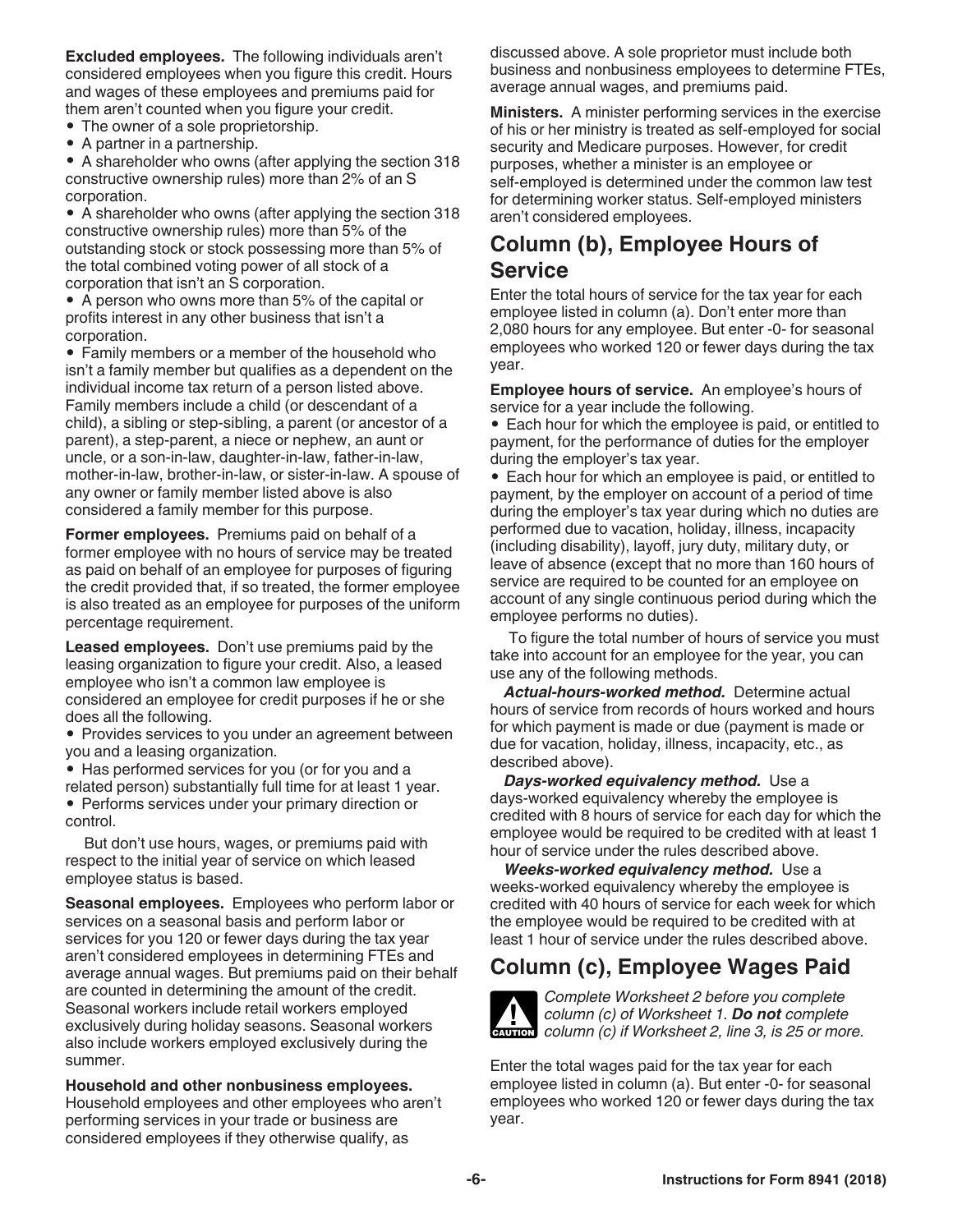Wages, for this purpose, mean wages subject to social security and Medicare tax withholding determined without considering any wage base limit.

## **Worksheet 2. Information Needed To Complete Line 2 (FTEs)**

Your credit is reduced if you had more than 10 full-time equivalent employees (FTEs) for the tax year. If you had 25 or more FTEs for the tax year, your credit is reduced to zero.

| 1. Enter the total employee hours of<br>service from Worksheet 1, column<br>2. Hours of service per FTE $\ldots \ldots \ldots$ 2.                                                                                                                                                                                                              | 1. | 2.080 |
|------------------------------------------------------------------------------------------------------------------------------------------------------------------------------------------------------------------------------------------------------------------------------------------------------------------------------------------------|----|-------|
| 3. Full-time equivalent employees.<br>Divide line 1 by line 2. If the result isn't a<br>whole number (0, 1, 2, etc.), generally<br>round the result down to the next<br>lowest whole number. For example,<br>round 2.99 down to 2. However, if the<br>result is less than one, enter 1. Report<br>this number on Form $8941$ , line $2 \ldots$ | з  |       |

## **Worksheet 3. Information Needed To Complete Line 3 (Average Annual Wages)**

Your credit is reduced if you paid average annual wages of more than \$26,000 for the tax year. If you paid average annual wages of \$54,000 or more for the tax year, your credit is reduced to zero.

| 1. Enter the total employee wages paid<br>from Worksheet 1, column (c)                                                                                                                                                                                                                             | 1. |
|----------------------------------------------------------------------------------------------------------------------------------------------------------------------------------------------------------------------------------------------------------------------------------------------------|----|
| 2. Enter FTEs from Worksheet 2,                                                                                                                                                                                                                                                                    | 2. |
| 3. Average annual wages. Divide line 1<br>by line 2. If the result isn't a multiple of<br>\$1,000 (\$1,000, \$2,000, \$3,000, etc.),<br>round the result down to the next<br>lowest multiple of \$1,000. For example,<br>round \$2,999 down to \$2,000. Report<br>this amount on Form 8941, line 3 |    |

## **Worksheet 4. Information Needed To Complete Lines 4, 5, and 13 and Worksheet 7**

If you need more rows, use a separate sheet and include the additional amounts in the totals below.

| (a)<br><b>Enrolled</b><br><b>Individuals</b><br><b>Considered</b><br><b>Employees</b> | (b)<br>Employer<br><b>Premiums</b><br>Paid | (c)<br><b>Adjusted</b><br>Average<br><b>Premiums</b> | (d)<br><b>Enrolled</b><br><b>Employee</b><br><b>Hours of</b><br><b>Service</b> |
|---------------------------------------------------------------------------------------|--------------------------------------------|------------------------------------------------------|--------------------------------------------------------------------------------|
| $\mathbf{1}$ .                                                                        |                                            |                                                      |                                                                                |
| 2.                                                                                    |                                            |                                                      |                                                                                |
| 3.                                                                                    |                                            |                                                      |                                                                                |
| 4.                                                                                    |                                            |                                                      |                                                                                |
| 5.                                                                                    |                                            |                                                      |                                                                                |
| 6.                                                                                    |                                            |                                                      |                                                                                |
| 7.                                                                                    |                                            |                                                      |                                                                                |
| 8.                                                                                    |                                            |                                                      |                                                                                |
| 9.                                                                                    |                                            |                                                      |                                                                                |
| 10.                                                                                   |                                            |                                                      |                                                                                |
| 11.                                                                                   |                                            |                                                      |                                                                                |
| 12.                                                                                   |                                            |                                                      |                                                                                |
| 13.                                                                                   |                                            |                                                      |                                                                                |
| 14.                                                                                   |                                            |                                                      |                                                                                |
| 15.                                                                                   |                                            |                                                      |                                                                                |
| 16.                                                                                   |                                            |                                                      |                                                                                |
| 17.                                                                                   |                                            |                                                      |                                                                                |
| 18.                                                                                   |                                            |                                                      |                                                                                |
| 19.                                                                                   |                                            |                                                      |                                                                                |
| 20.                                                                                   |                                            |                                                      |                                                                                |
| 21.                                                                                   |                                            |                                                      |                                                                                |
| 22.                                                                                   |                                            |                                                      |                                                                                |
| 23.                                                                                   |                                            |                                                      |                                                                                |
| 24.                                                                                   |                                            |                                                      |                                                                                |
| 25.                                                                                   |                                            |                                                      |                                                                                |
| <b>Totals:</b>                                                                        |                                            |                                                      |                                                                                |

## **Column (a), Enrolled Individuals Considered Employees**

Enter the name or other identifying information for each individual listed in column (a) of Worksheet 1 who was enrolled in health insurance coverage you provided to employees during the tax year under a qualifying arrangement. For details, see *[Health Insurance Coverage](#page-2-0)*  and *[Qualifying Arrangement](#page-2-0)*, earlier.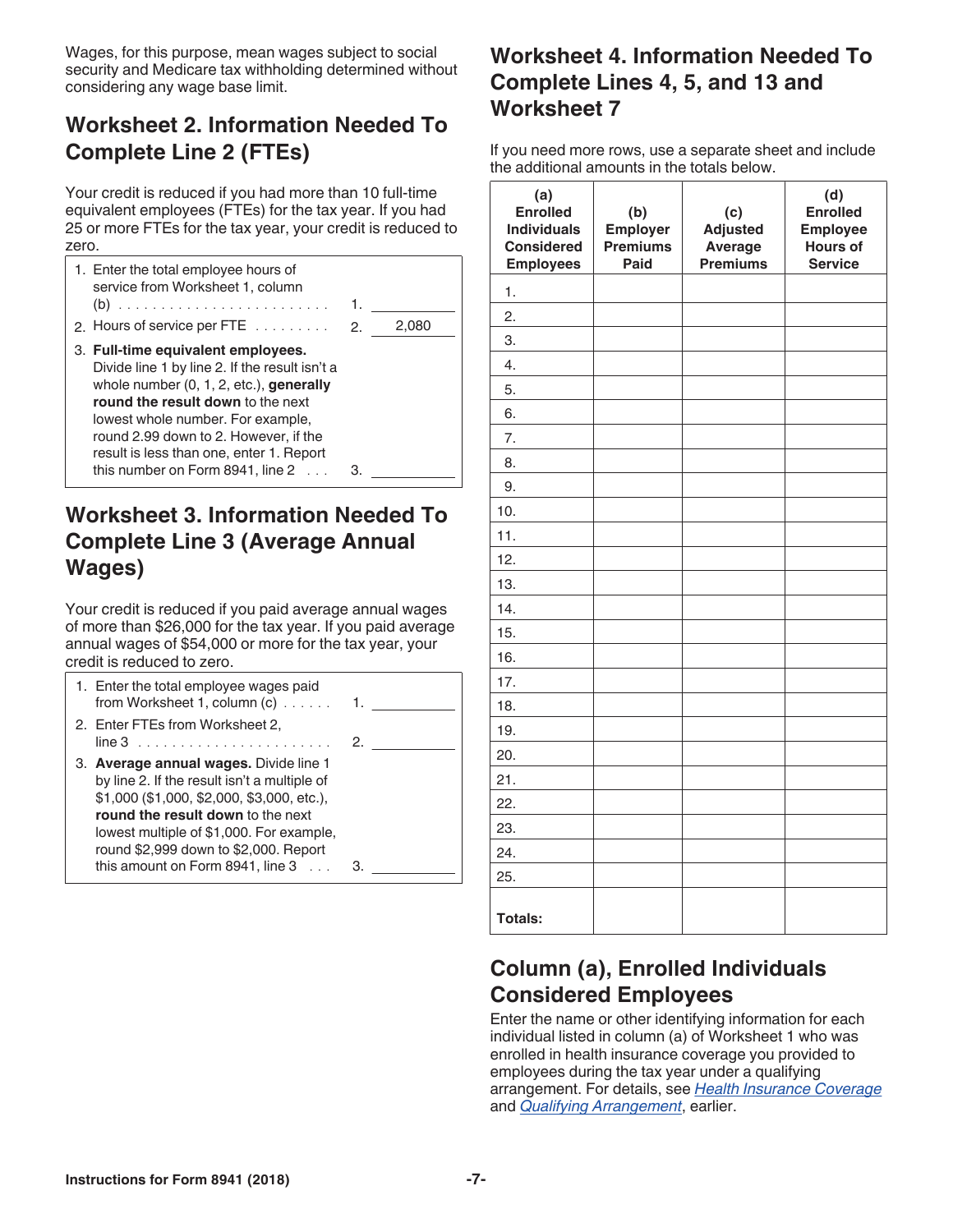## **Column (b), Employer Premiums Paid**

Enter the total employer premiums paid for the tax year for each employee listed in column (a). For details, see *[Employer Premiums Paid](#page-1-0)*, earlier.

### **Column (c), Adjusted Average Premiums**

Your credit is reduced if the employer premiums paid are more than the employer premiums that would've been paid if individuals considered employees were enrolled in a plan with a premium equal to the average premium for the small group market in the rating area in which the employee enrolls for coverage.

The rating area in which an employee enrolls for coverage is generally the rating area where your business is located (based on your primary business address). You will generally have selected a plan in your rating area that covers all employees located within or outside your rating area. However, if you have multiple businesses or operations in multiple states, and have set up plans in more than one SHOP Marketplace, the average premiums may be different for employees enrolled in each SHOP Marketplace.

Enter, for each employee listed in column (a), the premiums you would've paid if the employee had enrolled in a plan or plans with a total premium equal to the average premium for the small group market in the rating area in which the employee enrolls for coverage.

To find the average premium for the small group market in a rating area for tax years beginning in 2018, see the average premium tables at the end of these instructions. Family coverage includes any coverage other than employee-only coverage.

**Example 4.** Assume the same facts that were used in *Example 3.* The \$60 you contribute each payday toward employee health insurance coverage is  $60\%$  (\$60  $\div$  \$100) of the weekly premium for each employee enrolled in employee-only coverage and  $24\%$  (\$60  $\div$  \$250) of the weekly premium for each employee enrolled in family coverage.

In this situation, the total average premium limitation amounts that apply are 60% of the applicable average premium amounts for each employee enrolled in employee-only coverage and 24% of the applicable average premium amounts for each employee enrolled in family coverage.

You have an employee enrolled in employee-only coverage who enrolled for coverage in your local rating area. The applicable employee-only average premium amount for the rating area is \$4,940 or \$95 (\$4,940  $\div$  52) for each weekly payday. The amount you would've paid toward this employee's health insurance coverage based on the average premiums is \$57 (60% of \$95) each payday.

To determine the premiums you would've paid for this employee during the tax year if the employee had enrolled in an average premium plan, multiply the number of pay periods during which your employee was enrolled in the health insurance coverage by \$57. For example, you would've paid  $$2,964$  (\$57  $\times$  52) if the employee was

enrolled for the entire tax year. You would've paid \$570  $($57 \times 10)$  if the employee was only enrolled for 10 pay periods. You'll need an additional set of calculations if the premium amounts changed during the tax year.

## **Column (d), Enrolled Employee Hours of Service**



*Don't complete column (d) of Worksheet 4 if Form 8941, line 12, is zero.*

Enter the amount from column (b) of Worksheet 1 for each employee listed in column (a) of Worksheet 4.

## **Worksheet 5. Information Needed To Complete Line 8 (If Line 2 is More Than 10)**

| 1. Enter the amount from Form 8941,                                                                           |    |
|---------------------------------------------------------------------------------------------------------------|----|
| 2. Enter the number from Form<br>8941, line 2 2.                                                              |    |
| 3. Subtract 10 from line 2                                                                                    | 3. |
| 4. Divide line 3 by 15. Enter the<br>result as a decimal (rounded to<br>at least 3 places) $\ldots \ldots$ 4. |    |
| 5. Multiply line 1 by line 4 $\ldots \ldots \ldots \ldots$ 5.                                                 |    |
| 6. Subtract line 5 from line 1. Report this<br>amount on Form 8941, line $8 \ldots \ldots$                    | 6. |

## **Worksheet 6. Information Needed To Complete Line 9 (If Line 3 is More Than \$26,000)**

| 1. Enter the amount from Form 8941,                                                                                        |
|----------------------------------------------------------------------------------------------------------------------------|
| 2. Enter the amount from Form<br>8941, line 7 2.                                                                           |
| 3. Enter the amount from Form<br>8941, line 3<br>3.                                                                        |
| 4. Subtract \$26,600 from<br>$line 3$                                                                                      |
| 5. Divide line 4 by \$26,600. Enter<br>the result as a decimal (rounded<br>to at least 3 places) $\ldots \ldots \ldots$ 5. |
| 6. Multiply line 2 by line $5$<br>6.                                                                                       |
| 7. Subtract line 6 from line 1. Report this<br>amount on Form 8941, line $9 \ldots \ldots \ldots$ 7.                       |

## **Line 10**

Enter the total amount of any state premium subsidies paid and any state tax credits available to you for premiums included on line 4. For details, see *[State](#page-3-0) [Premium Subsidy and Tax Credit Limitation](#page-3-0)*, earlier.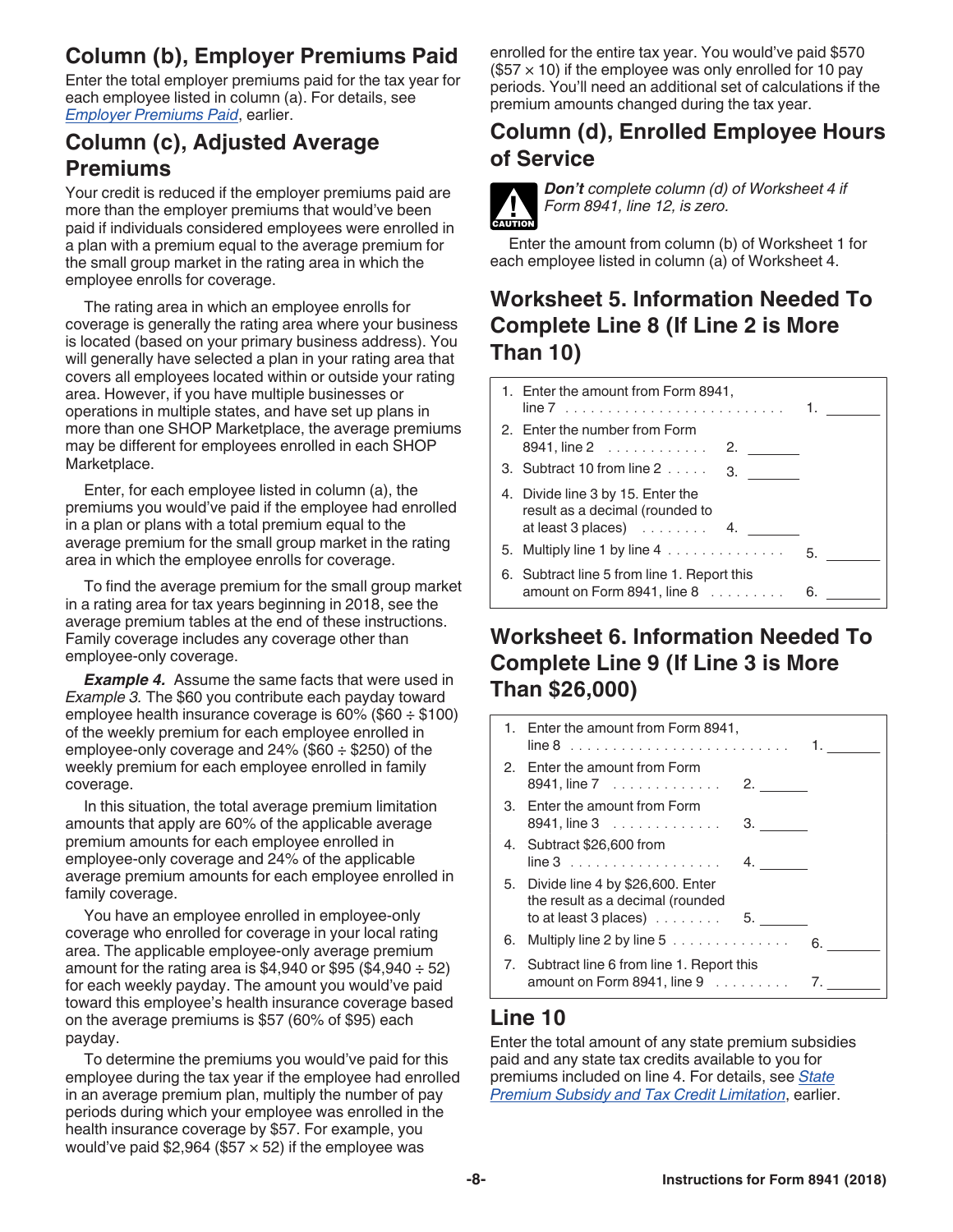## **Worksheet 7. Information Needed To Complete Line 14 (If Line 12 is More Than Zero)**

| 1. Enter the total enrolled employee hours of<br>service from Worksheet 4, column                                                                                                                                                                           |       |
|-------------------------------------------------------------------------------------------------------------------------------------------------------------------------------------------------------------------------------------------------------------|-------|
| 2. Hours of service per FTE 2.                                                                                                                                                                                                                              | 2,080 |
| 3. Divide line 1 by line 2. If the result isn't a<br>whole number (0, 1, 2, etc.), generally<br>round the result down to the next<br>lowest whole number. For example,<br>round 2.99 down to 2. However, if the<br>result is less than one, enter 1. Report |       |
| this number on Form $8941$ , line $14$                                                                                                                                                                                                                      |       |

### **Line 15**

Enter any credit for small employer health insurance premiums from:

- Schedule K-1 (Form 1065), box 15 (code P);
- Schedule K-1 (Form 1120S), box 13 (code P);
- Schedule K-1 (Form 1041), box 13 (code G); and

• Form 1099-PATR, Taxable Distributions Received From Cooperatives, box 10, or other notice of credit allocation.

*Partnerships, S corporations, cooperatives, estates, trusts, and tax-exempt eligible small*  **TIP** *employers always must report the above credits on line 15. All other filers figuring a separate credit on earlier lines must also report the above credits on line 15. All others not using earlier lines to figure a separate credit* 

*must report the above credits directly on Form 3800, Part lll, line 4h.*

## **Line 17**

**Cooperatives.** A cooperative described in section 1381(a) must allocate to its patrons the credit in excess of its tax liability. Therefore, to figure the unused amount of the credit allocated to patrons, the cooperative must first figure its tax liability. While any excess is allocated to patrons, any credit recapture applies as if the cooperative had claimed the entire credit.

If the cooperative is subject to the passive activity rules, include on line 15 any credit for small employer health insurance premiums from passive activities disallowed for prior years and carried forward to this year. Complete Form 8810, Corporate Passive Activity Loss and Credit Limitations, to determine the allowed credit that must be allocated to patrons. For details, see the Instructions for Form 8810.

**Estates and trusts.** Allocate the credit on line 16 between the estate or trust and the beneficiaries in the same proportion as income was allocated and enter the beneficiaries' share on line 17.

If the estate or trust is subject to the passive activity rules, include on line 15 any credit for small employer health insurance premiums from passive activities disallowed for prior years and carried forward to this year. Complete Form 8582-CR, Passive Activity Credit Limitations, to determine the allowed credit that must be allocated between the estate or trust and the beneficiaries. For details, see the Instructions for Form 8582-CR.

## **Line 19**

Enter the total amount of certain payroll taxes. Payroll taxes, for this purpose, mean only the following taxes. • Federal income taxes the tax-exempt employer was required to withhold from employees' wages in calendar year 2018.

• Medicare taxes the tax-exempt employer was required

to withhold from employees' wages in calendar year 2018.

• Medicare taxes the tax-exempt employer was required to pay for calendar year 2018.

**Paperwork Reduction Act Notice.** We ask for the information on this form to carry out the Internal Revenue laws of the United States. You are required to give us the information. We need it to ensure that you are complying with these laws and to allow us to figure and collect the right amount of tax.

You are not required to provide the information requested on a form that is subject to the Paperwork Reduction Act unless the form displays a valid OMB control number. Books or records relating to a form or its instructions must be retained as long as their contents may become material in the administration of any Internal Revenue law. Generally, tax returns and return information are confidential, as required by section 6103.

The time needed to complete and file this form will vary depending on individual circumstances. The estimated burden for individual and business taxpayers filing this form is approved under OMB control number 1545-0074 and 1545-0123 and is included in the estimates shown in the instructions for their individual and business income tax return. The estimated burden for all other taxpayers who file this form is shown below.

If you have comments concerning the accuracy of these time estimates or suggestions for making this form simpler, we would be happy to hear from you. See the instructions for the tax return with which this form is filed.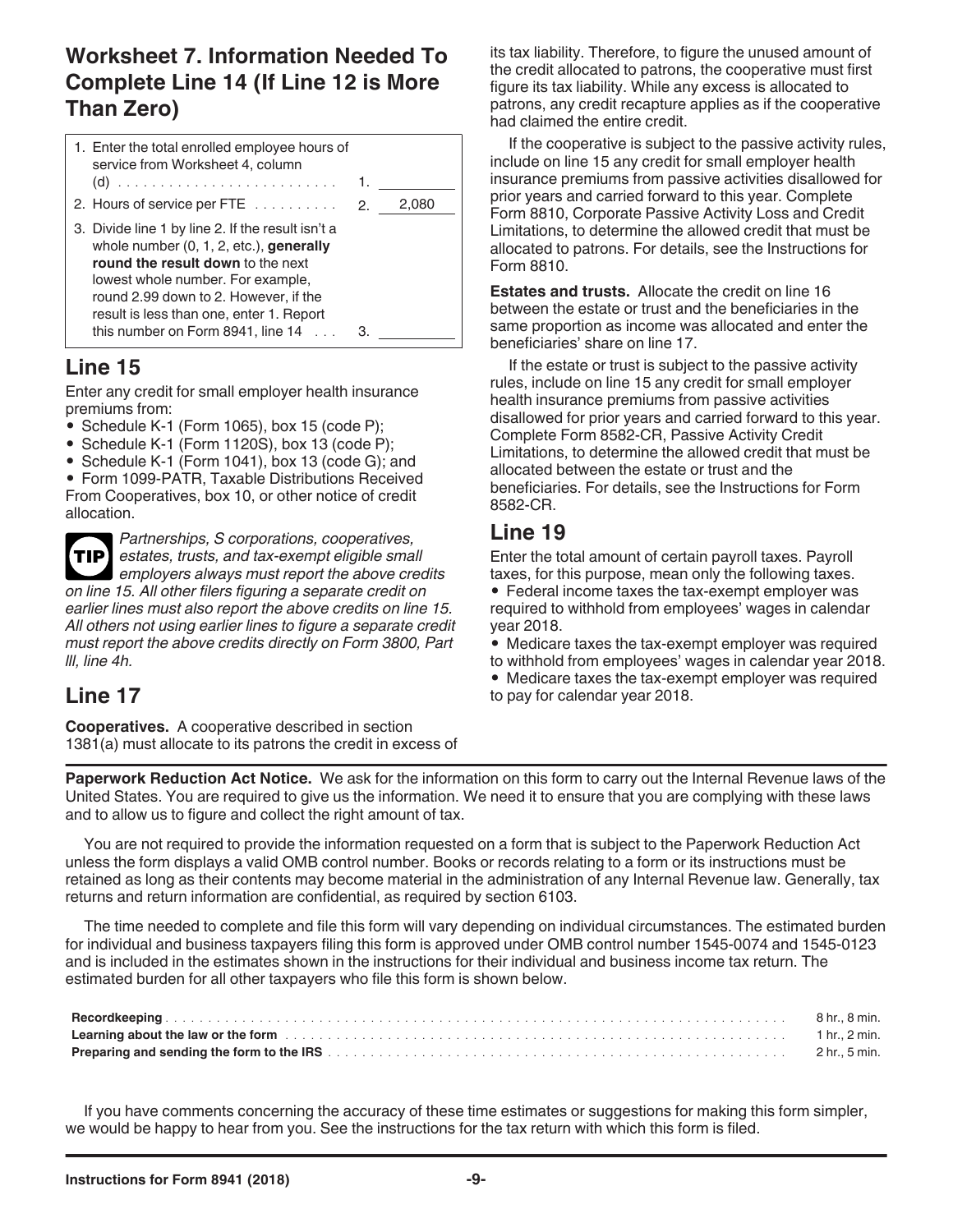## **Average Premiums Needed To Figure Adjusted Amounts on Worksheet 4**

The following tables list the average premiums for the small group market in each rating area generally listed by county for each state for tax years beginning in 2018.

#### **Alabama**

| County         | Employee-<br>Only | Dependent,<br>Family, etc. |
|----------------|-------------------|----------------------------|
| Autauga        | 7,427             | 19,230                     |
| <b>Baldwin</b> | 6,299             | 16,749                     |
| <b>Barbour</b> | 6,299             | 16,749                     |
| <b>Bibb</b>    | 6,653             | 18,549                     |
| <b>Blount</b>  | 6,653             | 18,549                     |
| <b>Bullock</b> | 6,299             | 16,749                     |
| <b>Butler</b>  | 6,299             | 16,749                     |
| Calhoun        | 6,642             | 18,615                     |
| Chambers       | 6,299             | 16,749                     |
| Cherokee       | 6,299             | 16,749                     |
| Chilton        | 6,653             | 18,549                     |
| Choctaw        | 6,299             | 16,749                     |
| Clarke         | 6,299             | 16,749                     |
| Clay           | 6,299             | 16,749                     |
| Cleburne       | 6,299             | 16,749                     |
| Coffee         | 6,299             | 16,749                     |
| Colbert        | 8,022             | 18,678                     |
| Conecuh        | 6,299             | 16,749                     |
| Coosa          | 6,299             | 16,749                     |
| Covington      | 6,299             | 16,749                     |
| Crenshaw       | 6,299             | 16,749                     |
| Cullman        | 6,299             | 16,749                     |
| Dale           | 6,299             | 16,749                     |
| Dallas         | 6,299             | 16,749                     |
| DeKalb         | 6,299             | 16,749                     |
| Elmore         | 7,427             | 19,230                     |
| Escambia       | 6,299             | 16,749                     |
| Etowah         | 5,448             | 17,239                     |
| Fayette        | 6,299             | 16,749                     |
| Franklin       | 6,299             | 16,749                     |
| Geneva         | 6,414             | 15,352                     |
| Greene         | 7,282             | 16,924                     |
| Hale           | 7,282             | 16,924                     |
| Henry          | 6,414             | 15,352                     |
| Houston        | 6,414             | 15,352                     |
| Jackson        | 6,299             | 16,749                     |
| Jefferson      | 6,653             | 18,549                     |
| Lamar          | 6,299             | 16,749                     |
| Lauderdale     | 8,022             | 18,678                     |
| Lawrence       | 7,893             | 19,596                     |
| Lee            | 6,217             | 15,013                     |

| Limestone      | 6,335 | 17,039 |
|----------------|-------|--------|
| Lowndes        | 7,427 | 19,230 |
| Macon          | 6,299 | 16,749 |
| Madison        | 6,335 | 17,039 |
| Marengo        | 6,299 | 16,749 |
| Marion         | 6,299 | 16,749 |
| Marshall       | 6,299 | 16,749 |
| Mobile         | 6,821 | 17,343 |
| Monroe         | 6,299 | 16,749 |
| Montgomery     | 7,427 | 19,230 |
| Morgan         | 7,893 | 19,596 |
| Perry          | 6,299 | 16,749 |
| Pickens        | 6,299 | 16,749 |
|                |       |        |
| Pike           | 6,299 | 16,749 |
| Randolph       | 6,299 | 16,749 |
| <b>Russell</b> | 7,136 | 17,605 |
| Shelby         | 6,653 | 18,549 |
| St. Clair      | 6,653 | 18,549 |
| Sumter         | 6,299 | 16,749 |
| Talladega      | 6,299 | 16,749 |
| Tallapoosa     | 6,299 | 16,749 |
| Tuscaloosa     | 7,282 | 16,924 |
| Walker         | 6,653 | 18,549 |
| Washington     | 6,299 | 16,749 |
| Wilcox         | 6,299 | 16,749 |

#### **Alaska**

| County                      | Employee-<br>Only | Dependent,<br>Family, etc. |
|-----------------------------|-------------------|----------------------------|
| <b>Aleutians East</b>       | 10,434            | 27,855                     |
| <b>Aleutians West</b>       | 10.434            | 27.855                     |
| Anchorage                   | 9,537             | 28,132                     |
| Bethel                      | 9,537             | 28,132                     |
| <b>Bristol Bay</b>          | 10.434            | 27,855                     |
| Denali                      | 10,434            | 27,855                     |
| Dillingham                  | 9,537             | 28,132                     |
| <b>Fairbanks North Star</b> | 10,434            | 27,855                     |
| Haines                      | 10,239            | 26,762                     |
| Hoonah-Angoon               | 10,239            | 26,762                     |
| Juneau                      | 10,239            | 26,762                     |
| Kenai Peninsula             | 10,434            | 27,855                     |
| Ketchikan Gateway           | 10,239            | 26,762                     |
| Kodiak Island               | 10,434            | 27,855                     |
| Lake and Peninsula          | 10,434            | 27,855                     |
| Matanuska Susitna           | 10,434            | 27,855                     |
| Nome                        | 10,434            | 27,855                     |
| North Slope                 | 10,434            | 27,855                     |
| <b>Northwest Arctic</b>     | 10,434            | 27,855                     |

| Petersburg                   | 10,239 | 26,762 |
|------------------------------|--------|--------|
| Prince of Wales-Hyder        | 10,239 | 26,762 |
| Sitka                        | 10,239 | 26,762 |
| Skagway                      | 10,239 | 26,762 |
| Southeast Fairbanks          | 10,434 | 27,855 |
| Valdez Cordova               | 9,537  | 28,132 |
| Wade Hampton                 | 10,434 | 27,855 |
| Wrangell City and<br>Borough | 10,239 | 26,762 |
| Yakutat                      | 10,434 | 27,855 |
| Yukon Koyukuk                | 10,434 | 27,855 |

#### **Arizona**

| County     | Employee-<br>Only | Dependent,<br>Family, etc. |
|------------|-------------------|----------------------------|
| Apache     | 6,048             | 16,062                     |
| Cochise    | 6,445             | 17,906                     |
| Coconino   | 6,048             | 16,062                     |
| Gila       | 6,572             | 17,498                     |
| Graham     | 6,445             | 17,906                     |
| Greenlee   | 6,445             | 17,906                     |
| La Paz     | 7,570             | 19,901                     |
| Maricopa   | 5,993             | 17,317                     |
| Mohave     | 6,048             | 16,062                     |
| Navajo     | 6,048             | 16,062                     |
| Pima       | 5,732<br>17,791   |                            |
| Pinal      | 6,572<br>17,498   |                            |
| Santa Cruz | 17,791<br>5,732   |                            |
| Yavapai    | 5,662             | 18,780                     |
| Yuma       | 7,570             | 19,901                     |

#### **Arkansas**

| County         | Employee-<br>Only | Dependent,<br>Family, etc. |
|----------------|-------------------|----------------------------|
| Arkansas       | 5,870             | 14,734                     |
| Ashley         | 5,870             | 14,734                     |
| <b>Baxter</b>  | 5,020             | 13,288                     |
| Benton         | 5,020<br>13,288   |                            |
| Boone          | 5,020             | 13,288                     |
| <b>Bradley</b> | 5,870             | 14,734                     |
| Calhoun        | 5,884             | 17,378                     |
| Carroll        | 5,020             | 13,288                     |
| Chicot         | 5,870             | 14,734                     |
| Clark          | 5,127             | 13,995                     |
| Clay           | 6,168             | 17,023                     |
| Cleburne       | 5,748             | 14,527                     |
| Cleveland      | 5,870             | 14,734                     |
| Columbia       | 5,884             | 17,378                     |
| Conway         | 5,748             | 14,527                     |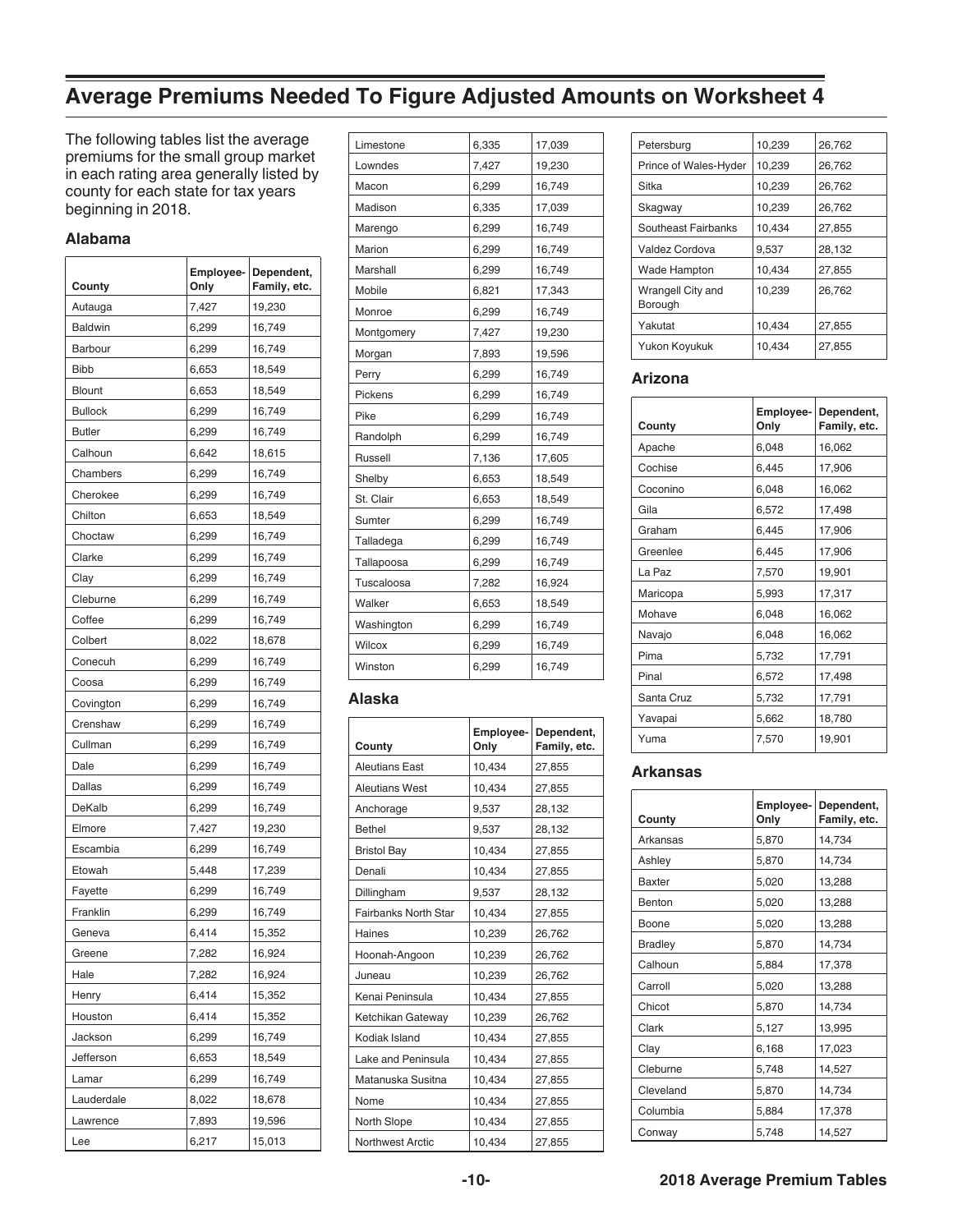| Craighead           | 6,168          | 17,023 |
|---------------------|----------------|--------|
| Crawford            | 5,531          | 15,354 |
| Crittenden          | 6,168          | 17,023 |
| Cross               | 6,168          | 17,023 |
| <b>Dallas</b>       | 5,870          | 14,734 |
| Desha               | 5,870          | 14,734 |
| Drew                | 5,870          | 14,734 |
| Faulkner            | 5,748          | 14,527 |
| Franklin            | 5,531          | 15,354 |
| Fulton              | 6,168          | 17,023 |
| Garland             | 5,127          | 13,995 |
| Grant               | 5,748          | 14,527 |
| Greene              | 6,168          | 17,023 |
| Hempstead           | 5,884          | 17,378 |
| Hot Spring          | 5,127          | 13,995 |
| Howard              | 5,884          | 17,378 |
| Independence        | 6,168          | 17,023 |
| Izard               | 6,168          | 17,023 |
| Jackson             | 6,168          | 17,023 |
| Jefferson           | 5,870          | 14,734 |
| Johnson             | 5,531          | 15,354 |
| Lafayette           | 5,884          | 17,378 |
| Lawrence            | 6,168          | 17,023 |
| Lee                 | 5,870          | 14,734 |
| Lincoln             | 5,870          | 14,734 |
| <b>Little River</b> | 5,884          | 17,378 |
| Logan               | 5,531          | 15,354 |
| Lonoke              | 5,748          | 14,527 |
| Madison             | 5,020          | 13,288 |
| Marion              | 5,020          | 13,288 |
| Miller              | 5,884          | 17,378 |
| Mississippi         | 6,168          | 17,023 |
| Monroe              | 5,870          | 14,734 |
| Montgomery          | 5,127          | 13,995 |
| Nevada              | 5,884          | 17,378 |
| Newton              | 5,020          | 13,288 |
| Ouachita            | 5,884          | 17,378 |
| Perry               | 5,748          | 14,527 |
| Phillips            | 5,870          | 14,734 |
| Pike                | 5,127          | 13,995 |
| Poinsett            | 6,168          | 17,023 |
| Polk                | 5,531          | 15,354 |
| Pope                | 5,748          | 14,527 |
| Prairie             | 5,748          | 14,527 |
| Pulaski             | 5,748          | 14,527 |
| Randolph            | 6,168          | 17,023 |
| Saline              | 5,748          | 14,527 |
| Scott               | 5,531          | 15,354 |
| Searcy              | 5,020          | 13,288 |
|                     |                |        |
| Sebastian           | 5,531          | 15,354 |
| Sevier              | 5,884          | 17,378 |
| Sharp               | 6,168<br>6,168 | 17,023 |
| St. Francis         |                | 17,023 |

| Stone      | 6,168 | 17,023 |
|------------|-------|--------|
| Union      | 5,884 | 17,378 |
| Van Buren  | 5,748 | 14,527 |
| Washington | 5,020 | 13,288 |
| White      | 5,748 | 14,527 |
| Woodruff   | 6,168 | 17,023 |
| Yell       | 5,748 | 14,527 |

#### **California**

| County          | Employee-<br>Only | Dependent,<br>Family, etc. |  |
|-----------------|-------------------|----------------------------|--|
| Alameda         | 7,400             | 19,186                     |  |
| Alpine          | 6,443             | 15,987                     |  |
| Amador          | 6,443             | 15,987                     |  |
| <b>Butte</b>    | 6,443             | 15,987                     |  |
| Calaveras       | 6,443             | 15,987                     |  |
| Colusa          | 6,443             | 15,987                     |  |
| Contra Costa    | 7,587             | 17,670                     |  |
| Del Norte       | 6,443             | 15,987                     |  |
| El Dorado       | 6,442             | 16,866                     |  |
| Fresno          | 6,269             | 18,012                     |  |
| Glenn           | 6,443             | 15,987                     |  |
| Humboldt        | 6,443             | 15,987                     |  |
| Imperial        | 5,975             | 15,609                     |  |
| Inyo            | 5,975             | 15,609                     |  |
| Kern            | 6,970             | 17,484                     |  |
| Kings           | 6,269             | 18,012                     |  |
| Lake            | 6,443             | 15,987                     |  |
| Lassen          | 6,443             | 15,987                     |  |
| Los Angeles     | 6,446             | 17,582                     |  |
| Madera          | 6,269             | 18,012                     |  |
| Marin           | 6,899             | 16,372                     |  |
| Mariposa        | 7,223             | 16,485                     |  |
| Mendocino       | 6,443             | 15,987                     |  |
| Merced          | 7,223             | 16,485                     |  |
| Modoc           | 6,443             | 15,987                     |  |
| Mono            | 5,975             | 15,609                     |  |
| Monterey        | 6,851             | 16,277                     |  |
| Napa            | 6,899             | 16,372                     |  |
| Nevada          | 6,443             | 15,987                     |  |
| Orange          | 6,923             | 18,813                     |  |
| Placer          | 6,442             | 16,866                     |  |
| Plumas          | 6.443             | 15,987                     |  |
| Riverside       | 6,080             | 16,406                     |  |
| Sacramento      | 6,442             | 16,866                     |  |
| San Benito      | 6,851             | 16,277                     |  |
| San Bernardino  | 6,080             | 16,406                     |  |
| San Diego       | 6,254             | 16,093                     |  |
| San Francisco   | 6,779             | 22,099                     |  |
| San Joaquin     | 7,223             | 16,485                     |  |
| San Luis Obispo | 6,331             | 17,216                     |  |
| San Mateo       | 8,446             | 21,619                     |  |
| Santa Barbara   | 6,331             | 17,216                     |  |

| Santa Clara       | 7,658 | 19,940 |
|-------------------|-------|--------|
| Santa Cruz        | 6,851 | 16,277 |
| Shasta            | 6,443 | 15,987 |
| Sierra            | 6,443 | 15,987 |
| Siskiyou          | 6,443 | 15,987 |
| Solano            | 6,899 | 16,372 |
| Sonoma            | 6,899 | 16,372 |
| <b>Stanislaus</b> | 7,223 | 16,485 |
| Sutter            | 6,443 | 15,987 |
| Tehama            | 6,443 | 15,987 |
| Trinity           | 6,443 | 15,987 |
| Tulare            | 7,223 | 16,485 |
| Tuolumne          | 6,443 | 15,987 |
| Ventura           | 6,331 | 17,216 |
| Yolo              | 6,442 | 16,866 |
| Yuba              | 6,443 | 15,987 |
|                   |       |        |

### **Colorado**

| County             | Employee-<br>Only | Dependent,<br>Family, etc. |
|--------------------|-------------------|----------------------------|
| Adams              | 6,473             | 18,805                     |
| Alamosa            | 8,108             | 16,419                     |
| Arapahoe           | 6,473             | 18,805                     |
| Archuleta          | 7,782             | 17,639                     |
| Baca               | 8,108             | 16,419                     |
| Bent               | 8,108             | 16,419                     |
| Boulder            | 5,798             | 18,189                     |
| <b>Broomfield</b>  | 6,473             | 18,805                     |
| Chaffee            | 8,108             | 16,419                     |
| Cheyenne           | 8,108             | 16,419                     |
| <b>Clear Creek</b> | 6,473             | 18,805                     |
| Conejos            | 8,108             | 16,419                     |
| Costilla           | 8,108             | 16,419                     |
| Crowley            | 8,108             | 16,419                     |
| Custer             | 8,108             | 16,419                     |
| Delta              | 7,782             | 17,639                     |
| Denver             | 6,473             | 18,805                     |
| <b>Dolores</b>     | 7,782             | 17,639                     |
| Douglas            | 6,473             | 18,805                     |
| Eagle              | 7,401             | 18,975                     |
| El Paso            | 6,109<br>17,063   |                            |
| Elbert             | 6,473             | 18,805                     |
| Fremont            | 8,108             | 16,419                     |
| Garfield           | 7,401             | 18,975                     |
| Gilpin             | 6,473             | 18,805                     |
| Grand              | 7,782             | 17,639                     |
| Gunnison           | 7,782             | 17,639                     |
| Hinsdale           | 7,782             | 17,639                     |
| Huerfano           | 8,108             | 16,419                     |
| Jackson            | 7,782             | 17,639                     |
| Jefferson          | 6,473             | 18,805                     |
| Kiowa              | 8,108             | 16,419                     |
| <b>Kit Carson</b>  | 8,108             | 16,419                     |

**2018 Average Premium Tables -11-**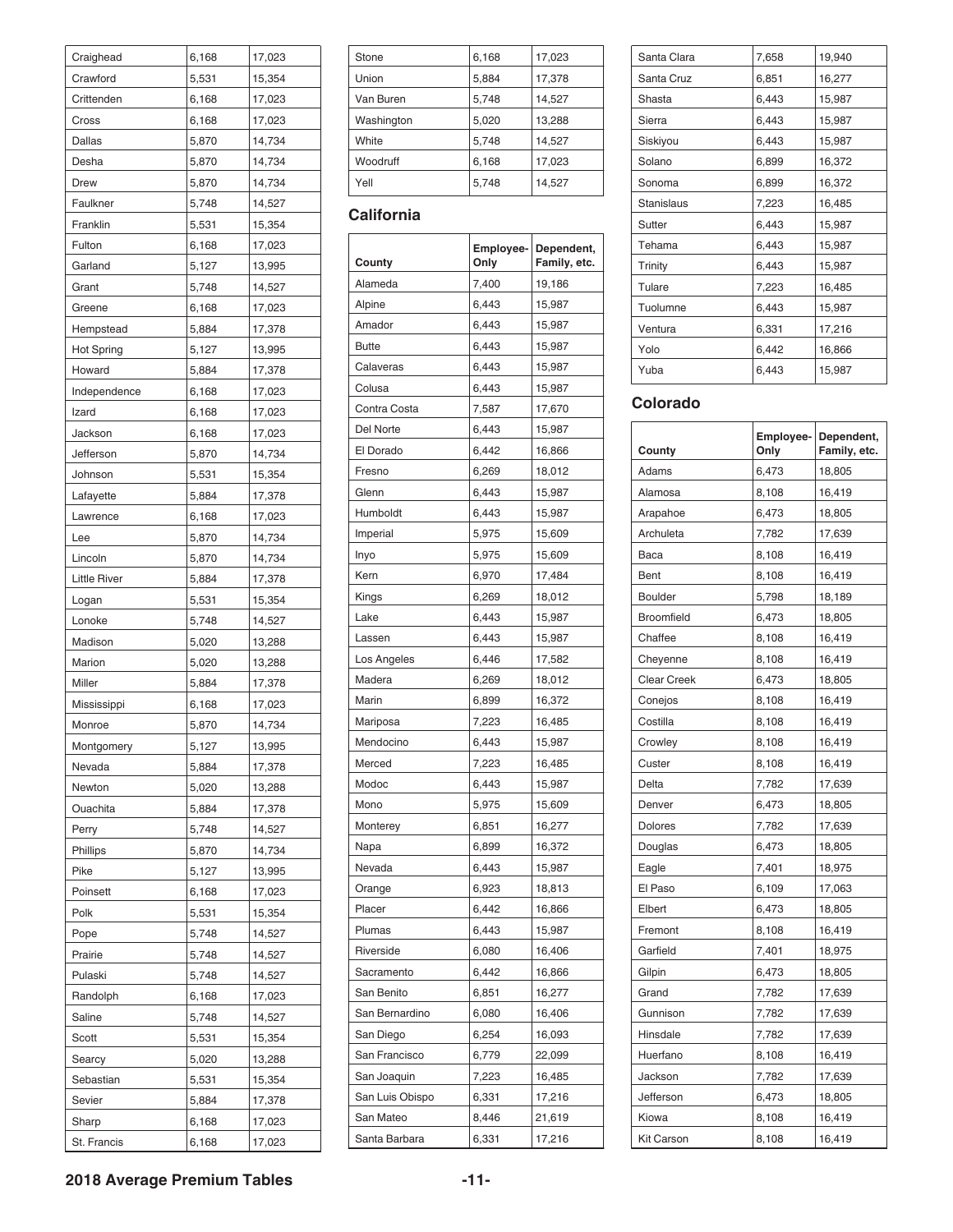| La Plata   | 7,782 | 17,639 |
|------------|-------|--------|
| Lake       | 7,782 | 17,639 |
| Larimer    | 7,617 | 15,636 |
| Las Animas | 8,108 | 16,419 |
| Lincoln    | 8,108 | 16,419 |
| Logan      | 6,442 | 17,539 |
| Mesa       | 6,200 | 17,485 |
| Mineral    | 8,108 | 16,419 |
| Moffat     | 7,782 | 17,639 |
| Montezuma  | 7,782 | 17,639 |
| Montrose   | 7,782 | 17,639 |
| Morgan     | 6,442 | 17,539 |
| Otero      | 8,108 | 16,419 |
| Ouray      | 7,782 | 17,639 |
| Park       | 6,473 | 18,805 |
| Phillips   | 6,442 | 17,539 |
| Pitkin     | 7,401 | 18,975 |
| Prowers    | 8,108 | 16,419 |
| Pueblo     | 6,909 | 18,542 |
| Rio Blanco | 7,782 | 17,639 |
| Rio Grande | 8,108 | 16,419 |
| Routt      | 7,782 | 17,639 |
| Saguache   | 8,108 | 16,419 |
| San Juan   | 7,782 | 17,639 |
| San Miguel | 7,782 | 17,639 |
| Sedgwick   | 6,442 | 17,539 |
| Summit     | 7,401 | 18,975 |
| Teller     | 6,109 | 17,063 |
| Washington | 6,442 | 17,539 |
| Weld       | 5,748 | 15,295 |
| Yuma       | 6,442 | 17,539 |

#### **Connecticut**

| County     | Employee-<br>Only | Dependent,<br>Family, etc. |
|------------|-------------------|----------------------------|
| Fairfield  | 7.969             | 22,318                     |
| Hartford   | 7,443             | 20,581                     |
| Litchfield | 7,107             | 19,774                     |
| Middlesex  | 8,289             | 21,538                     |
| New Haven  | 7,842             | 20,921                     |
| New London | 6,262             | 16.977                     |
| Tolland    | 7,109             | 15,494                     |
| Windham    | 7.491             | 27,150                     |

#### **Delaware**

| County | Only  | <b>Employee-</b> Dependent,<br>Family, etc. |  |
|--------|-------|---------------------------------------------|--|
| All    | 7,718 | 19,563                                      |  |

### **District of Columbia**

| <b>County</b> | Only  | <b>Employee- Dependent,</b><br>Family, etc. |
|---------------|-------|---------------------------------------------|
| All           | 6.547 | 20.896                                      |

| I | × | × |
|---|---|---|

| Employee-<br>Only | Dependent,<br>Family, etc.                                                                                                                   |
|-------------------|----------------------------------------------------------------------------------------------------------------------------------------------|
| 7,824             | 18,526                                                                                                                                       |
| 6,819             | 18,340                                                                                                                                       |
| 6,104             | 16,518                                                                                                                                       |
| 6,285             | 18,668                                                                                                                                       |
| 7,268             | 19,268                                                                                                                                       |
| 6,504             | 19,677                                                                                                                                       |
| 6,436             | 18,498                                                                                                                                       |
| 7,602             | 21,853                                                                                                                                       |
| 6,399             | 16,645                                                                                                                                       |
| 5,574             | 18,079                                                                                                                                       |
| 5,724             | 18,249                                                                                                                                       |
| 7,619             | 20,834                                                                                                                                       |
|                   | 19,377                                                                                                                                       |
| 6,162             | 15,733                                                                                                                                       |
| 6,785             | 17,101                                                                                                                                       |
|                   | 16,780                                                                                                                                       |
|                   | 18,012                                                                                                                                       |
|                   | 19,561                                                                                                                                       |
|                   | 18,111                                                                                                                                       |
|                   |                                                                                                                                              |
|                   | 18,470                                                                                                                                       |
|                   | 21,069                                                                                                                                       |
|                   | 19,997                                                                                                                                       |
|                   | 18,448                                                                                                                                       |
|                   | 16,125                                                                                                                                       |
|                   | 21,272                                                                                                                                       |
|                   | 19,628                                                                                                                                       |
|                   | 22,204                                                                                                                                       |
| 6,063             | 18,134                                                                                                                                       |
| 6,664             | 18,530                                                                                                                                       |
| 6,122             | 16,194                                                                                                                                       |
| 5,893             | 15,847                                                                                                                                       |
| 7,343             | 17,863                                                                                                                                       |
| 6,707             | 17,496                                                                                                                                       |
| 7,765             | 20,508                                                                                                                                       |
| 6,462             | 18,925                                                                                                                                       |
| 7,004             | 20,060                                                                                                                                       |
| 6,257             | 19,545                                                                                                                                       |
| 6,502             | 18,954                                                                                                                                       |
| 7,585             | 19,890                                                                                                                                       |
| 6,495             | 20,547                                                                                                                                       |
| 5,790             | 16,598                                                                                                                                       |
| 6,960             | 20,401                                                                                                                                       |
| 6,882             | 20,551                                                                                                                                       |
| 7,638             | 21,499                                                                                                                                       |
|                   | 15,860                                                                                                                                       |
|                   | 25,545                                                                                                                                       |
|                   | 20,433                                                                                                                                       |
|                   |                                                                                                                                              |
|                   |                                                                                                                                              |
| 6,644<br>7,510    | 17,215<br>21,366                                                                                                                             |
|                   | 6,496<br>7,011<br>7,325<br>6,390<br>6,097<br>6,191<br>6,694<br>7,505<br>6,289<br>6,611<br>7,605<br>6,880<br>7,233<br>7,343<br>6,647<br>7,498 |

| Pasco      | 7,222 | 17,632 |
|------------|-------|--------|
| Pinellas   | 6,793 | 20,379 |
| Polk       | 6,725 | 18,800 |
| Putnam     | 6.547 | 19,304 |
| Santa Rosa | 6,248 | 15,806 |
| Sarasota   | 6,187 | 17,419 |
| Seminole   | 6,403 | 16,459 |
| St. Johns  | 6,230 | 20,276 |
| St. Lucie  | 6,087 | 16,206 |
| Sumter     | 6,569 | 20,097 |
| Suwannee   | 5,954 | 18,191 |
| Taylor     | 7,698 | 20,766 |
| Union      | 6,404 | 18,849 |
| Volusia    | 6,515 | 18,059 |
| Wakulla    | 6,279 | 18,762 |
| Walton     | 5,863 | 15,878 |
| Washington | 6,572 | 19,403 |
|            |       |        |

### **Georgia**

| County          | Employee-<br>Onlv | Dependent,<br>Family, etc. |
|-----------------|-------------------|----------------------------|
| Appling         | 6,618             | 17,458                     |
| Atkinson        | 7,013             | 19,504                     |
| Bacon           | 5,469             | 15,123                     |
| Baker           | 7,132             | 18,814                     |
| <b>Baldwin</b>  | 7,411             | 19,119                     |
| <b>Banks</b>    | 7,274             | 15,717                     |
| <b>Barrow</b>   | 5,787             | 17,934                     |
| <b>Bartow</b>   | 6,329             | 16,664                     |
| Ben Hill        | 7,286             | 20,529                     |
| <b>Berrien</b>  | 7,286             | 20,529                     |
| <b>Bibb</b>     | 6,078             | 17,514                     |
| Bleckley        | 6,078             | 17,514                     |
| <b>Brantley</b> | 5,469             | 15,123                     |
| <b>Brooks</b>   | 7,286             | 20,529                     |
| Bryan           | 6,618             | 17,458                     |
| <b>Bulloch</b>  | 6,618             | 17,458                     |
| <b>Burke</b>    | 6,568             | 18,206                     |
| <b>Butts</b>    | 6,329             | 16,664                     |
| Calhoun         | 7,132             | 18,814                     |
| Camden          | 5,469             | 15,123                     |
| Candler         | 6,618             | 17,458                     |
| Carroll         | 6,588             | 19,520                     |
| Catoosa         | 6,368             | 17,840                     |
| Charlton        | 5,469             | 15,123                     |
| Chatham         | 6,618             | 17,458                     |
| Chattahoochee   | 5,758             | 18,095                     |
| Chattooga       | 7,357             | 18,355                     |
| Cherokee        | 6,329             | 16,664                     |
| Clarke          | 5,787             | 17,934                     |
| Clay            | 7,132             | 18,814                     |
| Clayton         | 6,329             | 16,664                     |
| Clinch          | 7,286             | 20,529                     |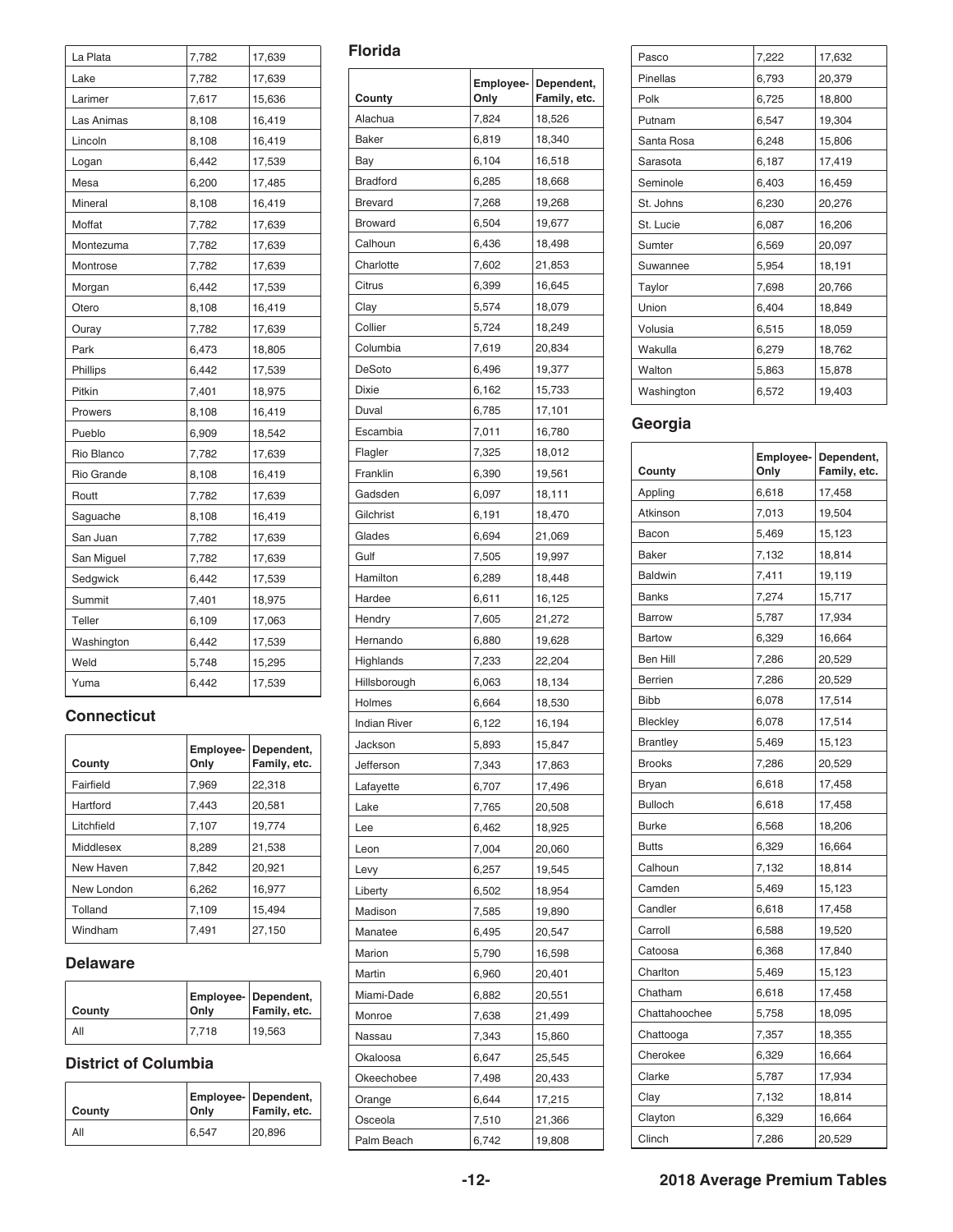| Cobb              | 6,329          | 16,664 |
|-------------------|----------------|--------|
| Coffee            | 7,013          | 19,504 |
| Colquitt          | 7,286          | 20,529 |
| Columbia          | 6,568          | 18,206 |
| Cook              | 7,286          | 20,529 |
| Coweta            | 6,329          | 16,664 |
| Crawford          | 6,078          | 17,514 |
| Crisp             | 7,132          | 18,814 |
| Dade              | 6,368          | 17,840 |
| Dawson            | 7,274          | 15,717 |
| Decatur           | 7,286          | 20,529 |
| DeKalb            | 6,329          | 16,664 |
| Dodge             | 6,078          | 17,514 |
| Dooly             | 6,078          | 17,514 |
| Dougherty         | 7,132          | 18,814 |
| Douglas           | 6,329          | 16,664 |
| Early             | 7,286          | 20,529 |
| Echols            | 7,286          | 20,529 |
| Effingham         | 6,618          | 17,458 |
| Elbert            | 5,787          | 17,934 |
| Emanuel           | 6,568          | 18,206 |
| Evans             | 6,618          | 17,458 |
| Fannin            | 6,022          | 15,853 |
| Fayette           | 6,329          | 16,664 |
| Floyd             | 7,357          | 18,355 |
| Forsyth           | 6,329          | 16,664 |
| Franklin          | 7,274          | 15,717 |
|                   |                |        |
| Fulton<br>Gilmer  | 6,329          | 16,664 |
|                   | 7,357          | 18,355 |
| Glascock          | 6,568          | 18,206 |
| Glynn             | 5,469<br>7,357 | 15,123 |
| Gordon            |                | 18,355 |
| Grady             | 7,286          | 20,529 |
| Greene            | 5,787          | 17,934 |
| Gwinnett          | 6,329          | 16,664 |
| Habersham         | 7,274          | 15,717 |
| Hall              | 7,274          | 15,717 |
| Hancock           | 7,411          | 19,119 |
| Haralson          | 6,588          | 19,520 |
| Harris            | 5,758          | 18,095 |
| Hart              | 7,274          | 15,717 |
| Heard             | 6,588          | 19,520 |
| Henry             | 6,329          | 16,664 |
| Houston           | 6,078          | 17,514 |
| Irwin             | 7,286          | 20,529 |
| Jackson           | 5,787          | 17,934 |
| Jasper            | 6,329          | 16,664 |
| <b>Jeff Davis</b> | 7,013          | 19,504 |
| Jefferson         | 6,568          | 18,206 |
| Jenkins           | 6,568          | 18,206 |
| Johnson           | 7,013          | 19,504 |
| Jones             | 6,078          | 17,514 |
| Lamar             | 6,329          | 16,664 |

| Lanier          | 7,286 | 20,529 |
|-----------------|-------|--------|
| Laurens         | 7,013 | 19,504 |
| Lee             | 7,132 | 18,814 |
| Liberty         | 6,618 | 17,458 |
| Lincoln         | 6,568 | 18,206 |
| Long            | 6,618 | 17,458 |
| Lowndes         | 7,286 | 20,529 |
| Lumpkin         | 7,274 | 15,717 |
| Macon           | 5,758 | 18,095 |
| Madison         | 5,787 | 17,934 |
| Marion          | 5,758 | 18,095 |
| <b>McDuffie</b> | 6,568 | 18,206 |
| McIntosh        | 5,469 | 15,123 |
| Meriwether      | 5,758 | 18,095 |
| Miller          | 7,286 | 20,529 |
| Mitchell        | 7,132 | 18,814 |
| Monroe          | 6,078 | 17,514 |
| Montgomery      | 7,013 | 19,504 |
| Morgan          | 5,787 | 17,934 |
| Murray          | 6,022 | 15,853 |
| Muscogee        | 5,758 | 18,095 |
| Newton          | 6,329 | 16,664 |
| Oconee          | 5,787 | 17,934 |
| Oglethorpe      | 5,787 | 17,934 |
| Paulding        | 6,329 | 16,664 |
| Peach           | 6,078 | 17,514 |
| Pickens         | 7,357 | 18,355 |
| Pierce          | 5,469 | 15,123 |
| Pike            | 6,329 | 16,664 |
| Polk            | 7,357 | 18,355 |
| Pulaski         | 6,078 | 17,514 |
| Putnam          | 6,078 | 17,514 |
| Quitman         | 5,758 | 18,095 |
| Rabun           | 7,274 | 15,717 |
| Randolph        | 7,132 | 18,814 |
| Richmond        | 6,568 | 18,206 |
| Rockdale        | 6,329 | 16,664 |
| Schley          | 7,132 | 18,814 |
| Screven         | 6,618 | 17,458 |
| Seminole        | 7,286 | 20,529 |
| Spalding        | 6,329 | 16,664 |
| <b>Stephens</b> | 7,274 | 15,717 |
| <b>Stewart</b>  | 5,758 | 18,095 |
| Sumter          | 7,132 | 18,814 |
| Talbot          | 5,758 | 18,095 |
| Taliaferro      | 6,568 | 18,206 |
| <b>Tattnall</b> | 6,618 | 17,458 |
| Taylor          | 5,758 | 18,095 |
| Telfair         | 7,013 | 19,504 |
| Terrell         | 7,132 | 18,814 |
| Thomas          | 7,286 | 20,529 |
| Tift            | 7,286 | 20,529 |
| Toombs          | 7,013 | 19,504 |

| Towns      | 7,274 | 15,717 |
|------------|-------|--------|
| Treutlen   | 7,013 | 19,504 |
| Troup      | 5,758 | 18,095 |
| Turner     | 7,286 | 20,529 |
| Twiggs     | 6,078 | 17,514 |
| Union      | 7,274 | 15,717 |
| Upson      | 5,758 | 18,095 |
| Walker     | 6,368 | 17,840 |
| Walton     | 6,329 | 16,664 |
| Ware       | 5,469 | 15,123 |
| Warren     | 6,568 | 18,206 |
| Washington | 7,411 | 19,119 |
| Wayne      | 5,469 | 15,123 |
| Webster    | 5,758 | 18,095 |
| Wheeler    | 7,013 | 19,504 |
| White      | 7,274 | 15,717 |
| Whitfield  | 6,022 | 15,853 |
| Wilcox     | 6,078 | 17,514 |
| Wilkes     | 6,568 | 18,206 |
| Wilkinson  | 7,411 | 19,119 |
| Worth      | 7,132 | 18,814 |
|            |       |        |

### **Hawaii**

| County | Only  | <b>Employee- Dependent,</b><br>Family, etc. |
|--------|-------|---------------------------------------------|
| All    | 6.207 | 16,824                                      |

### **Idaho**

| County           | Employee-<br>Only | Dependent,<br>Family, etc. |
|------------------|-------------------|----------------------------|
| Ada              | 5,392             | 15,191                     |
| Adams            | 5,053             | 14,134                     |
| Bannock          | 5,425             | 15,744                     |
| <b>Bear Lake</b> | 5,425             | 15,744                     |
| Benewah          | 5,467             | 13,147                     |
| Bingham          | 5,425             | 15,744                     |
| Blaine           | 5,246             | 15,045                     |
| <b>Boise</b>     | 5,053             | 14,134                     |
| <b>Bonner</b>    | 5,467             | 13,147                     |
| Bonneville       | 6,016             | 14,770                     |
| Boundary         | 5,467             | 13,147                     |
| <b>Butte</b>     | 5,425             | 15,744                     |
| Camas            | 5,246             | 15,045                     |
| Canyon           | 5,053             | 14,134                     |
| Caribou          | 5,425             | 15,744                     |
| Cassia           | 5,246             | 15,045                     |
| Clark            | 6,016             | 14,770                     |
| Clearwater       | 5,736             | 16,210                     |
| Custer           | 5,425             | 15,744                     |
| Elmore           | 5,053             | 14,134                     |
| Franklin         | 5,425             | 15,744                     |
| Fremont          | 6,016             | 14,770                     |
| Gem              | 5,053             | 14,134                     |

#### **2018 Average Premium Tables -13-**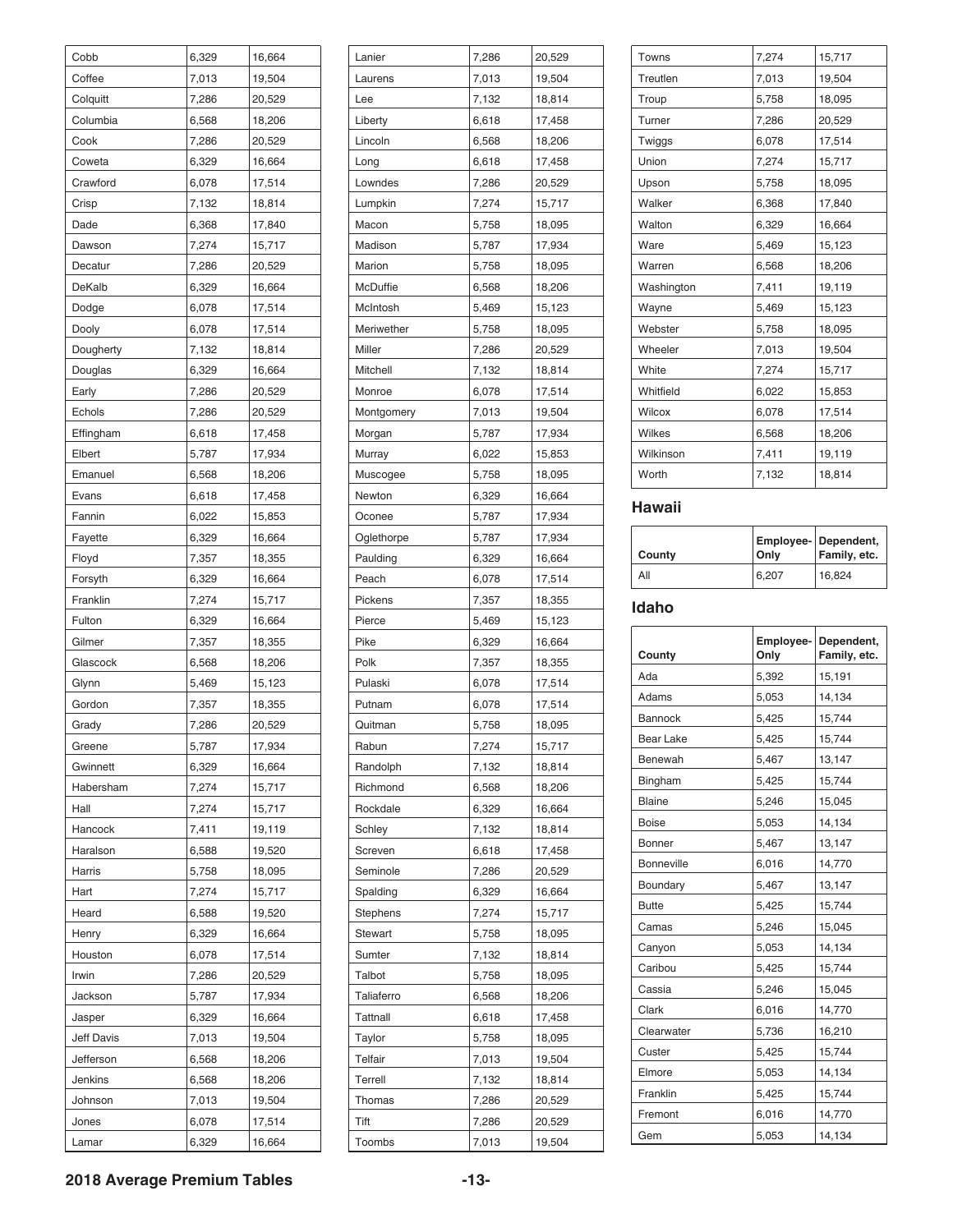| Gooding           | 5,246 | 15,045 |
|-------------------|-------|--------|
| Idaho             | 5,736 | 16,210 |
| Jefferson         | 6,016 | 14,770 |
| Jerome            | 5,246 | 15,045 |
| Kootenai          | 5,467 | 13,147 |
| Latah             | 5,467 | 13,147 |
| Lemhi             | 6,016 | 14,770 |
| Lewis             | 5,736 | 16,210 |
| Lincoln           | 5,246 | 15,045 |
| Madison           | 6,016 | 14,770 |
| Minidoka          | 5,246 | 15,045 |
| <b>Nez Perce</b>  | 5,736 | 16,210 |
| Oneida            | 5,425 | 15,744 |
| Owyhee            | 5,053 | 14,134 |
| Payette           | 5,053 | 14,134 |
| Power             | 5,425 | 15,744 |
| Shoshone          | 5,467 | 13,147 |
| Teton             | 6,016 | 14,770 |
| <b>Twin Falls</b> | 5,246 | 15,045 |
| Valley            | 5,053 | 14,134 |
| Washington        | 5,053 | 14,134 |

#### **Illinois**

| County        | Employee-<br>Only | Dependent,<br>Family, etc. |
|---------------|-------------------|----------------------------|
| Adams         | 6,399             | 16,610                     |
| Alexander     | 6,335             | 19,759                     |
| <b>Bond</b>   | 6,204             | 17,471                     |
| Boone         | 6,523             | 19,271                     |
| <b>Brown</b>  | 6,399             | 16,610                     |
| <b>Bureau</b> | 5,393             | 18,874                     |
| Calhoun       | 6,204             | 17,471                     |
| Carroll       | 6,523             | 19,271                     |
| Cass          | 6,399             | 16,610                     |
| Champaign     | 6,755             | 18,247                     |
| Christian     | 6,399             | 16,610                     |
| Clark         | 6,755             | 18,247                     |
| Clay          | 6,335             | 19,759                     |
| Clinton       | 6,204             | 17,471                     |
| Coles         | 6,755             | 18,247                     |
| Cook          | 6,786             | 20,268                     |
| Crawford      | 6,335             | 19,759                     |
| Cumberland    | 6,755             | 18,247                     |
| DeKalb        | 6,523             | 19,271                     |
| <b>DeWitt</b> | 7,269             | 24,851                     |
| Douglas       | 6,755             | 18,247                     |
| DuPage        | 7,109             | 20,308                     |
| Edgar         | 6,755             | 18,247                     |
| Edwards       | 6,335             | 19,759                     |
| Effingham     | 6,335             | 19,759                     |
| Fayette       | 6,335             | 19,759                     |
| Ford          | 6,755             | 18,247                     |
| Franklin      | 6,335             | 19,759                     |

| Fulton           | 7,117          | 17,697 |
|------------------|----------------|--------|
| Gallatin         | 6,335          | 19,759 |
| Greene           | 6,204          | 17,471 |
| Grundy           | 7,928          | 20,461 |
| Hamilton         | 6,335          | 19,759 |
| Hancock          | 5,393          | 18,874 |
| Hardin           | 6,335          | 19,759 |
| Henderson        | 5,393          | 18,874 |
| Henry            | 5,393          | 18,874 |
| Iroquois         | 6,755          | 18,247 |
| Jackson          | 6,335          | 19,759 |
| Jasper           | 6,335          | 19,759 |
| Jefferson        | 6,335          | 19,759 |
| Jersey           | 6,204          | 17,471 |
| Jo Daviess       | 6,523          | 19,271 |
| Johnson          | 6,335          | 19,759 |
| Kane             | 7,109          | 20,308 |
| Kankakee         | 7,928          | 20,461 |
| Kendall          | 7,928          | 20,461 |
| Knox             | 7,117          | 17,697 |
| Lake             | 6,435          | 23,338 |
| LaSalle          | 7,117          | 17,697 |
| Lawrence         | 6,335          | 19,759 |
| Lee              | 6,523          | 19,271 |
| Livingston       | 7,269          | 24,851 |
| Logan            | 6,399          | 16,610 |
| Macon            | 6,399          | 16,610 |
| Macoupin         | 6,204          | 17,471 |
| Madison          | 6,989          | 18,271 |
| Marion           | 6,335          | 19,759 |
| Marshall         | 7,117          | 17,697 |
| Mason            | 6,399          | 16,610 |
| Massac           | 6,335          | 19,759 |
| McDonough        | 7,117          | 17,697 |
| McHenry          | 6,435          | 23,338 |
| McLean           | 7,269          | 24,851 |
| Menard           | 6,399          | 16,610 |
|                  |                | 18,874 |
| Mercer<br>Monroe | 5,393<br>6,989 | 18,271 |
|                  | 6,204          | 17,471 |
| Montgomery       |                | 16,610 |
| Morgan           | 6,399          |        |
| Moultrie         | 6,399          | 16,610 |
| Ogle             | 6,523          | 19,271 |
| Peoria           | 7,117          | 17,697 |
| Perry            | 6,335          | 19,759 |
| Piatt            | 6,755          | 18,247 |
| Pike             | 6,399          | 16,610 |
| Pope             | 6,335          | 19,759 |
| Pulaski          | 6,335          | 19,759 |
| Putnam           | 7,117          | 17,697 |
| Randolph         | 6,204          | 17,471 |
| Richland         | 6,335          | 19,759 |
| Rock Island      | 5,393          | 18,874 |

| Saline          | 6,335 | 19,759 |
|-----------------|-------|--------|
| Sangamon        | 6,399 | 16,610 |
| Schuyler        | 6,399 | 16,610 |
| Scott           | 6,399 | 16,610 |
| Shelby          | 6,399 | 16,610 |
| St. Clair       | 6,989 | 18,271 |
| <b>Stark</b>    | 7,117 | 17,697 |
| Stephenson      | 6,523 | 19,271 |
| <b>Tazewell</b> | 7,117 | 17,697 |
| Union           | 6,335 | 19,759 |
| Vermilion       | 6,755 | 18,247 |
| Wabash          | 6,335 | 19,759 |
| Warren          | 5,393 | 18,874 |
| Washington      | 6,204 | 17,471 |
| Wayne           | 6,335 | 19,759 |
| White           | 6,335 | 19,759 |
| Whiteside       | 5,393 | 18,874 |
| Will            | 7,928 | 20,461 |
| Williamson      | 6,335 | 19,759 |
| Winnebago       | 6,523 | 19,271 |
| Woodford        | 7,117 | 17,697 |
|                 |       |        |

#### **Indiana**

| County           | Employee-<br>Only | Dependent,<br>Family, etc. |
|------------------|-------------------|----------------------------|
| Adams            | 7,447             | 20,133                     |
| Allen            | 6,518             | 18,006                     |
| Bartholomew      | 7,049             | 18,807                     |
| Benton           | 6,839             | 20,683                     |
| <b>Blackford</b> | 7,432             | 17,837                     |
| Boone            | 6,974             | 20,636                     |
| <b>Brown</b>     | 6,293             | 19,033                     |
| Carroll          | 6,908             | 21,591                     |
| Cass             | 6,893             | 18,619                     |
| Clark            | 6,454             | 17,410                     |
| Clay             | 7,068             | 19,132                     |
| Clinton          | 6,908             | 21,591                     |
| Crawford         | 6,454             | 17,410                     |
| <b>Daviess</b>   | 7,396             | 19,890                     |
| Dearborn         | 5,807             | 18,856                     |
| Decatur          | 7,049             | 18,807                     |
| <b>DeKalb</b>    | 7,447             | 20,133                     |
| Delaware         | 7,432             | 17,837                     |
| Dubois           | 7,396             | 19,890                     |
| Elkhart          | 7,205             | 18,175                     |
| Fayette          | 6,052             | 20,055                     |
| Floyd            | 6,454             | 17,410                     |
| Fountain         | 6,908             | 21,591                     |
| Franklin         | 5,807             | 18,856                     |
| Fulton           | 6,893             | 18,619                     |
| Gibson           | 8,317             | 20,280                     |
| Grant            | 7,432             | 17,837                     |
| Greene           | 7,396             | 19,890                     |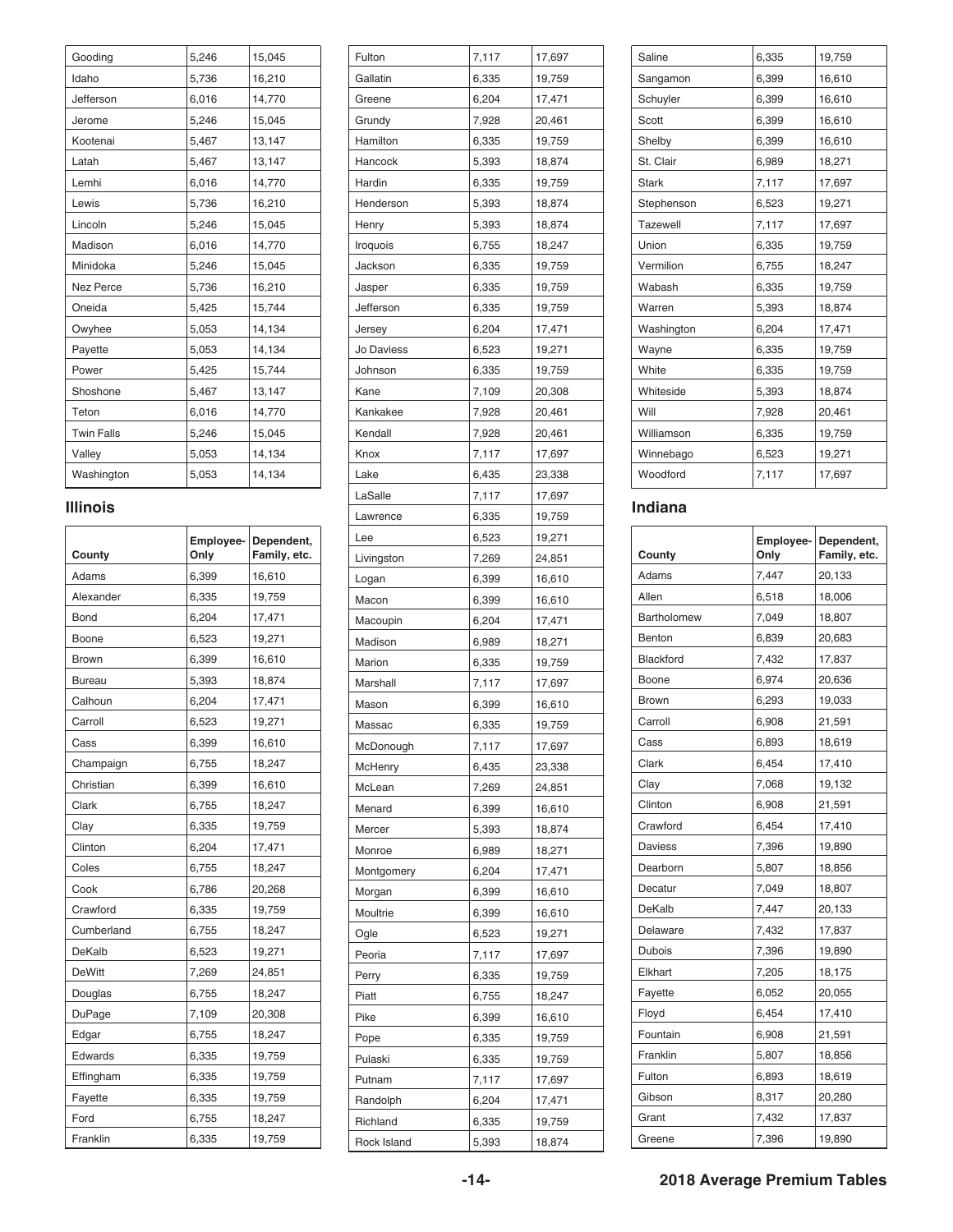| Hamilton      | 6,974 | 20,636 |
|---------------|-------|--------|
| Hancock       | 6,052 | 20,055 |
| Harrison      | 6,454 | 17,410 |
| Hendricks     | 6,974 | 20,636 |
| Henry         | 6,052 | 20,055 |
| Howard        | 6,893 | 18,619 |
| Huntington    | 7,447 | 20,133 |
| Jackson       | 7,049 | 18,807 |
| Jasper        | 6,839 | 20,683 |
| Jay           | 7,432 | 17,837 |
| Jefferson     | 6,454 | 17,410 |
| Jennings      | 7,049 | 18,807 |
| Johnson       | 6,293 | 19,033 |
| Knox          | 7,396 | 19,890 |
| Kosciusko     | 7,205 | 18,175 |
| LaGrange      | 7,447 | 20,133 |
| Lake          | 7,139 | 19,655 |
| LaPorte       | 7,139 | 19,655 |
| Lawrence      | 6,293 | 19,033 |
| Madison       | 6,052 | 20,055 |
| Marion        | 6,974 | 20,636 |
| Marshall      | 7,205 | 18,175 |
| Martin        | 7,396 | 19,890 |
| Miami         | 6,893 | 18,619 |
| Monroe        | 6,293 | 19,033 |
| Montgomery    | 6,908 | 21,591 |
| Morgan        | 6,974 | 20,636 |
| Newton        | 6,839 | 20,683 |
| Noble         | 7,447 | 20,133 |
| Ohio          | 5,807 | 18,856 |
| Orange        | 7,396 | 19,890 |
| Owen          | 6,293 | 19,033 |
| Parke         | 7,068 | 19,132 |
| Perry         | 7,396 | 19,890 |
| Pike          | 7,396 | 19,890 |
| Porter        | 7,139 | 19,655 |
|               |       |        |
| Posey         | 8,317 | 20,280 |
| Pulaski       | 6,893 | 18,619 |
| Putnam        | 6,908 | 21,591 |
| Randolph      | 7,432 | 17,837 |
| Ripley        | 5,807 | 18,856 |
| Rush          | 7,049 | 18,807 |
| Scott         | 6,454 | 17,410 |
| Shelby        | 6,974 | 20,636 |
| Spencer       | 7,396 | 19,890 |
| St. Joseph    | 7,205 | 18,175 |
| <b>Starke</b> | 7,205 | 18,175 |
| Steuben       | 7,447 | 20,133 |
| Sullivan      | 7,068 | 19,132 |
| Switzerland   | 5,807 | 18,856 |
| Tippecanoe    | 6,908 | 21,591 |
| Tipton        | 6,908 | 21,591 |
| Union         | 6,052 | 20,055 |

| Vanderburgh | 8,317 | 20,280 |
|-------------|-------|--------|
| Vermillion  | 7,068 | 19,132 |
| Vigo        | 7,068 | 19,132 |
| Wabash      | 7,447 | 20,133 |
| Warren      | 6,839 | 20,683 |
| Warrick     | 8,317 | 20,280 |
| Washington  | 6,454 | 17,410 |
| Wayne       | 6,052 | 20,055 |
| Wells       | 7,447 | 20,133 |
| White       | 6,839 | 20,683 |
| Whitley     | 7,447 | 20,133 |

#### **Iowa**

| County             | Employee-<br>Only | Dependent,<br>Family, etc. |
|--------------------|-------------------|----------------------------|
| Adair              | 7,080             | 16,767                     |
| Adams              | 7,080             | 16,767                     |
| Allamakee          | 6,617             | 18,689                     |
| Appanoose          | 6,501             | 16,174                     |
| Audubon            | 7,080             | 16,767                     |
| Benton             | 6,647             | 18,063                     |
| <b>Black Hawk</b>  | 6,647             | 18,063                     |
| Boone              | 6,380             | 16,316                     |
| <b>Bremer</b>      | 6,617             | 18,689                     |
| Buchanan           | 6,647             | 18,063                     |
| <b>Buena Vista</b> | 6,305             | 16,992                     |
| Butler             | 6,617             | 18,689                     |
| Calhoun            | 6,380             | 16,316                     |
| Carroll            | 6,380             | 16,316                     |
| Cass               | 7,080             | 16,767                     |
| Cedar              | 6,647             | 18,063                     |
| Cerro Gordo        | 6,617             | 18,689                     |
| Cherokee           | 6,305             | 16,992                     |
| Chickasaw          | 6,617             | 18,689                     |
| Clarke             | 7,080             | 16,767                     |
| Clay               | 6,305             | 16,992                     |
| Clayton            | 6,647             | 18,063                     |
| Clinton            | 6,647             | 18,063                     |
| Crawford           | 6,305             | 16,992                     |
| Dallas             | 6,451             | 16,580                     |
| Davis              | 6,501             | 16,174                     |
| Decatur            | 7,080             | 16,767                     |
| Delaware           | 6,647             | 18,063                     |
| Des Moines         | 6,501             | 16,174                     |
| Dickinson          | 6,305             | 16,992                     |
| Dubuque            | 6,647             | 18,063                     |
| Emmet              | 6,617             | 18,689                     |
| Fayette            | 6,617             | 18,689                     |
| Floyd              | 6,617             | 18,689                     |
| Franklin           | 6,617             | 18,689                     |
| Fremont            | 7,080             | 16,767                     |
| Greene             | 6,380             | 16,316                     |
| Grundy             | 6,380             | 16,316                     |

| Guthrie       | 7,080 | 16,767 |
|---------------|-------|--------|
| Hamilton      | 6,380 | 16,316 |
| Hancock       | 6,617 | 18,689 |
| Hardin        | 6,380 | 16,316 |
| Harrison      | 7,080 | 16,767 |
| Henry         | 6,501 | 16,174 |
| Howard        | 6,617 | 18,689 |
| Humboldt      | 6,617 | 18,689 |
| Ida           | 6,305 | 16,992 |
| lowa          | 6,647 | 18,063 |
| Jackson       | 6,647 | 18,063 |
| Jasper        | 6,451 | 16,580 |
| Jefferson     | 6,501 | 16,174 |
| Johnson       | 6,647 | 18,063 |
| Jones         | 6,647 | 18,063 |
| Keokuk        | 6,501 | 16,174 |
| Kossuth       | 6,617 | 18,689 |
| Lee           | 6,501 | 16,174 |
| Linn          | 6,647 | 18,063 |
| Louisa        | 6,501 | 16,174 |
| Lucas         | 6,501 | 16,174 |
| Lyon          | 6,305 | 16,992 |
| Madison       | 6,451 | 16,580 |
| Mahaska       | 6,501 | 16,174 |
| Marion        | 6,451 | 16,580 |
| Marshall      | 6,380 | 16,316 |
| Mills         | 7,080 | 16,767 |
| Mitchell      | 6,617 | 18,689 |
| Monona        | 6,305 | 16,992 |
| Monroe        | 6,501 | 16,174 |
| Montgomery    | 7,080 | 16,767 |
|               |       |        |
| Muscatine     | 6,501 | 16,174 |
| O'Brien       | 6,305 | 16,992 |
| Osceola       | 6,305 | 16,992 |
| Page          | 7,080 | 16,767 |
| Palo Alto     | 6,305 | 16,992 |
| Plymouth      | 6,305 | 16,992 |
| Pocahontas    | 6,305 | 16,992 |
| Polk          | 6,451 | 16,580 |
| Pottawattamie | 7,080 | 16,767 |
| Poweshiek     | 6,380 | 16,316 |
| Ringgold      | 7,080 | 16,767 |
| Sac           | 6,305 | 16,992 |
| Scott         | 6,647 | 18,063 |
| Shelby        | 7,080 | 16,767 |
| Sioux         | 6,305 | 16,992 |
| Story         | 6,380 | 16,316 |
| Tama          | 6,380 | 16,316 |
| Taylor        | 7,080 | 16,767 |
| Union         | 7,080 | 16,767 |
| Van Buren     | 6,501 | 16,174 |
| Wapello       | 6,501 | 16,174 |
| Warren        | 6,451 | 16,580 |

**2018 Average Premium Tables -15-**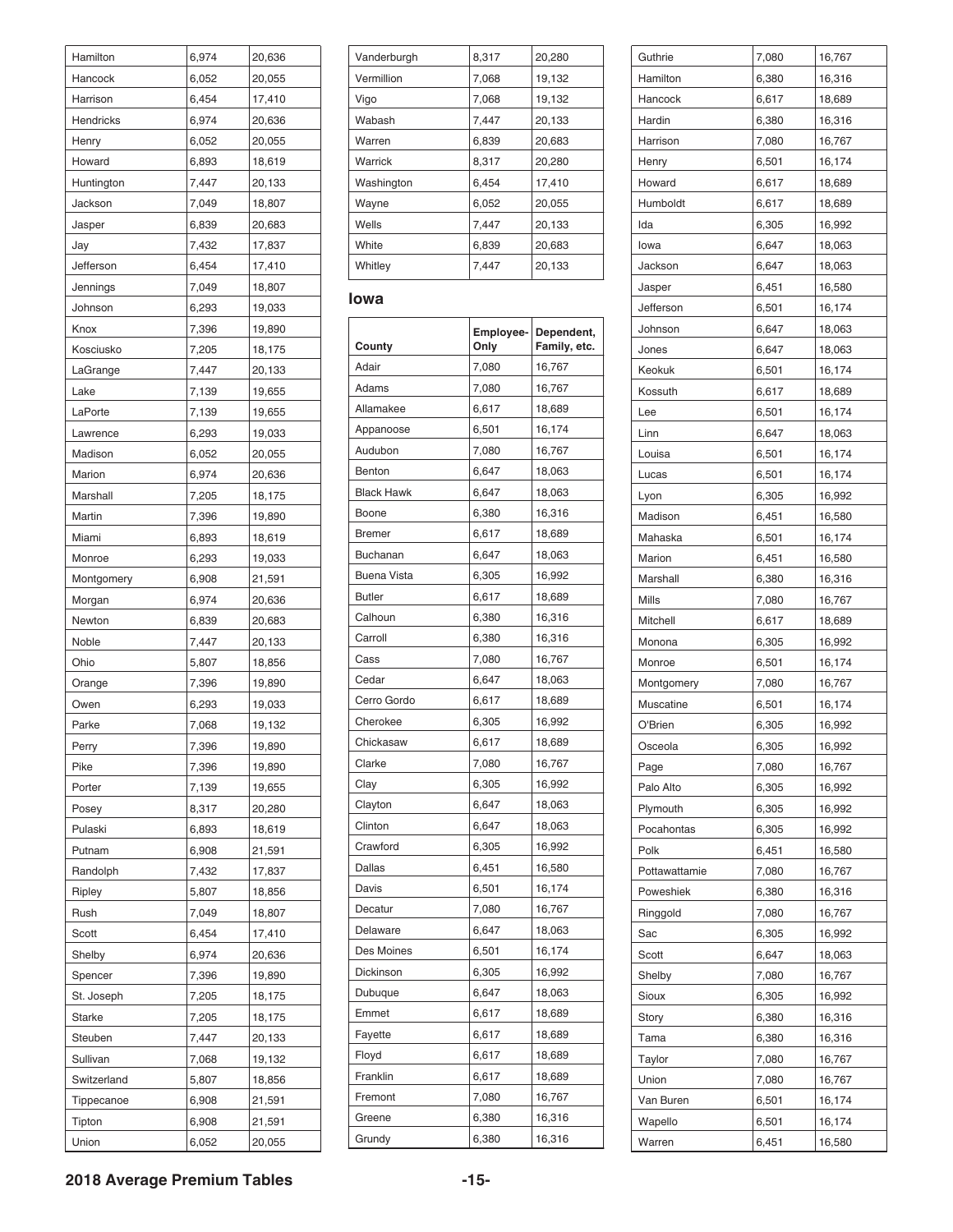| Washington | 6,501 | 16,174 |
|------------|-------|--------|
| Wayne      | 6,501 | 16,174 |
| Webster    | 6,380 | 16,316 |
| Winnebago  | 6,617 | 18,689 |
| Winneshiek | 6,617 | 18,689 |
| Woodbury   | 6,305 | 16,992 |
| Worth      | 6,617 | 18,689 |
| Wright     | 6.617 | 18,689 |

#### **Kansas**

| County        | Employee-<br>Only | Dependent,<br>Family, etc. |
|---------------|-------------------|----------------------------|
| Allen         | 6,119             | 19,378                     |
| Anderson      | 5,741             | 15,620                     |
| Atchison      | 5,741             | 15,620                     |
| <b>Barber</b> | 6,516             | 18,624                     |
| Barton        | 6,167             | 19,336                     |
| Bourbon       | 6,119             | 19,378                     |
| <b>Brown</b>  | 5,741             | 15,620                     |
| <b>Butler</b> | 5,446             | 14,985                     |
| Chase         | 5,446             | 14,985                     |
| Chautauqua    | 5,446             | 14,985                     |
| Cherokee      | 6,119             | 19,378                     |
| Cheyenne      | 6,167             | 19,336                     |
| Clark         | 6,516             | 18,624                     |
| Clay          | 5,210             | 15,130                     |
| Cloud         | 5,210             | 15,130                     |
| Coffey        | 5,741             | 15,620                     |
| Comanche      | 6,516             | 18,624                     |
| Cowley        | 5,446             | 14,985                     |
| Crawford      | 6,119             | 19,378                     |
| Decatur       | 6,167             | 19,336                     |
| Dickinson     | 5,210             | 15,130                     |
| Doniphan      | 5,741             | 15,620                     |
| Douglas       | 5,741             | 15,620                     |
| Edwards       | 6,516             | 18,624                     |
| Elk           | 5,446             | 14,985                     |
| Ellis         | 6,167             | 19,336                     |
| Ellsworth     | 5,210             | 15,130                     |
| Finney        | 6,516             | 18,624                     |
| Ford          | 6,516             | 18,624                     |
| Franklin      | 5,741             | 15,620                     |
| Geary         | 5,210             | 15,130                     |
| Gove          | 6,167             | 19,336                     |
| Graham        | 6,167             | 19,336                     |
| Grant         | 6,516             | 18,624                     |
| Gray          | 6,516             | 18,624                     |
| Greeley       | 6,167             | 19,336                     |
| Greenwood     | 5,446             | 14,985                     |
| Hamilton      | 6,516             | 18,624                     |
| Harper        | 5,446             | 14,985                     |
| Harvey        | 5,446             | 14,985                     |
| Haskell       | 6,516             | 18,624                     |

| Hodgeman     | 6,516 | 18,624 |
|--------------|-------|--------|
| Jackson      | 5,741 | 15,620 |
| Jefferson    | 5,741 | 15,620 |
| Jewell       | 5,210 | 15,130 |
| Johnson      | 6,519 | 18,009 |
| Kearny       | 6,516 | 18,624 |
| Kingman      | 5,446 | 14,985 |
| Kiowa        | 6,516 | 18,624 |
| Labette      | 6,119 | 19,378 |
| Lane         | 6,167 | 19,336 |
| Leavenworth  | 6,519 | 18,009 |
| Lincoln      | 5,210 | 15,130 |
| Linn         | 5,741 | 15,620 |
| Logan        | 6,167 | 19,336 |
| Lyon         | 5,741 | 15,620 |
| Marion       | 5,446 | 14,985 |
| Marshall     | 5,741 | 15,620 |
| McPherson    | 5,446 | 14,985 |
| Meade        | 6,516 | 18,624 |
| Miami        | 6,519 | 18,009 |
| Mitchell     | 5,210 | 15,130 |
| Montgomery   | 5,446 | 14,985 |
| Morris       | 5,210 | 15,130 |
| Morton       | 6,516 | 18,624 |
| Nemaha       | 5,741 | 15,620 |
| Neosho       | 6,119 | 19,378 |
| Ness         | 6,167 | 19,336 |
| Norton       | 6,167 | 19,336 |
| Osage        | 5,741 | 15,620 |
| Osborne      | 6,167 | 19,336 |
| Ottawa       | 5,210 | 15,130 |
| Pawnee       | 6,516 | 18,624 |
| Phillips     | 6,167 | 19,336 |
|              | 5,741 |        |
| Pottawatomie |       | 15,620 |
| Pratt        | 6,516 | 18,624 |
| Rawlins      | 6,167 | 19,336 |
| Reno         | 5,446 | 14,985 |
| Republic     | 5,210 | 15,130 |
| Rice         | 5,446 | 14,985 |
| Riley        | 5,210 | 15,130 |
| Rooks        | 6,167 | 19,336 |
| Rush         | 6,167 | 19,336 |
| Russell      | 6,167 | 19,336 |
| Saline       | 5,210 | 15,130 |
| Scott        | 6,167 | 19,336 |
| Sedgwick     | 5,446 | 14,985 |
| Seward       | 6,516 | 18,624 |
| Shawnee      | 5,741 | 15,620 |
| Sheridan     | 6,167 | 19,336 |
| Sherman      | 6,167 | 19,336 |
| Smith        | 6,167 | 19,336 |
| Stafford     | 6,516 | 18,624 |
| Stanton      | 6,516 | 18,624 |

| <b>Stevens</b> | 6,516 | 18,624 |
|----------------|-------|--------|
| Sumner         | 5,446 | 14,985 |
| Thomas         | 6,167 | 19,336 |
| Trego          | 6,167 | 19,336 |
| Wabaunsee      | 5,741 | 15,620 |
| Wallace        | 6,167 | 19,336 |
| Washington     | 5,210 | 15,130 |
| Wichita        | 6,167 | 19,336 |
| Wilson         | 5,446 | 14,985 |
| Woodson        | 6,119 | 19,378 |
| Wyandotte      | 6,519 | 18,009 |
|                |       |        |

### **Kentucky**

|                  | Employee- | Dependent,   |
|------------------|-----------|--------------|
| County           | Only      | Family, etc. |
| Adair            | 5,663     | 16,225       |
| Allen            | 5,663     | 16,225       |
| Anderson         | 5,857     | 16,336       |
| <b>Ballard</b>   | 7,107     | 18,655       |
| Barren           | 5,663     | 16,225       |
| Bath             | 6,144     | 20,621       |
| Bell             | 6,491     | 18,733       |
| Boone            | 6,339     | 15,093       |
| Bourbon          | 5,857     | 16,336       |
| Boyd             | 6,144     | 20,621       |
| Boyle            | 5,857     | 16,336       |
| <b>Bracken</b>   | 6,144     | 20,621       |
| <b>Breathitt</b> | 6,491     | 18,733       |
| Breckinridge     | 5,975     | 16,269       |
| <b>Bullitt</b>   | 5,975     | 16,269       |
| <b>Butler</b>    | 5,663     | 16,225       |
| Caldwell         | 7,107     | 18,655       |
| Calloway         | 7,107     | 18,655       |
| Campbell         | 6,339     | 15,093       |
| Carlisle         | 7,107     | 18,655       |
| Carroll          | 5,975     | 16,269       |
| Carter           | 6,144     | 20,621       |
| Casey            | 5,663     | 16,225       |
| Christian        | 7,173     | 17,897       |
| Clark            | 5,857     | 16,336       |
| Clay             | 6,491     | 18,733       |
| Clinton          | 5,663     | 16,225       |
| Crittenden       | 7,107     | 18,655       |
| Cumberland       | 5,663     | 16,225       |
| <b>Daviess</b>   | 7,173     | 17,897       |
| Edmonson         | 5,663     | 16,225       |
| Elliott          | 6,144     | 20,621       |
| Estill           | 5,857     | 16,336       |
| Fayette          | 5,857     | 16,336       |
| Fleming          | 6,144     | 20,621       |
| Floyd            | 6,491     | 18,733       |
| Franklin         | 5,857     | 16,336       |
| Fulton           | 7,107     | 18,655       |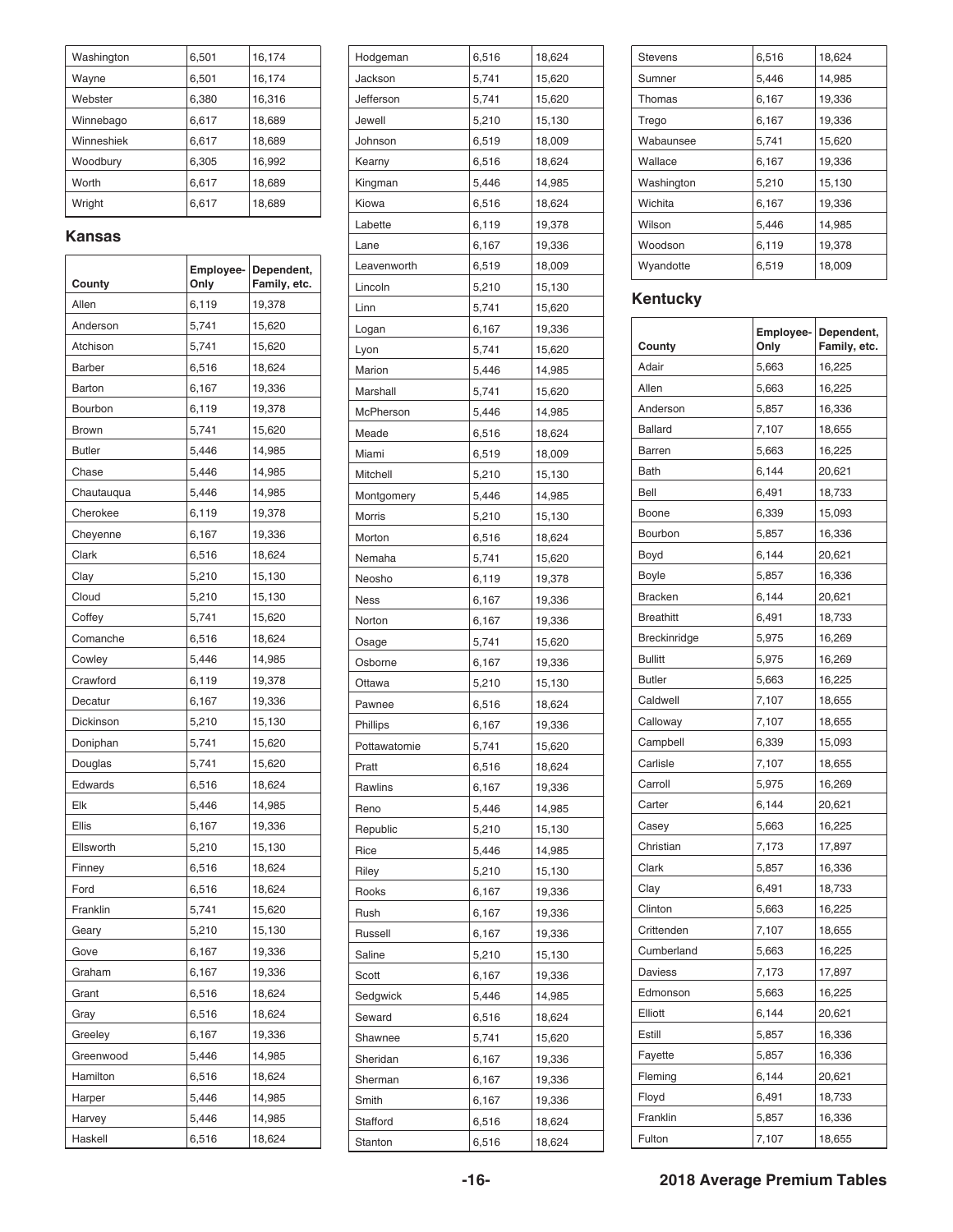| Gallatin        | 6,339 | 15,093 |
|-----------------|-------|--------|
| Garrard         | 5,857 | 16,336 |
| Grant           | 6,339 | 15,093 |
| Graves          | 7,107 | 18,655 |
| Grayson         | 5,975 | 16,269 |
| Green           | 5,663 | 16,225 |
| Greenup         | 6,144 | 20,621 |
| Hancock         | 7,173 | 17,897 |
| Hardin          | 5,975 | 16,269 |
| Harlan          | 6,491 | 18,733 |
| Harrison        | 5,857 | 16,336 |
| Hart            | 5,663 | 16,225 |
| Henderson       | 7,173 | 17,897 |
| Henry           | 5,975 | 16,269 |
| Hickman         | 7,107 | 18,655 |
| Hopkins         | 7,173 | 17,897 |
| Jackson         | 5,857 | 16,336 |
| Jefferson       | 5,975 | 16,269 |
| Jessamine       | 5,857 | 16,336 |
| Johnson         | 6,491 | 18,733 |
| Kenton          | 6,339 | 15,093 |
| Knott           | 6,491 | 18,733 |
| Knox            | 6,491 | 18,733 |
| LaRue           | 5,975 | 16,269 |
| Laurel          | 6,491 | 18,733 |
| Lawrence        | 6,144 | 20,621 |
| Lee             | 6,491 | 18,733 |
| Leslie          | 6,491 | 18,733 |
| Letcher         | 6,491 | 18,733 |
| Lewis           | 6,144 | 20,621 |
| Lincoln         | 5,857 | 16,336 |
| Livingston      | 7,107 | 18,655 |
| Logan           | 5,663 | 16,225 |
|                 | 7,107 | 18,655 |
| Lyon<br>Madison | 5,857 | 16,336 |
|                 |       | 18,733 |
| Magoffin        | 6,491 |        |
| Marion          | 5,975 | 16,269 |
| Marshall        | 7,107 | 18,655 |
| Martin          | 6,491 | 18,733 |
| Mason           | 6,144 | 20,621 |
| McCracken       | 7,107 | 18,655 |
| McCreary        | 5,663 | 16,225 |
| McLean          | 7,173 | 17,897 |
| Meade           | 5,975 | 16,269 |
| Menifee         | 6,144 | 20,621 |
| Mercer          | 5,857 | 16,336 |
| Metcalfe        | 5,663 | 16,225 |
| Monroe          | 5,663 | 16,225 |
| Montgomery      | 5,857 | 16,336 |
| Morgan          | 6,144 | 20,621 |
| Muhlenberg      | 7,173 | 17,897 |
| Nelson          | 5,975 | 16,269 |
| Nicholas        | 5,857 | 16,336 |

| Ohio       | 7,173 | 17,897 |
|------------|-------|--------|
| Oldham     | 5,975 | 16,269 |
| Owen       | 5,857 | 16,336 |
| Owsley     | 6,491 | 18,733 |
| Pendleton  | 6,339 | 15,093 |
| Perry      | 6,491 | 18,733 |
| Pike       | 6,491 | 18,733 |
| Powell     | 5,857 | 16,336 |
| Pulaski    | 5,663 | 16,225 |
| Robertson  | 6,144 | 20,621 |
| Rockcastle | 5,857 | 16,336 |
| Rowan      | 6,144 | 20,621 |
| Russell    | 5,663 | 16,225 |
| Scott      | 5,857 | 16,336 |
| Shelby     | 5,975 | 16,269 |
| Simpson    | 5,663 | 16,225 |
| Spencer    | 5,975 | 16,269 |
| Taylor     | 5,663 | 16,225 |
| Todd       | 7,173 | 17,897 |
| Trigg      | 7,173 | 17,897 |
| Trimble    | 5,975 | 16,269 |
| Union      | 7,173 | 17,897 |
| Warren     | 5,663 | 16,225 |
| Washington | 5,975 | 16,269 |
| Wayne      | 5,663 | 16,225 |
| Webster    | 7,173 | 17,897 |
| Whitley    | 6,491 | 18,733 |
| Wolfe      | 6,491 | 18,733 |
| Woodford   | 5,857 | 16,336 |

### **Louisiana**

| Parish           | Employee-<br>Only | Dependent,<br>Family, etc. |
|------------------|-------------------|----------------------------|
| Acadia           | 6,678             | 17,671                     |
| Allen            | 6.575             | 19,012                     |
| Ascension        | 6,303             | 18,154                     |
| Assumption       | 6,653             | 16,751                     |
| Avoyelles        | 6,347             | 15,197                     |
| Beauregard       | 6,575             | 19,012                     |
| Bienville        | 7,150             | 18,227                     |
| <b>Bossier</b>   | 7,150             | 18,227                     |
| Caddo            | 7,150             | 18,227                     |
| Calcasieu        | 6,575             | 19,012                     |
| Caldwell         | 7,386             | 17,471                     |
| Cameron          | 6,575             | 19,012                     |
| Catahoula        | 6.347             | 15,197                     |
| Claiborne        | 7,150             | 18,227                     |
| Concordia        | 6,347             | 15,197                     |
| <b>DeSoto</b>    | 7,150             | 18,227                     |
| East Baton Rouge | 6,303             | 18,154                     |
| East Carroll     | 7,386             | 17,471                     |
| East Feliciana   | 6,303             | 18,154                     |
| Evangeline       | 6,678             | 17,671                     |

| Franklin              | 7,386 | 17,471 |
|-----------------------|-------|--------|
| Grant                 | 6,347 | 15,197 |
| Iberia                | 6,678 | 17,671 |
| Iberville             | 6,303 | 18,154 |
| Jackson               | 7,386 | 17,471 |
| Jefferson             | 6,367 | 16,795 |
| Jefferson Davis       | 6,575 | 19,012 |
| Lafayette             | 6,678 | 17,671 |
| Lafourche             | 6,653 | 16,751 |
| LaSalle               | 6,347 | 15,197 |
| Lincoln               | 7,386 | 17,471 |
| Livingston            | 6,303 | 18,154 |
| Madison               | 7,386 | 17,471 |
| Morehouse             | 7,386 | 17,471 |
| Natchitoches          | 7,150 | 18,227 |
| Orleans               | 6,367 | 16,795 |
| Ouachita              | 7,386 | 17,471 |
| Plaquemines           | 6,367 | 16,795 |
| Pointe Coupee         | 6,303 | 18,154 |
| Rapides               | 6,347 | 15,197 |
| <b>Red River</b>      | 7,150 | 18,227 |
| Richland              | 7,386 | 17,471 |
| Sabine                | 7,150 | 18,227 |
| St. Bernard           | 6,367 | 16,795 |
| St. Charles           | 6,367 | 16,795 |
| St. Helena            | 6,303 | 18,154 |
| St. James             | 6,367 | 16,795 |
| St. John Baptist      | 6,367 | 16,795 |
| St. Landry            | 6,678 | 17,671 |
| St. Martin            | 6,678 | 17,671 |
| St. Mary              | 6,678 | 17,671 |
| St. Tammany           | 6,367 | 16,795 |
| Tangipahoa            | 6,303 | 18,154 |
| Tensas                | 7,386 | 17,471 |
| Terrebonne            | 6,653 | 16,751 |
| Union                 | 7,386 | 17,471 |
| Vermilion             | 6,678 | 17,671 |
| Vernon                | 6,347 | 15,197 |
| Washington            | 6,303 | 18,154 |
| Webster               | 7,150 | 18,227 |
| West Baton Rouge      | 6,303 | 18,154 |
| <b>West Carroll</b>   | 7,386 | 17,471 |
| <b>West Feliciana</b> | 6,303 | 18,154 |
| Winn                  | 6,347 | 15,197 |
|                       |       |        |

### **Maine**

| County       | Only  | Employee- Dependent,<br>Family, etc. |
|--------------|-------|--------------------------------------|
| Androscoggin | 6,100 | 15,419                               |
| Aroostook    | 7,244 | 19,083                               |
| Cumberland   | 5,921 | 16,534                               |
| Franklin     | 6,100 | 15,419                               |
| Hancock      | 7.244 | 19,083                               |

### **2018 Average Premium Tables -17-**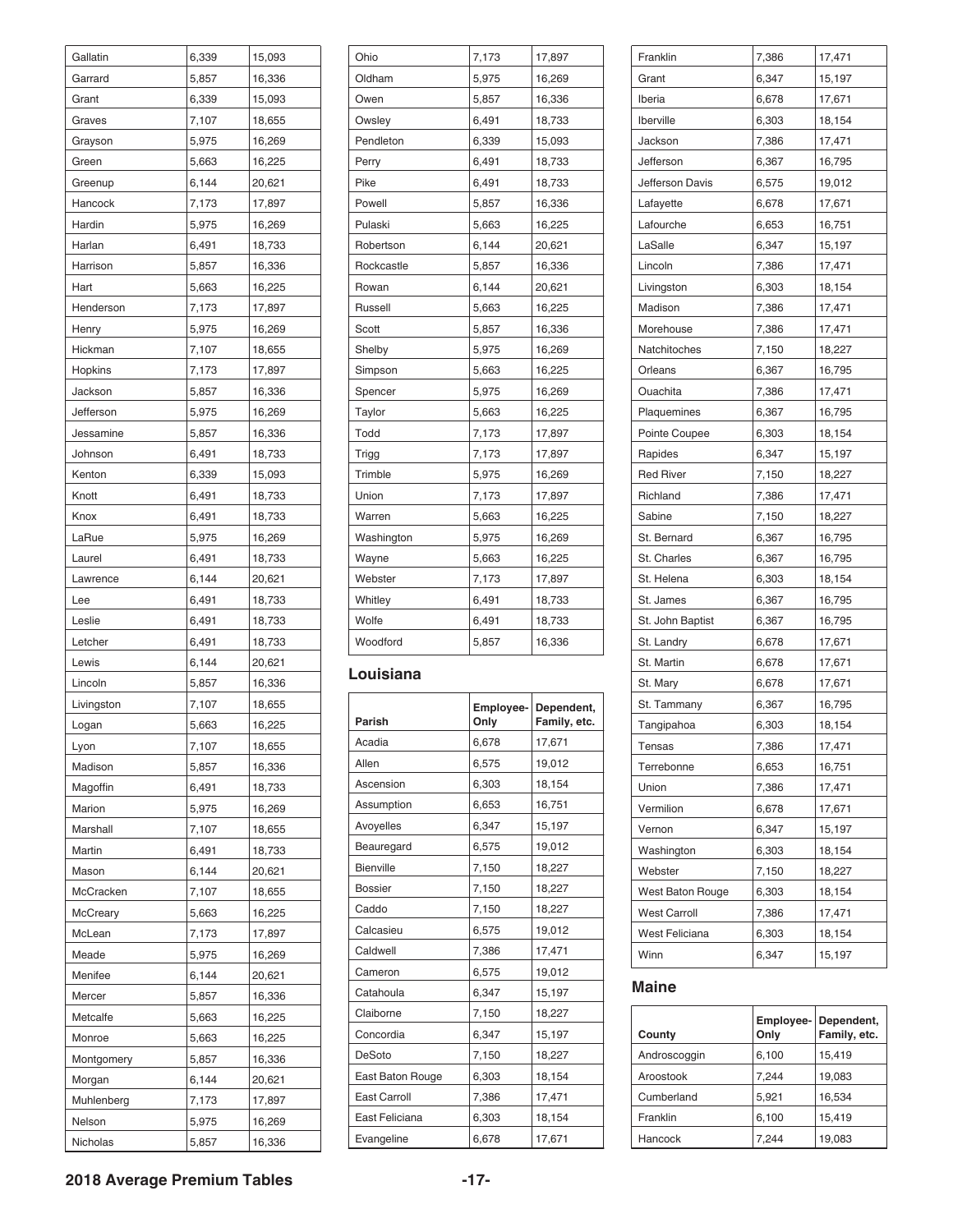| Kennebec    | 5,989 | 16,501 |
|-------------|-------|--------|
| Knox        | 5,989 | 16,501 |
| Lincoln     | 5,989 | 16,501 |
| Oxford      | 5,989 | 16,501 |
| Penobscot   | 6,100 | 15,419 |
| Piscataguis | 6,100 | 15,419 |
| Sagadahoc   | 5,921 | 16,534 |
| Somerset    | 6,100 | 15,419 |
| Waldo       | 6,100 | 15,419 |
| Washington  | 7,244 | 19,083 |
| York        | 5,921 | 16,534 |

### **Maryland**

| County                | Employee-<br>Only | Dependent,<br>Family, etc. |
|-----------------------|-------------------|----------------------------|
| Allegany              | 6,105             | 16,525                     |
| Anne Arundel          | 6,283             | 17,542                     |
| Baltimore             | 6,283             | 17,542                     |
| <b>Baltimore City</b> | 6,283             | 17,542                     |
| Calvert               | 6,182             | 16,194                     |
| Caroline              | 6,182             | 16,194                     |
| Carroll               | 6,105             | 16,525                     |
| Cecil                 | 6,182             | 16,194                     |
| Charles               | 6,182             | 16,194                     |
| Dorchester            | 6,182             | 16,194                     |
| Frederick             | 6,105             | 16,525                     |
| Garrett               | 6,105             | 16,525                     |
| Harford               | 6,283             | 17,542                     |
| Howard                | 6,283             | 17,542                     |
| Kent                  | 6,182             | 16,194                     |
| Montgomery            | 6,615             | 18,852                     |
| Prince George's       | 6,615             | 18,852                     |
| Queen Annes           | 6,182             | 16,194                     |
| Somerset              | 6,182             | 16,194                     |
| St. Marys             | 6,182             | 16,194                     |
| Talbot                | 6,182             | 16,194                     |
| Washington            | 6,105             | 16,525                     |
| Wicomico              | 6,182             | 16,194                     |
| Worcester             | 6,182             | 16,194                     |

#### **Massachusetts**

| County           | Employee-<br>Only | Dependent,<br>Family, etc. |
|------------------|-------------------|----------------------------|
| Barnstable       | 9,177             | 22,384                     |
| <b>Berkshire</b> | 7,264             | 17,933                     |
| <b>Bristol</b>   | 7,402             | 20,295                     |
| <b>Dukes</b>     | 9,177             | 22,384                     |
| Essex            | 7,618             | 20,262                     |
| Franklin         | 7,264             | 17,933                     |
| Hampden          | 7,264             | 17,933                     |
| Hampshire        | 7,264             | 17,933                     |
| Middlesex        | 8,132             | 21,415                     |
| Nantucket        | 9,177             | 22.384                     |

| Norfolk   | 8,132 | 21,415 |
|-----------|-------|--------|
| Plymouth  | 7,402 | 20,295 |
| Suffolk   | 8,132 | 21,415 |
| Worcester | 7.209 | 19,812 |

### **Michigan**

| County                | Employee-<br>Only | Dependent,<br>Family, etc. |
|-----------------------|-------------------|----------------------------|
| Alcona                | 6,700             | 20,098                     |
| Alger                 | 7,002             | 18,188                     |
| Allegan               | 5,731             | 15,875                     |
| Alpena                | 6,700             | 20,098                     |
| Antrim                | 5,691             | 18,237                     |
| Arenac                | 6,464             | 19,134                     |
| Baraga                | 7,002             | 18,188                     |
| Barry                 | 5,731             | 15,875                     |
| Bay                   | 6,464             | 19,134                     |
| Benzie                | 5,691             | 18,237                     |
| Berrien               | 6,995             | 21,102                     |
| <b>Branch</b>         | 6,958             | 20,696                     |
| Calhoun               | 6,958             | 20,696                     |
| Cass                  | 6,995             | 21,102                     |
| Charlevoix            | 5,691             | 18,237                     |
| Cheboygan             | 6,700             | 20,098                     |
| Chippewa              | 6,700             | 20,098                     |
| Clare                 | 5,941             | 18,544                     |
| Clinton               | 6,748             | 18,119                     |
| Crawford              | 6,700             | 20,098                     |
| Delta                 | 7,002             | 18,188                     |
| Dickinson             | 7,002             | 18,188                     |
| Eaton                 | 6,748             | 18,119                     |
| Emmet                 | 5,691             | 18,237                     |
| Genesee               | 5,843             | 16,944                     |
| Gladwin               | 5,941             | 18,544                     |
| Gogebic               | 7,002             | 18,188                     |
| <b>Grand Traverse</b> | 5,691             | 18,237                     |
| Gratiot               | 6,464             | 19,134                     |
| Hillsdale             | 6,748             | 18,119                     |
| Houghton              | 7,002             | 18,188                     |
| Huron                 | 7,188             | 20,214                     |
| Ingham                | 6,748             | 18,119                     |
| Ionia                 | 5,802             | 17,923                     |
| losco                 | 6,700             | 20,098                     |
| Iron                  | 7,002             | 18,188                     |
| Isabella              | 5,941             | 18,544                     |
| Jackson               | 6,748             | 18,119                     |
| Kalamazoo             | 6,958             | 20,696                     |
| Kalkaska              | 5,691             | 18,237                     |
| Kent                  | 5,802             | 17,923                     |
| Keweenaw              | 7,002             | 18,188                     |
| Lake                  | 5,802             | 17,923                     |
| Lapeer                | 5,843             | 16,944                     |
| Leelanau              | 5,691             | 18,237                     |

| Lenawee      | 6,203 | 17,028 |
|--------------|-------|--------|
| Livingston   | 6,203 | 17,028 |
| Luce         | 7,002 | 18,188 |
| Mackinac     | 6,700 | 20,098 |
| Macomb       | 6,834 | 21,063 |
| Manistee     | 5,691 | 18,237 |
| Marquette    | 7,002 | 18,188 |
| Mason        | 5,802 | 17,923 |
| Mecosta      | 5,802 | 17,923 |
| Menominee    | 7,002 | 18,188 |
| Midland      | 5,941 | 18,544 |
| Missaukee    | 5,691 | 18,237 |
| Monroe       | 6,735 | 20,883 |
| Montcalm     | 5,802 | 17,923 |
| Montmorency  | 6,700 | 20,098 |
| Muskegon     | 5,802 | 17,923 |
| Newaygo      | 5,802 | 17,923 |
| Oakland      | 6,834 | 21,063 |
| Oceana       | 5,802 | 17,923 |
| Ogemaw       | 6,700 | 20,098 |
| Ontonagon    | 7,002 | 18,188 |
| Osceola      | 5,802 | 17,923 |
| Oscoda       | 6,700 | 20,098 |
| Otsego       | 6,700 | 20,098 |
| Ottawa       | 5,802 | 17,923 |
| Presque Isle | 6,700 | 20,098 |
| Roscommon    | 6,700 | 20,098 |
| Saginaw      | 6,464 | 19,134 |
| Sanilac      | 7,188 | 20,214 |
| Schoolcraft  | 7,002 | 18,188 |
| Shiawassee   | 5,843 | 16,944 |
| St. Clair    | 7,028 | 18,289 |
| St. Joseph   | 6,995 | 21,102 |
| Tuscola      | 7,188 | 20,214 |
| Van Buren    | 6,995 | 21,102 |
| Washtenaw    | 6,203 | 17,028 |
| Wayne        | 6,735 | 20,883 |
| Wexford      | 5,691 | 18,237 |

#### **Minnesota**

| County            | Employee-<br>Only | Dependent,<br>Family, etc. |
|-------------------|-------------------|----------------------------|
| Aitkin            | 5,924             | 16,284                     |
| Anoka             | 6,248             | 18,683                     |
| Becker            | 6,906             | 22,477                     |
| Beltrami          | 5,924             | 16,284                     |
| Benton            | 6.248             | 18,683                     |
| <b>Big Stone</b>  | 5,801             | 18,665                     |
| <b>Blue Earth</b> | 6,439             | 16,261                     |
| <b>Brown</b>      | 5,845             | 18,399                     |
| Carlton           | 6,299             | 15,143                     |
| Carver            | 6,248             | 18,683                     |
| Cass              | 5.924             | 16,284                     |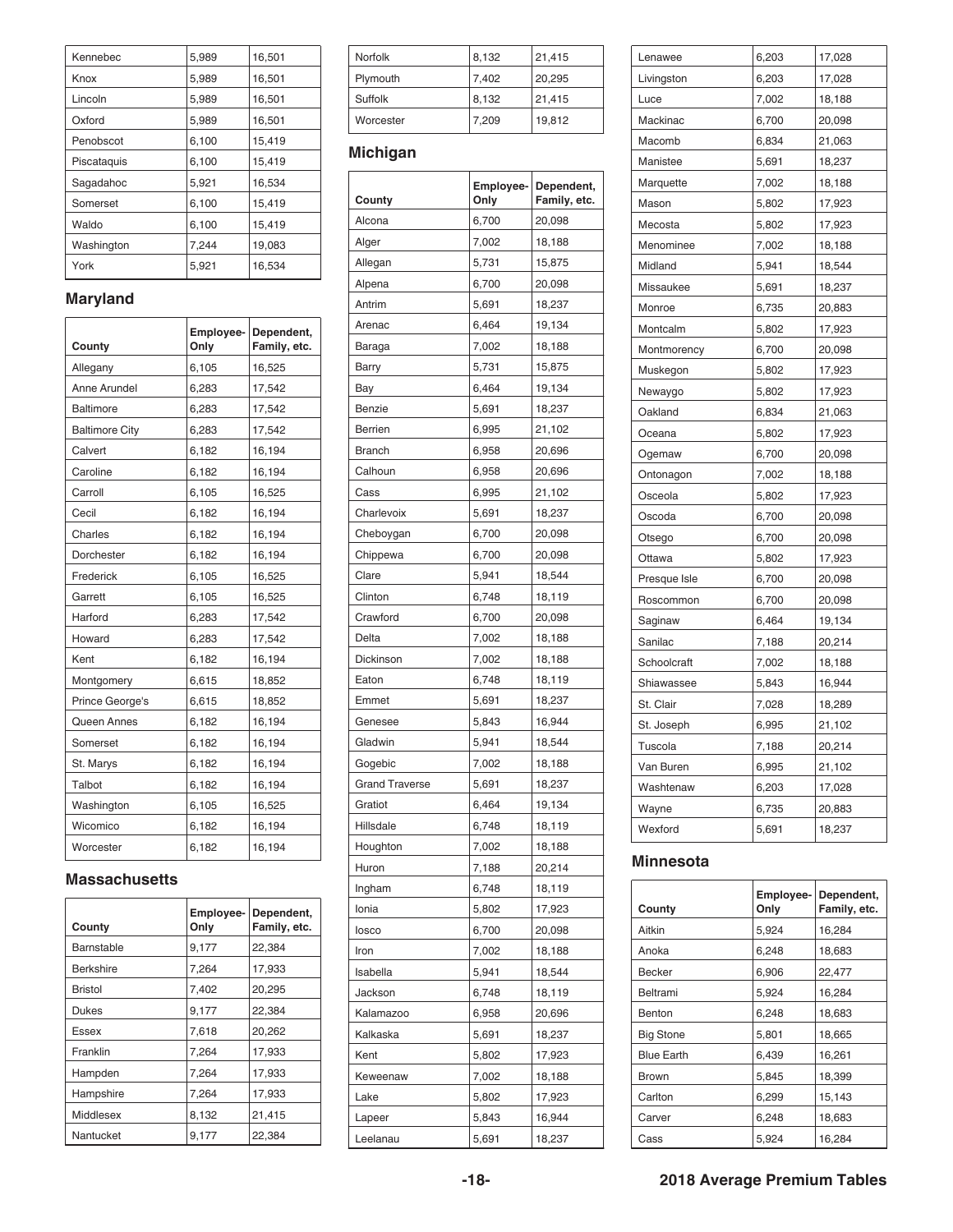| Chippewa          | 5,801 | 18,665 |
|-------------------|-------|--------|
| Chisago           | 5,924 | 16,284 |
| Clay              | 6,906 | 22,477 |
| Clearwater        | 6,247 | 20,067 |
| Cook              | 6,299 | 15,143 |
| Cottonwood        | 5,845 | 18,399 |
| Crow Wing         | 5,924 | 16,284 |
| Dakota            | 6,248 | 18,683 |
| Dodge             | 6,756 | 20,649 |
| Douglas           | 6,906 | 22,477 |
| Faribault         | 6,439 | 16,261 |
| Fillmore          | 6,756 | 20,649 |
| Freeborn          | 6,756 | 20,649 |
| Goodhue           | 6,756 | 20,649 |
| Grant             | 6,906 | 22,477 |
| Hennepin          | 6,248 | 18,683 |
| Houston           | 6,756 | 20,649 |
| Hubbard           | 5,924 | 16,284 |
| Isanti            | 5,924 | 16,284 |
| Itasca            | 6,299 | 15,143 |
| Jackson           | 5,845 | 18,399 |
| Kanabec           | 5,924 | 16,284 |
| Kandiyohi         | 5,801 | 18,665 |
| Kittson           | 6,247 | 20,067 |
| Koochiching       | 6,299 | 15,143 |
| Lac qui Parle     | 5,801 | 18,665 |
| Lake              | 6,299 | 15,143 |
| Lake of the Woods | 6,299 | 15,143 |
| Le Sueur          | 6,439 | 16,261 |
| Lincoln           | 5,845 | 18,399 |
| Lyon              | 5,801 | 18,665 |
| Mahnomen          | 6,247 | 20,067 |
| Marshall          | 6,247 | 20,067 |
| Martin            | 6,439 | 16,261 |
| McLeod            | 5,801 | 18,665 |
| Meeker            | 5,801 | 18,665 |
| <b>Mille Lacs</b> | 5,924 | 16,284 |
| Morrison          | 5,924 | 16,284 |
| Mower             | 6,756 | 20,649 |
| Murray            | 5,845 | 18,399 |
| Nicollet          | 6,439 | 16,261 |
| Nobles            |       |        |
|                   | 5,845 | 18,399 |
| Norman            | 6,247 | 20,067 |
| Olmsted           | 6,756 | 20,649 |
| <b>Otter Tail</b> | 6,906 | 22,477 |
| Pennington        | 6,247 | 20,067 |
| Pine              | 5,924 | 16,284 |
| Pipestone         | 5,845 | 18,399 |
| Polk              | 6,247 | 20,067 |
| Pope              | 6,906 | 22,477 |
| Ramsey            | 6,248 | 18,683 |
| <b>Red Lake</b>   | 6,247 | 20,067 |

| Renville               | 5,801 | 18,665 |
|------------------------|-------|--------|
| Rice                   | 6,439 | 16,261 |
| Rock                   | 5,845 | 18,399 |
| Roseau                 | 5,924 | 16,284 |
| Scott                  | 6,248 | 18,683 |
| Sherburne              | 6,248 | 18,683 |
| Sibley                 | 5,801 | 18,665 |
| St. Louis              | 6,299 | 15,143 |
| <b>Stearns</b>         | 6,248 | 18,683 |
| <b>Steele</b>          | 6,756 | 20,649 |
| <b>Stevens</b>         | 6,906 | 22,477 |
| Swift                  | 5,801 | 18,665 |
| Todd                   | 5,924 | 16,284 |
| <b>Traverse</b>        | 6,906 | 22,477 |
| Wabasha                | 6,756 | 20,649 |
| Wadena                 | 5,924 | 16,284 |
| Waseca                 | 6,439 | 16,261 |
| Washington             | 6,248 | 18,683 |
| Watonwan               | 6,439 | 16,261 |
| Wilkin                 | 6,906 | 22,477 |
| Winona                 | 6,756 | 20,649 |
| Wright                 | 6,248 | 18,683 |
| <b>Yellow Medicine</b> | 5,801 | 18,665 |
|                        |       |        |

### **Mississippi**

| County    | Employee-<br>Only | Dependent,<br>Family, etc. |
|-----------|-------------------|----------------------------|
| Adams     | 6,435             | 15,015                     |
| Alcorn    | 6,435             | 15,015                     |
| Amite     | 6,435             | 15,015                     |
| Attala    | 6,435             | 15,015                     |
| Benton    | 6,371             | 14,065                     |
| Bolivar   | 6,435             | 15,015                     |
| Calhoun   | 6,435             | 15,015                     |
| Carroll   | 6,435             | 15,015                     |
| Chickasaw | 6,435             | 15,015                     |
| Choctaw   | 6,435             | 15,015                     |
| Claiborne | 6,435             | 15,015                     |
| Clarke    | 6,435             | 15,015                     |
| Clay      | 6,435             | 15,015                     |
| Coahoma   | 6,435             | 15,015                     |
| Copiah    | 6,055             | 15,339                     |
| Covington | 6,435             | 15,015                     |
| DeSoto    | 5,881             | 16,056                     |
| Forrest   | 6,684             | 14,222                     |
| Franklin  | 6,435             | 15,015                     |
| George    | 6,606             | 15,340                     |
| Greene    | 6,684             | 14,222                     |
| Grenada   | 6,435             | 15,015                     |
| Hancock   | 6,606             | 15,340                     |
| Harrison  | 6,606             | 15,340                     |
| Hinds     | 6,055             | 15,339                     |
| Holmes    | 6,435             | 15,015                     |

| Humphreys          | 6,435 | 15,015           |
|--------------------|-------|------------------|
| Issaquena          | 6,435 | 15,015           |
| Itawamba           | 6,371 | 14,065           |
| Jackson            | 6,606 | 15,340           |
| Jasper             | 6.435 | 15,015           |
| Jefferson          | 6,435 | 15,015           |
| Jefferson Davis    | 6,435 | 15,015           |
| Jones              | 6,684 | 14,222           |
| Kemper             | 6,435 | 15,015           |
| Lafayette          | 6,435 | 15,015           |
| Lamar              | 6,684 | 14,222           |
| Lauderdale         | 6,435 | 15,015           |
| Lawrence           | 6,435 | 15,015           |
| Leake              | 6,435 | 15,015           |
| Lee                | 6,371 | 14,065           |
| Leflore            | 6,435 | 15,015           |
| Lincoln            | 6,435 | 15,015           |
| Lowndes            | 6,435 | 15,015           |
| Madison            | 6,055 | 15,339           |
| Marion             | 6,435 | 15,015           |
| Marshall           | 5,881 | 16,056           |
| Monroe             | 6,435 | 15,015           |
| Montgomery         | 6,435 | 15,015           |
| Neshoba            | 6,435 | 15,015           |
| Newton             | 6,435 | 15,015           |
| Noxubee            | 6,435 | 15,015           |
| Oktibbeha          | 6,435 | 15,015           |
| Panola             | 6,435 | 15,015           |
| Pearl River        | 6,684 | 14,222           |
| Perry              | 6,684 | 14,222           |
| Pike               | 6,435 | 15,015           |
| Pontotoc           | 6,371 | 14,065           |
| Prentiss           | 6,435 | 15,015           |
| Quitman            | 6,435 | 15,015           |
| Rankin             | 6,055 | 15,339           |
| Scott              | 6,435 | 15,015           |
| Sharkey            | 6,435 | 15,015           |
| Simpson            | 6,055 | 15,339           |
| Smith              | 6,435 | 15,015           |
|                    |       | 15,340           |
| Stone<br>Sunflower | 6,606 |                  |
|                    | 6,435 | 15,015<br>15,015 |
| Tallahatchie       | 6,435 |                  |
| Tate               | 5,881 | 16,056           |
| Tippah             | 6,371 | 14,065           |
| Tishomingo         | 6,435 | 15,015           |
| Tunica             | 5,881 | 16,056           |
| Union              | 6,371 | 14,065           |
| Walthall           | 6,435 | 15,015           |
| Warren             | 6,055 | 15,339           |
| Washington         | 6,435 | 15,015           |
| Wayne              | 6,435 | 15,015           |
| Webster            | 6,435 | 15,015           |
| Wilkinson          | 6,435 | 15,015           |

#### **2018 Average Premium Tables -19-**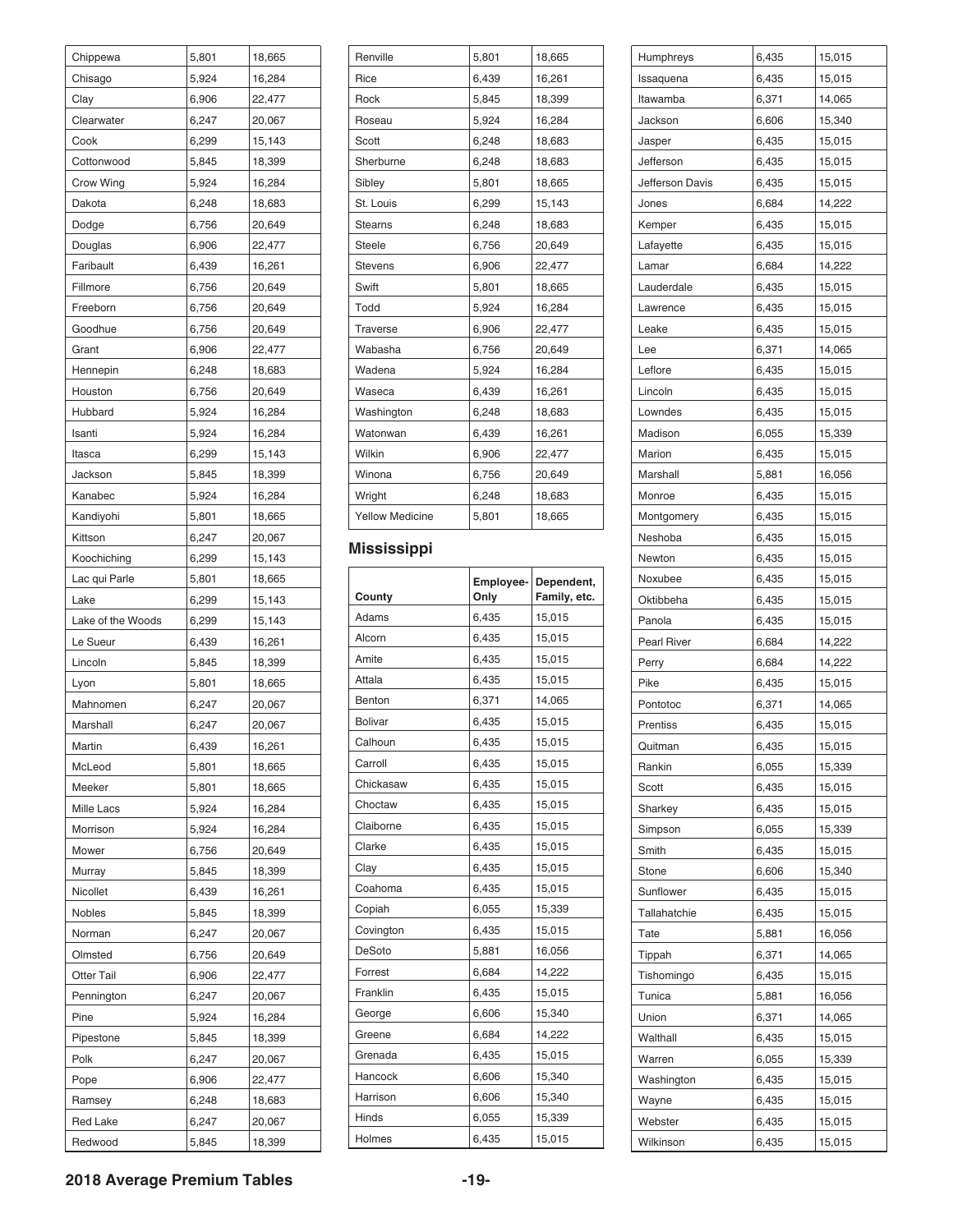| Winston   | 6,435 | 15,015 |
|-----------|-------|--------|
| Yalobusha | 6,435 | 15,015 |
| Yazoo     | 6,435 | 15,015 |

#### **Missouri**

| County         | Employee-<br>Only | Dependent,<br>Family, etc. |
|----------------|-------------------|----------------------------|
| Adair          | 6,905             | 14,529                     |
| Andrew         | 7,841             | 14,166                     |
| Atchison       | 7,841             | 14,166                     |
| Audrain        | 6,662             | 17,158                     |
| Barry          | 5,809             | 13,586                     |
| Barton         | 5,676             | 13,793                     |
| <b>Bates</b>   | 7,493             | 19,645                     |
| Benton         | 7,493             | 19,645                     |
| Bollinger      | 6,757             | 15,565                     |
| Boone          | 6,662             | 17,158                     |
| Buchanan       | 7,841             | 14,166                     |
| <b>Butler</b>  | 6,757             | 15,565                     |
| Caldwell       | 7,841             | 14,166                     |
| Callaway       | 6,662             | 17,158                     |
| Camden         | 6,662             | 17,158                     |
| Cape Girardeau | 6,757             | 15,565                     |
| Carroll        | 7,841             | 14,166                     |
| Carter         | 6,484             | 15,740                     |
| Cass           | 6,170             | 16,556                     |
| Cedar          | 5,809             | 13,586                     |
| Chariton       | 6,662             | 17,158                     |
| Christian      | 5,809             | 13,586                     |
| Clark          | 6,905             | 14,529                     |
| Clay           | 6,170             | 16,556                     |
| Clinton        | 7,841             | 14,166                     |
| Cole           | 6,662             | 17,158                     |
| Cooper         | 6,662             | 17,158                     |
| Crawford       | 6,484             | 15,740                     |
| Dade           | 5,809             | 13,586                     |
| Dallas         | 5,809             | 13,586                     |
| Daviess        | 7,841             | 14,166                     |
| DeKalb         | 7,841             | 14,166                     |
| Dent           | 6,484             | 15,740                     |
| Douglas        | 5,809             | 13,586                     |
| Dunklin        | 6,757             | 15,565                     |
| Franklin       | 6,356             | 15,403                     |
| Gasconade      | 6,662             | 17,158                     |
| Gentry         | 7,841             | 14,166                     |
| Greene         | 5,809             | 13,586                     |
| Grundy         | 7,841             | 14,166                     |
| Harrison       | 7,841             | 14,166                     |
| Henry          | 7,493             | 19,645                     |
| Hickory        | 5,809             | 13,586                     |
| Holt           | 7,841             | 14,166                     |
| Howard         | 6,662             | 17,158                     |
| Howell         | 6,484             | 15,740                     |

| Iron          | 6,484 | 15,740 |
|---------------|-------|--------|
| Jackson       | 6,170 | 16,556 |
| Jasper        | 5,676 | 13,793 |
| Jefferson     | 6,356 | 15,403 |
| Johnson       | 7,493 | 19,645 |
| Knox          | 6,905 | 14,529 |
| Laclede       | 5,809 | 13,586 |
| Lafayette     | 7,493 | 19,645 |
| Lawrence      | 5,809 | 13,586 |
| Lewis         | 6,905 | 14,529 |
| Lincoln       | 6,356 | 15,403 |
| Linn          | 6,905 | 14,529 |
| Livingston    | 7,841 | 14,166 |
| Macon         | 6,905 | 14,529 |
| Madison       | 6,757 | 15,565 |
| <b>Maries</b> | 6,662 | 17,158 |
| Marion        | 6,905 | 14,529 |
| McDonald      | 5,676 | 13,793 |
| Mercer        | 7,841 | 14,166 |
| Miller        | 6,662 | 17,158 |
| Mississippi   | 6,757 | 15,565 |
| Moniteau      | 6,662 | 17,158 |
| Monroe        | 6,662 | 17,158 |
| Montgomery    | 6,662 | 17,158 |
| Morgan        | 6,662 | 17,158 |
| New Madrid    | 6,757 | 15,565 |
| Newton        | 5,676 | 13,793 |
| Nodaway       | 7,841 | 14,166 |
| Oregon        | 6,484 | 15,740 |
| Osage         | 6,662 | 17,158 |
| Ozark         | 5,809 | 13,586 |
| Pemiscot      | 6,757 | 15,565 |
| Perry         | 6,757 | 15,565 |
| Pettis        | 7,493 | 19,645 |
| Phelps        | 6,484 | 15,740 |
| Pike          | 6,905 | 14,529 |
| Platte        | 6,170 | 16,556 |
| Polk          | 5,809 | 13,586 |
| Pulaski       | 6,484 | 15,740 |
| Putnam        | 6,905 | 14,529 |
| Ralls         | 6,905 | 14,529 |
| Randolph      | 6,662 | 17,158 |
| Ray           | 7,841 | 14,166 |
| Reynolds      | 6,484 | 15,740 |
| Ripley        | 6,484 | 15,740 |
| Saline        | 7,493 | 19,645 |
| Schuyler      | 6,905 | 14,529 |
| Scotland      | 6,905 | 14,529 |
| Scott         | 6,757 | 15,565 |
| Shannon       | 6,484 | 15,740 |
| Shelby        | 6,905 | 14,529 |
| St. Charles   | 6,356 | 15,403 |
| St. Clair     | 7,493 | 19,645 |

| St. Francois   | 6,356 | 15,403 |
|----------------|-------|--------|
| St. Louis      | 6,356 | 15,403 |
| St. Louis City | 6,356 | 15,403 |
| Ste. Genevieve | 6,356 | 15,403 |
| Stoddard       | 6,757 | 15,565 |
| Stone          | 5,809 | 13,586 |
| Sullivan       | 6,905 | 14,529 |
| Taney          | 5,809 | 13,586 |
| Texas          | 6,484 | 15,740 |
| Vernon         | 7,493 | 19,645 |
| Warren         | 6,356 | 15,403 |
| Washington     | 6,356 | 15,403 |
| Wayne          | 6,757 | 15,565 |
| Webster        | 5,809 | 13,586 |
| Worth          | 7,841 | 14,166 |
| Wright         | 5,809 | 13,586 |
|                |       |        |

#### **Montana**

| County            | Employee-<br>Only | Dependent,<br>Family, etc. |
|-------------------|-------------------|----------------------------|
| Beaverhead        | 7,570             | 16,241                     |
| <b>Big Horn</b>   | 7,570             | 16,241                     |
| <b>Blaine</b>     | 7,570             | 16,241                     |
| <b>Broadwater</b> | 6,661             | 17,066                     |
| Carbon            | 6,619             | 17,332                     |
| Carter            | 7,570             | 16,241                     |
| Cascade           | 6,661             | 17,066                     |
| Chouteau          | 6,661             | 17,066                     |
| Custer            | 7,570             | 16,241                     |
| Daniels           | 7,570             | 16,241                     |
| Dawson            | 7,570             | 16,241                     |
| Deer Lodge        | 6,661             | 17,066                     |
| Fallon            | 7,570             | 16,241                     |
| Fergus            | 7,570             | 16,241                     |
| Flathead          | 6,270             | 14,877                     |
| Gallatin          | 6,661             | 17,066                     |
| Garfield          | 7,570             | 16,241                     |
| Glacier           | 7,570             | 16,241                     |
| Golden Valley     | 7,570             | 16,241                     |
| Granite           | 7,570             | 16,241                     |
| Hill              | 7,570             | 16,241                     |
| Jefferson         | 6,661             | 17,066                     |
| Judith Basin      | 6,661             | 17,066                     |
| Lake              | 6,270             | 14,877                     |
| Lewis and Clark   | 6,661             | 17,066                     |
| Liberty           | 7,570             | 16,241                     |
| Lincoln           | 7,570             | 16,241                     |
| Madison           | 7,570             | 16,241                     |
| McCone            | 7,570             | 16,241                     |
| Meagher           | 7,570             | 16,241                     |
| Mineral           | 7,570             | 16,241                     |
| Missoula          | 6,270             | 14,877                     |
| Musselshell       | 6,619             | 17,332                     |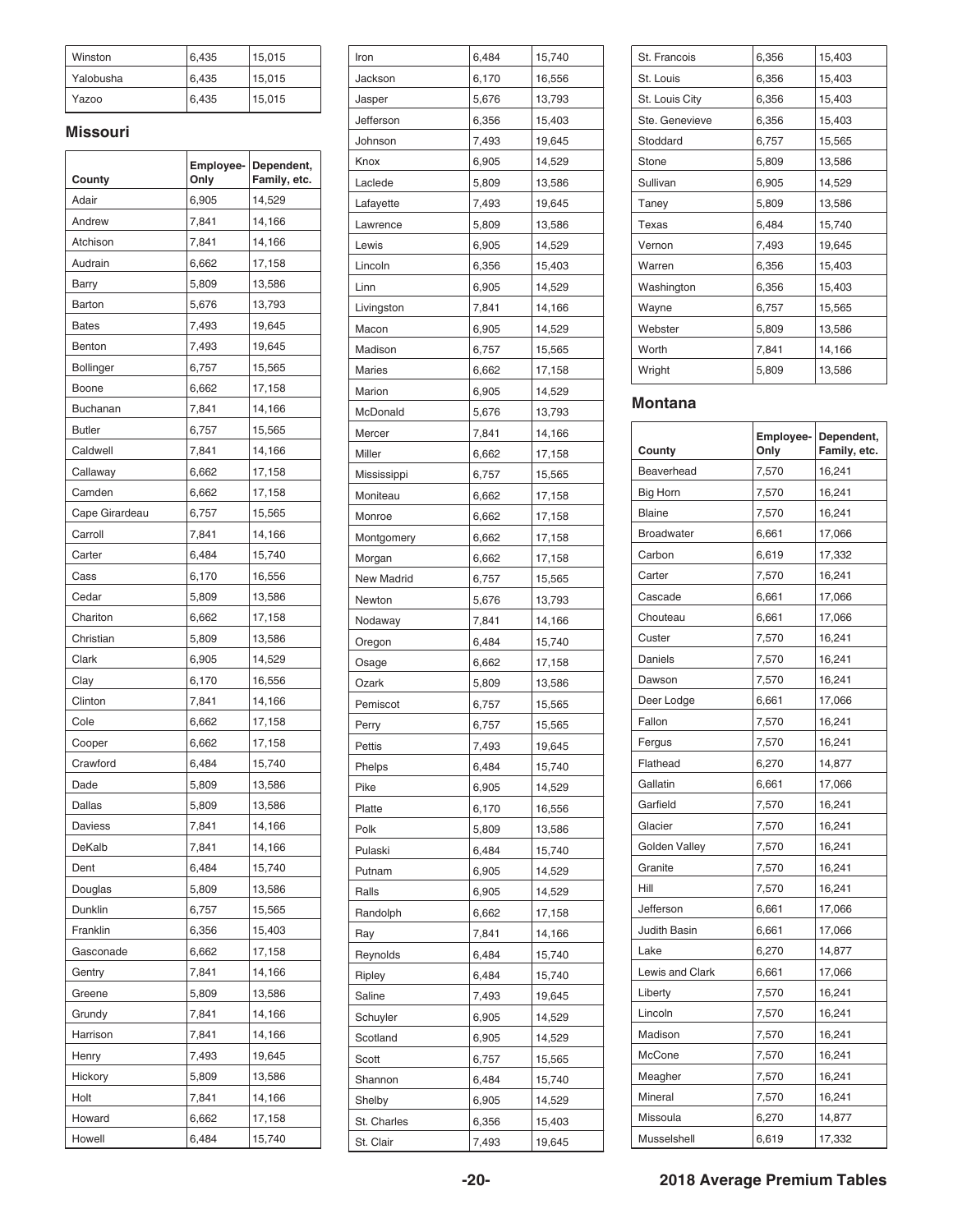| Park                | 7,570 | 16,241 |
|---------------------|-------|--------|
| Petroleum           | 7,570 | 16,241 |
| Phillips            | 7,570 | 16,241 |
| Pondera             | 7,570 | 16,241 |
| <b>Powder River</b> | 7,570 | 16,241 |
| Powell              | 7,570 | 16,241 |
| Prairie             | 7,570 | 16,241 |
| Ravalli             | 7,570 | 16,241 |
| Richland            | 7,570 | 16,241 |
| Roosevelt           | 7,570 | 16,241 |
| Rosebud             | 7,570 | 16,241 |
| <b>Sanders</b>      | 7,570 | 16,241 |
| Sheridan            | 7,570 | 16,241 |
| <b>Silver Bow</b>   | 6,661 | 17,066 |
| <b>Stillwater</b>   | 6,619 | 17,332 |
| <b>Sweet Grass</b>  | 6,619 | 17,332 |
| Teton               | 6,661 | 17,066 |
| Toole               | 7,570 | 16,241 |
| <b>Treasure</b>     | 7,570 | 16,241 |
| Valley              | 7,570 | 16,241 |
| Wheatland           | 7,570 | 16,241 |
| Wibaux              | 7,570 | 16,241 |
| Yellowstone         | 6,619 | 17,332 |

 $\Gamma$ 

### **Nebraska**

| County           | Employee-<br>Only | Dependent,<br>Family, etc. |
|------------------|-------------------|----------------------------|
| Adams            | 6,394             | 17,384                     |
| Antelope         | 6,394             | 17,384                     |
| Arthur           | 7,758             | 20,172                     |
| Banner           | 7,758             | 20,172                     |
| <b>Blaine</b>    | 6,394             | 17,384                     |
| Boone            | 6,394             | 17,384                     |
| <b>Box Butte</b> | 7,758             | 20,172                     |
| Boyd             | 6,394             | 17,384                     |
| <b>Brown</b>     | 7,758             | 20,172                     |
| <b>Buffalo</b>   | 6,394             | 17,384                     |
| Burt             | 6,135             | 16,793                     |
| <b>Butler</b>    | 6,394             | 17,384                     |
| Cass             | 6,135             | 16,793                     |
| Cedar            | 6,394             | 17,384                     |
| Chase            | 7,758             | 20,172                     |
| Cherry           | 7,758             | 20,172                     |
| Cheyenne         | 7,758             | 20,172                     |
| Clay             | 6,394             | 17,384                     |
| Colfax           | 6,394             | 17,384                     |
| Cuming           | 6,394             | 17,384                     |
| Custer           | 6,394             | 17,384                     |
| Dakota           | 6,394             | 17,384                     |
| Dawes            | 7,758             | 20,172                     |
| Dawson           | 6,394             | 17,384                     |
| Deuel            | 7,758             | 20,172                     |
| Dixon            | 6,394             | 17,384                     |

| Dodge               | 6,135 | 16,793 |
|---------------------|-------|--------|
| Douglas             | 6,135 | 16,793 |
| Dundy               | 7,758 | 20,172 |
| Fillmore            | 6,164 | 18,040 |
| Franklin            | 6,394 | 17,384 |
| Frontier            | 7,758 | 20,172 |
| Furnas              | 6,394 | 17,384 |
| Gage                | 6,164 | 18,040 |
| Garden              | 7,758 | 20,172 |
| Garfield            | 6,394 | 17,384 |
| Gosper              | 6,394 | 17,384 |
| Grant               | 7,758 | 20,172 |
| Greeley             | 6,394 | 17,384 |
| Hall                | 6,394 | 17,384 |
| Hamilton            | 6,394 | 17,384 |
| Harlan              | 6,394 | 17,384 |
| Hayes               | 7,758 | 20,172 |
| Hitchcock           | 7,758 | 20,172 |
| Holt                | 6,394 | 17,384 |
| Hooker              | 7,758 | 20,172 |
| Howard              | 6,394 | 17,384 |
| Jefferson           | 6,164 | 18,040 |
| Johnson             | 6,164 | 18,040 |
| Kearney             | 6,394 | 17,384 |
| Keith               | 7,758 | 20,172 |
| Keya Paha           | 6,394 | 17,384 |
| Kimball             | 7,758 | 20,172 |
| Knox                | 6,394 | 17,384 |
| Lancaster           | 6,164 | 18,040 |
| Lincoln             | 7,758 | 20,172 |
| Logan               | 7,758 | 20,172 |
| Loup                | 6,394 | 17,384 |
| Madison             | 6,394 | 17,384 |
| McPherson           | 7,758 | 20,172 |
| Merrick             | 6,394 | 17,384 |
| Morrill             | 7,758 | 20,172 |
| Nance               | 6,394 | 17,384 |
| Nemaha              | 6,164 | 18,040 |
| Nuckolls            | 6,394 | 17,384 |
| Otoe                | 6,164 | 18,040 |
| Pawnee              | 6,164 | 18,040 |
| Perkins             | 7,758 | 20,172 |
| Phelps              | 6,394 | 17,384 |
| Pierce              | 6,394 | 17,384 |
| Platte              | 6,394 | 17,384 |
| Polk                | 6,394 | 17,384 |
| <b>Red Willow</b>   | 7,758 | 20,172 |
| Richardson          | 6,164 | 18,040 |
| Rock                | 6,394 | 17,384 |
| Saline              | 6,164 | 18,040 |
| Sarpy               | 6,135 | 16,793 |
| Saunders            | 6,135 | 16,793 |
| <b>Scotts Bluff</b> | 7,758 | 20,172 |
|                     |       |        |

| Seward     | 6,164 | 18,040 |
|------------|-------|--------|
| Sheridan   | 7,758 | 20,172 |
| Sherman    | 6,394 | 17,384 |
| Sioux      | 7,758 | 20,172 |
| Stanton    | 6,394 | 17,384 |
| Thayer     | 6,164 | 18,040 |
| Thomas     | 7,758 | 20,172 |
| Thurston   | 6,135 | 16,793 |
| Valley     | 6,394 | 17,384 |
| Washington | 6,135 | 16,793 |
| Wayne      | 6,394 | 17,384 |
| Webster    | 6,394 | 17,384 |
| Wheeler    | 6,394 | 17,384 |
| York       | 6,164 | 18,040 |
|            |       |        |

### **Nevada**

|                   | Employee- | Dependent,   |
|-------------------|-----------|--------------|
| County            | Only      | Family, etc. |
| Carson City       | 6,236     | 14,566       |
| Churchill         | 7.586     | 17,920       |
| Clark             | 6,048     | 15,166       |
| Douglas           | 6.236     | 14.566       |
| Elko              | 7.586     | 17,920       |
| Esmeralda         | 7,586     | 17,920       |
| Eureka            | 7.586     | 17,920       |
| Humboldt          | 7,586     | 17,920       |
| Lander            | 7,586     | 17,920       |
| Lincoln           | 7,586     | 17,920       |
| Lyon              | 6,236     | 14,566       |
| Mineral           | 7,586     | 17,920       |
| Nye               | 6,048     | 15,166       |
| Pershing          | 7,586     | 17,920       |
| Storey            | 6,236     | 14,566       |
| Washoe            | 6,501     | 16,002       |
| <b>White Pine</b> | 7,586     | 17,920       |

### **New Hampshire**

| County | Only  | Employee- Dependent,<br>Family, etc. |
|--------|-------|--------------------------------------|
| All    | 7.363 | 20.071                               |

### **New Jersey**

| County | Only  | Employee- Dependent,<br>Family, etc. |
|--------|-------|--------------------------------------|
| All    | 7,633 | 19.942                               |

### **New Mexico**

| County     | Only  | Employee- Dependent,<br>Family, etc. |
|------------|-------|--------------------------------------|
| Bernalillo | 6,433 | 18,699                               |
| Catron     | 7,055 | 21,288                               |
| Chaves     | 7,055 | 21,288                               |
| Cibola     | 7,055 | 21,288                               |

**2018 Average Premium Tables -21-**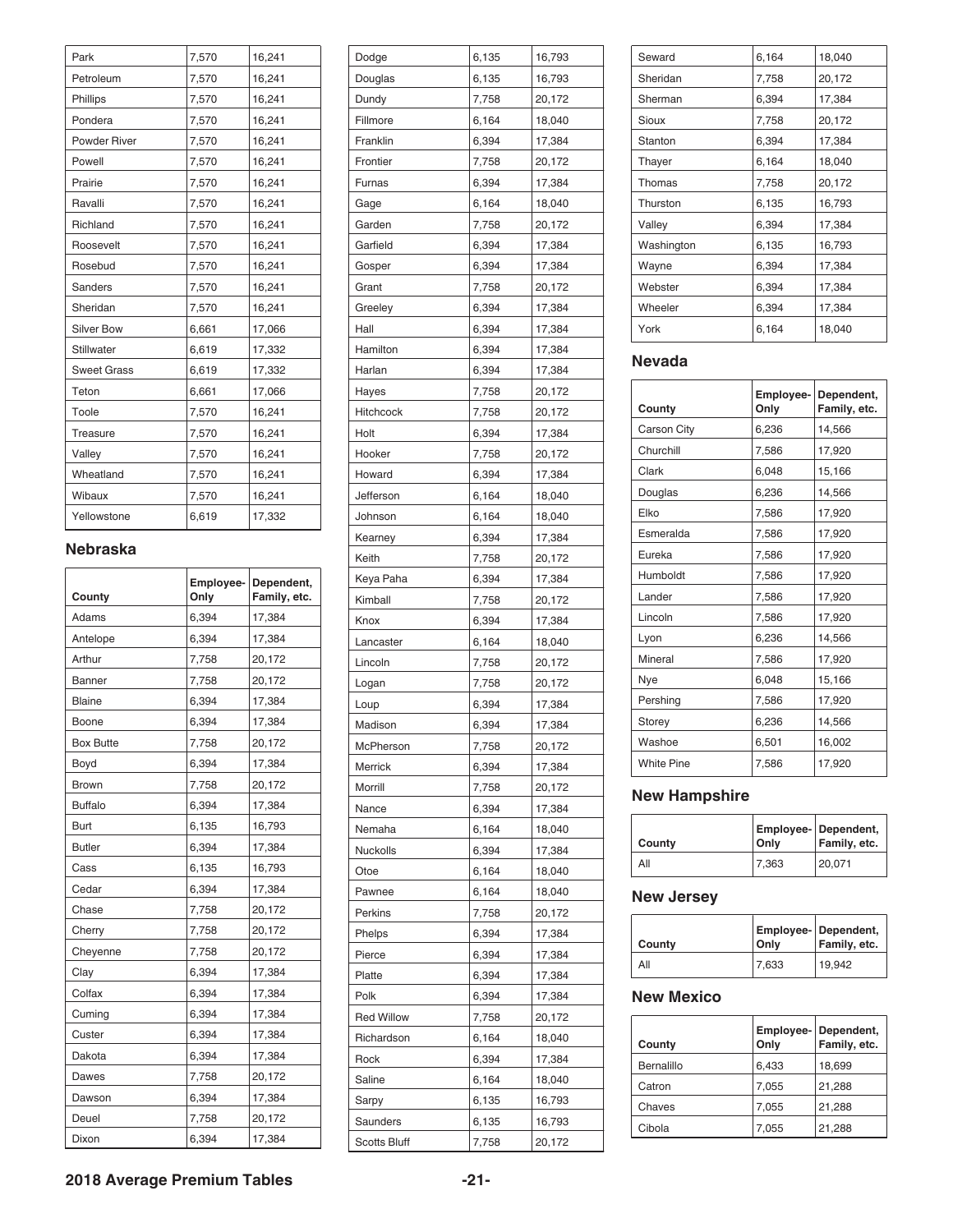| Colfax     | 7,055 | 21,288 |
|------------|-------|--------|
| Curry      | 7,055 | 21,288 |
| De Baca    | 7,055 | 21,288 |
| Doña Ana   | 6,860 | 18,899 |
| Eddy       | 7,055 | 21,288 |
| Grant      | 7,055 | 21,288 |
| Guadalupe  | 7,055 | 21,288 |
| Harding    | 7,055 | 21,288 |
| Hidalgo    | 7,055 | 21,288 |
| Lea        | 7,055 | 21,288 |
| Lincoln    | 7,055 | 21,288 |
| Los Alamos | 7,055 | 21,288 |
| Luna       | 7,055 | 21,288 |
| McKinley   | 7,055 | 21,288 |
| Mora       | 7,055 | 21,288 |
| Otero      | 7,055 | 21,288 |
| Quay       | 7,055 | 21,288 |
| Rio Arriba | 7,055 | 21,288 |
| Roosevelt  | 7,055 | 21,288 |
| San Juan   | 6,980 | 18,909 |
| San Miguel | 7,055 | 21,288 |
| Sandoval   | 6,433 | 18,699 |
| Santa Fe   | 6,236 | 17,379 |
| Sierra     | 7,055 | 21,288 |
| Socorro    | 7,055 | 21,288 |
| Taos       | 7,055 | 21,288 |
| Torrance   | 6,433 | 18,699 |
| Union      | 7,055 | 21,288 |
| Valencia   | 6.433 | 18,699 |

#### **New York**

| County          | Employee-<br>Only | Dependent,<br>Family, etc. |
|-----------------|-------------------|----------------------------|
| Albany          | 7,176             | 18,372                     |
| Allegany        | 6,166             | 16,730                     |
| <b>Bronx</b>    | 8,906             | 23,934                     |
| <b>Broome</b>   | 6,948             | 17,945                     |
| Cattaraugus     | 6,166             | 16,730                     |
| Cayuga          | 6,948             | 17,945                     |
| Chautauqua      | 6,166             | 16,730                     |
| Chemung         | 6,948             | 17,945                     |
| Chenango        | 7,403             | 18,429                     |
| Clinton         | 7,403             | 18,429                     |
| Columbia        | 7,176             | 18,372                     |
| Cortland        | 6,948             | 17,945                     |
| Delaware        | 7,528             | 17,916                     |
| <b>Dutchess</b> | 7,528             | 17,916                     |
| Erie            | 6,166             | 16,730                     |
| <b>Essex</b>    | 7,403             | 18,429                     |
| Franklin        | 7,403             | 18,429                     |
| Fulton          | 7,176             | 18,372                     |
| Genesee         | 6,166             | 16,730                     |
| Greene          | 7,176             | 18,372                     |

| Hamilton     | 7,403 | 18,429 |
|--------------|-------|--------|
| Herkimer     | 7,403 | 18,429 |
| Jefferson    | 7,403 | 18,429 |
| Kings        | 8,906 | 23,934 |
| Lewis        | 7,403 | 18,429 |
| Livingston   | 6,319 | 16,545 |
| Madison      | 7,403 | 18,429 |
| Monroe       | 6,319 | 16,545 |
| Montgomery   | 7,176 | 18,372 |
| Nassau       | 8,404 | 22,700 |
| New York     | 8,906 | 23,934 |
| Niagara      | 6,166 | 16,730 |
| Oneida       | 7,403 | 18,429 |
| Onondaga     | 6,948 | 17,945 |
| Ontario      | 6,319 | 16,545 |
| Orange       | 7,528 | 17,916 |
| Orleans      | 6,166 | 16,730 |
| Oswego       | 7,403 | 18,429 |
| Otsego       | 7,403 | 18,429 |
| Putnam       | 7,528 | 17,916 |
| Queens       | 8,906 | 23,934 |
| Rensselaer   | 7,176 | 18,372 |
| Richmond     | 8,906 | 23,934 |
| Rockland     | 8,906 | 23,934 |
| Saratoga     | 7,176 | 18,372 |
| Schenectady  | 7,176 | 18,372 |
| Schoharie    | 7,176 | 18,372 |
| Schuyler     | 6,948 | 17,945 |
| Seneca       | 6,319 | 16,545 |
| St. Lawrence | 7,403 | 18,429 |
| Steuben      | 6,948 | 17,945 |
| Suffolk      | 8,404 | 22,700 |
| Sullivan     | 7,528 | 17,916 |
| Tioga        | 6,948 | 17,945 |
| Tompkins     | 6,948 | 17,945 |
| Ulster       | 7,528 | 17,916 |
| Warren       | 7,176 | 18,372 |
| Washington   | 7,176 | 18,372 |
| Wayne        | 6,319 | 16,545 |
| Westchester  | 8,906 | 23,934 |
| Wyoming      | 6,166 | 16,730 |
| Yates        | 6,319 | 16,545 |

#### **North Carolina**

| County    | Only  | Employee- Dependent,<br>Family, etc. |
|-----------|-------|--------------------------------------|
| Alamance  | 6,637 | 17,213                               |
| Alexander | 6,529 | 17,541                               |
| Alleghany | 7,674 | 20,799                               |
| Anson     | 6,886 | 18,379                               |
| Ashe      | 7,674 | 20,799                               |
| Avery     | 7,042 | 17,303                               |
| Beaufort  | 6,929 | 16,409                               |

| Bertie           | 7,967 | 20,483 |
|------------------|-------|--------|
| Bladen           | 6,795 | 21,609 |
| <b>Brunswick</b> | 7,474 | 19,121 |
| Buncombe         | 7,042 | 17,303 |
| <b>Burke</b>     | 6,529 | 17,541 |
| Cabarrus         | 6,886 | 18,379 |
| Caldwell         | 6,529 | 17,541 |
| Camden           | 7,967 | 20,483 |
| Carteret         | 6,929 | 16,409 |
| Caswell          | 6,637 | 17,213 |
| Catawba          | 6,529 | 17,541 |
| Chatham          | 6,637 | 17,213 |
| Cherokee         | 7,042 | 17,303 |
| Chowan           | 7,967 | 20,483 |
| Clay             | 7,042 | 17,303 |
| Cleveland        | 6,890 | 17,247 |
| Columbus         | 7,474 | 19,121 |
| Craven           | 6,929 | 16,409 |
| Cumberland       | 6,795 | 21,609 |
| Currituck        | 7,967 | 20,483 |
| Dare             | 6,929 | 16,409 |
| Davidson         | 6,942 | 18,798 |
| Davie            | 6,942 | 18,798 |
| Duplin           | 7,474 | 19,121 |
| Durham           | 6,637 | 17,213 |
| Edgecombe        | 6,986 | 23,007 |
| Forsyth          | 6,942 | 18,798 |
| Franklin         | 6,923 | 18,409 |
| Gaston           | 6,890 | 17,247 |
| Gates            | 7,967 | 20,483 |
| Graham           | 7,042 | 17,303 |
| Granville        | 6,291 | 16,330 |
| Greene           | 6,986 | 23,007 |
| Guilford         | 7,341 | 18,969 |
| Halifax          | 7,967 | 20,483 |
| Harnett          | 6,795 | 21,609 |
| Haywood          | 7,042 | 17,303 |
| Henderson        | 7,042 | 17,303 |
| Hertford         | 7,967 | 20,483 |
| Hoke             | 6,795 | 21,609 |
|                  | 6,929 | 16,409 |
| Hyde<br>Iredell  | 6,529 | 17,541 |
|                  | 7,042 |        |
| Jackson          |       | 17,303 |
| Johnston         | 6,923 | 18,409 |
| Jones            | 6,929 | 16,409 |
| Lee              | 6,637 | 17,213 |
| Lenoir           | 6,929 | 16,409 |
| Lincoln          | 6,890 | 17,247 |
| Macon            | 7,042 | 17,303 |
| Madison          | 7,042 | 17,303 |
| Martin           | 7,967 | 20,483 |
| McDowell         | 7,042 | 17,303 |
| Mecklenburg      | 6,886 | 18,379 |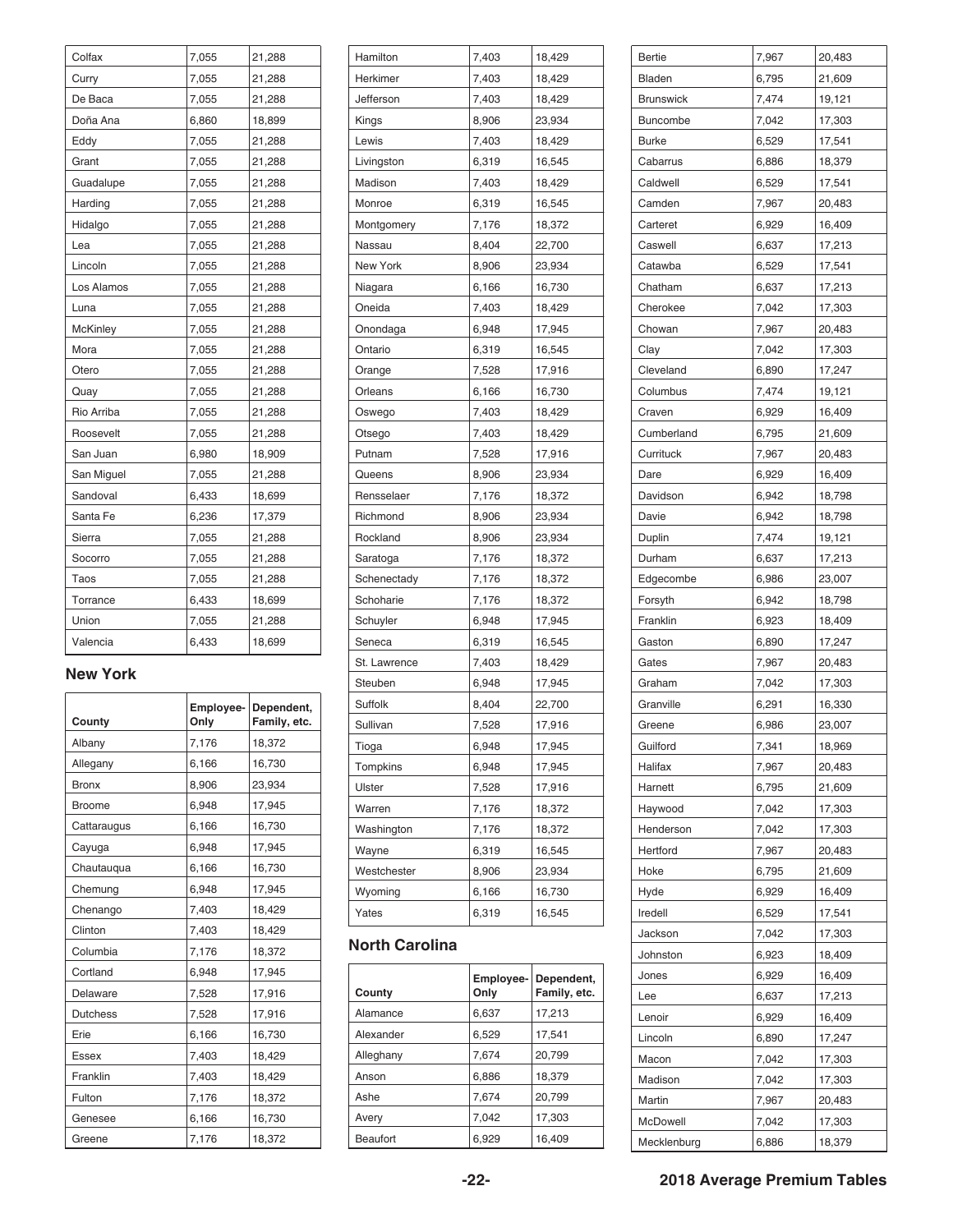| Mitchell      | 7,042 | 17,303 |
|---------------|-------|--------|
| Montgomery    | 7,086 | 15,810 |
| Moore         | 7,086 | 15,810 |
| Nash          | 6,986 | 23,007 |
| New Hanover   | 7,474 | 19,121 |
| Northampton   | 7,967 | 20,483 |
| Onslow        | 7,474 | 19,121 |
| Orange        | 6,637 | 17,213 |
| Pamlico       | 6,929 | 16,409 |
| Pasquotank    | 7,967 | 20,483 |
| Pender        | 7,474 | 19,121 |
| Perquimans    | 7,967 | 20,483 |
| Person        | 6,637 | 17,213 |
| Pitt          | 6,986 | 23,007 |
| Polk          | 7,042 | 17,303 |
| Randolph      | 7,341 | 18,969 |
| Richmond      | 6,795 | 21,609 |
| Robeson       | 6,795 | 21,609 |
| Rockingham    | 7,341 | 18,969 |
| Rowan         | 6,886 | 18,379 |
| Rutherford    | 7,042 | 17,303 |
| Sampson       | 6,795 | 21,609 |
| Scotland      | 6,795 | 21,609 |
| Stanly        | 6,886 | 18,379 |
| <b>Stokes</b> | 6,942 | 18,798 |
| Surry         | 6,942 | 18,798 |
| Swain         | 7,042 | 17,303 |
| Transylvania  | 7,042 | 17,303 |
| Tyrrell       | 6,929 | 16,409 |
| Union         | 6,886 | 18,379 |
| Vance         | 6,291 | 16,330 |
| Wake          | 6,923 | 18,409 |
| Warren        | 6,291 | 16,330 |
| Washington    | 6,929 | 16,409 |
| Watauga       | 7,674 | 20,799 |
| Wayne         | 6,986 | 23,007 |
| Wilkes        | 7,674 | 20,799 |
| Wilson        | 6,986 | 23,007 |
| Yadkin        | 6,942 | 18,798 |
| Yancey        | 7,042 | 17,303 |

### **North Dakota**

| County           | Only  | Employee- Dependent,<br>Family, etc. |
|------------------|-------|--------------------------------------|
| Adams            | 7,030 | 17,782                               |
| <b>Barnes</b>    | 7,030 | 17,782                               |
| Benson           | 7,030 | 17,782                               |
| <b>Billings</b>  | 7,030 | 17,782                               |
| <b>Bottineau</b> | 7,030 | 17,782                               |
| Bowman           | 7,030 | 17,782                               |
| <b>Burke</b>     | 7,030 | 17,782                               |
| <b>Burleigh</b>  | 5,965 | 16,945                               |
| Cass             | 6.347 | 16,720                               |

| Cavalier           | 7,030 | 17,782 |
|--------------------|-------|--------|
| Dickey             | 7,030 | 17,782 |
| Divide             | 7,030 | 17,782 |
| Dunn               | 7,030 | 17,782 |
| Eddy               | 7,030 | 17,782 |
| Emmons             | 7,030 | 17,782 |
| Foster             | 7,030 | 17,782 |
| Golden Valley      | 7,030 | 17,782 |
| <b>Grand Forks</b> | 6,425 | 16,606 |
| Grant              | 7,030 | 17,782 |
| Griggs             | 7,030 | 17,782 |
| Hettinger          | 7,030 | 17,782 |
| Kidder             | 7,030 | 17,782 |
| La Moure           | 7,030 | 17,782 |
| Logan              | 7,030 | 17,782 |
| McHenry            | 7,030 | 17,782 |
| McIntosh           | 7,030 | 17,782 |
| McKenzie           | 7,030 | 17,782 |
| McLean             | 7,030 | 17,782 |
| Mercer             | 7,030 | 17,782 |
| Morton             | 5,965 | 16,945 |
| Mountrail          | 7,030 | 17,782 |
| Nelson             | 7,030 | 17,782 |
| Oliver             | 7,030 | 17,782 |
| Pembina            | 7,030 | 17,782 |
| Pierce             | 7,030 | 17,782 |
| Ramsey             | 7,030 | 17,782 |
| Ransom             | 7,030 | 17,782 |
| Renville           | 7,030 | 17,782 |
| Richland           | 7,030 | 17,782 |
| Rolette            | 7,030 | 17,782 |
| Sargent            | 7,030 | 17,782 |
| Sheridan           | 7,030 | 17,782 |
| Sioux              | 7,030 | 17,782 |
| Slope              | 7,030 | 17,782 |
| <b>Stark</b>       | 7,030 | 17,782 |
| <b>Steele</b>      | 7,030 | 17,782 |
| Stutsman           | 7,030 | 17,782 |
| Towner             | 7,030 | 17,782 |
| Traill             | 7,030 | 17,782 |
| Walsh              | 7,030 | 17,782 |
| Ward               | 7,030 | 17,782 |
| Wells              | 7,030 | 17,782 |
| Williams           | 7,030 | 17,782 |

#### **Ohio**

| County    | Employee-<br>Only | Dependent,<br>Family, etc. |
|-----------|-------------------|----------------------------|
| Adams     | 7,363             | 17,732                     |
| Allen     | 7,480             | 17,852                     |
| Ashland   | 6,887             | 18,500                     |
| Ashtabula | 7,530             | 19,965                     |
| Athens    | 6,280             | 17,138                     |

| Auglaize      | 7,480 | 17,852 |
|---------------|-------|--------|
| Belmont       | 7,496 | 19,458 |
| Brown         | 7,363 | 17,732 |
| <b>Butler</b> | 6,812 | 17,724 |
| Carroll       | 7,521 | 18,388 |
| Champaign     | 6,576 | 18,414 |
| Clark         | 6,576 | 18,414 |
| Clermont      | 7,363 | 17,732 |
| Clinton       | 7,363 | 17,732 |
| Columbiana    | 7,489 | 19,976 |
| Coshocton     | 7,496 | 19,458 |
| Crawford      | 7,128 | 18,124 |
| Cuyahoga      | 7,530 | 19,965 |
| Darke         | 6,576 | 18,414 |
| Defiance      | 7,749 | 17,908 |
|               |       |        |
| Delaware      | 6,996 | 20,049 |
| Erie          | 7,709 | 18,253 |
| Fairfield     | 6,996 | 20,049 |
| Fayette       | 6,996 | 20,049 |
| Franklin      | 6,996 | 20,049 |
| Fulton        | 7,749 | 17,908 |
| Gallia        | 8,906 | 21,506 |
| Geauga        | 7,530 | 19,965 |
| Greene        | 6,576 | 18,414 |
| Guernsey      | 7,496 | 19,458 |
| Hamilton      | 6,812 | 17,724 |
| Hancock       | 7,480 | 17,852 |
| Hardin        | 7,480 | 17,852 |
| Harrison      | 7,496 | 19,458 |
| Henry         | 7,749 | 17,908 |
| Highland      | 7,363 | 17,732 |
| Hocking       | 6,280 | 17,138 |
| Holmes        | 5,810 | 15,865 |
| Huron         | 7,709 | 18,253 |
| Jackson       | 8,906 | 21,506 |
| Jefferson     | 7,496 | 19,458 |
| Knox          | 6,996 | 20,049 |
| Lake          | 7,530 | 19,965 |
| Lawrence      | 8,906 | 21,506 |
| Licking       | 6,996 | 20,049 |
| Logan         | 6,996 | 20,049 |
| Lorain        | 7,530 | 19,965 |
|               | 7,749 | 17,908 |
| Lucas         |       |        |
| Madison       | 6,996 | 20,049 |
| Mahoning      | 7,489 | 19,976 |
| Marion        | 7,654 | 19,546 |
| Medina        | 6,887 | 18,500 |
| Meigs         | 6,280 | 17,138 |
| Mercer        | 7,480 | 17,852 |
| Miami         | 6,576 | 18,414 |
| Monroe        | 7,496 | 19,458 |
| Montgomery    | 6,576 | 18,414 |
| Morgan        | 7,496 | 19,458 |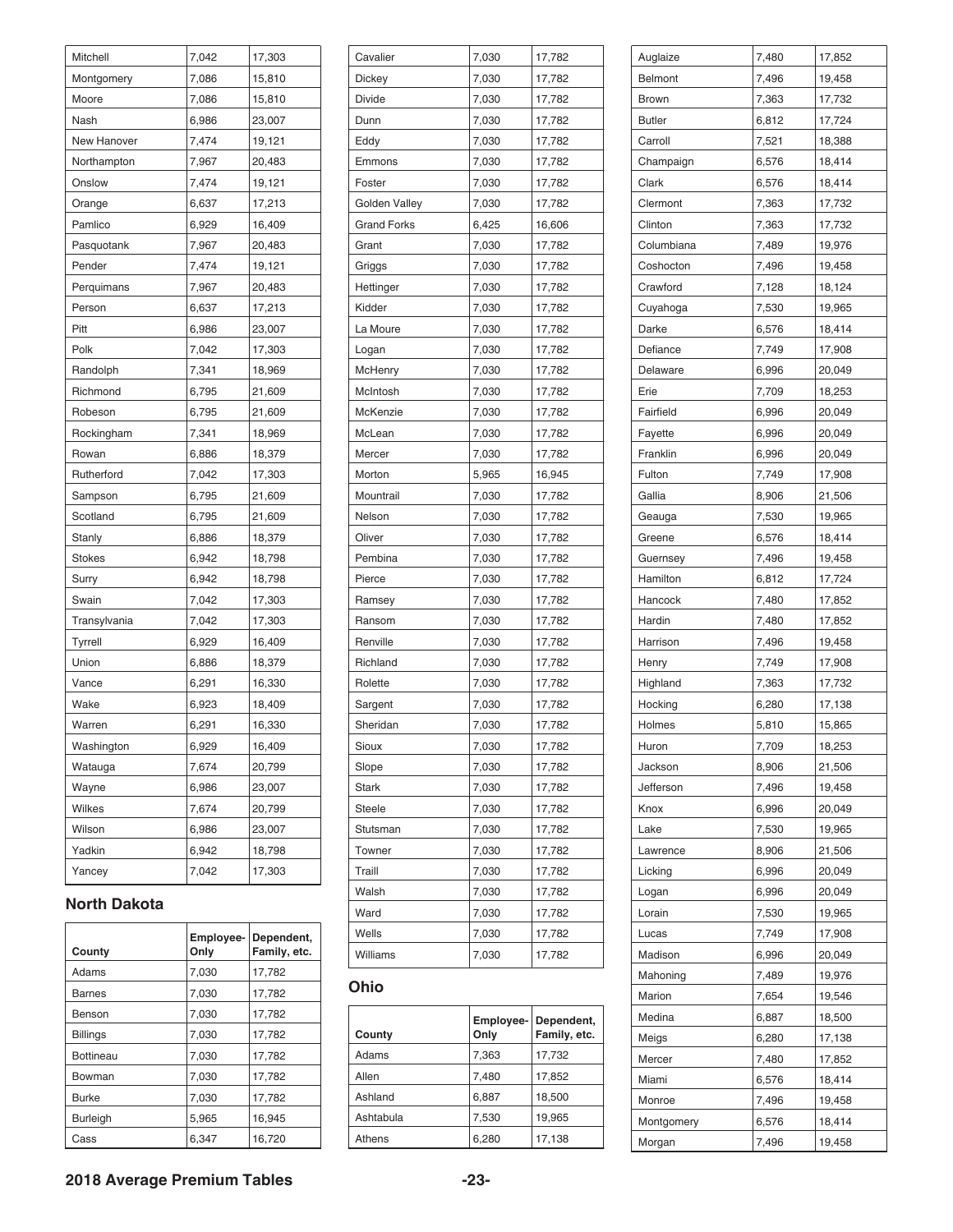| Morrow            | 7,654 | 19,546 |
|-------------------|-------|--------|
| Muskingum         | 7,496 | 19,458 |
| Noble             | 7,496 | 19,458 |
| Ottawa            | 7,709 | 18,253 |
| Paulding          | 7,480 | 17,852 |
| Perry             | 7,496 | 19,458 |
| Pickaway          | 6,996 | 20,049 |
| Pike              | 8,906 | 21,506 |
| Portage           | 6,887 | 18,500 |
| Preble            | 6,576 | 18,414 |
| Putnam            | 7,480 | 17,852 |
| Richland          | 7,128 | 18,124 |
| Ross              | 8,906 | 21,506 |
| Sandusky          | 7,709 | 18,253 |
| Scioto            | 8,906 | 21,506 |
| Seneca            | 7,709 | 18,253 |
| Shelby            | 6,576 | 18,414 |
| <b>Stark</b>      | 7,521 | 18,388 |
| Summit            | 6,887 | 18,500 |
| Trumbull          | 7,489 | 19,976 |
| <b>Tuscarawas</b> | 7,496 | 19,458 |
| Union             | 6,996 | 20,049 |
| Van Wert          | 7,480 | 17,852 |
| Vinton            | 8,906 | 21,506 |
| Warren            | 6,812 | 17,724 |
| Washington        | 6,280 | 17,138 |
| Wayne             | 5,810 | 15,865 |
| Williams          | 7,749 | 17,908 |
| Wood              | 7,749 | 17,908 |
| Wyandot           | 7,709 | 18,253 |

#### **Oklahoma**

| County         | Employee-<br>Only | Dependent,<br>Family, etc. |
|----------------|-------------------|----------------------------|
| Adair          | 6,658             | 17,292                     |
| Alfalfa        | 6,658             | 17,292                     |
| Atoka          | 6,658             | 17,292                     |
| <b>Beaver</b>  | 6,658             | 17,292                     |
| <b>Beckham</b> | 6,658             | 17,292                     |
| Blaine         | 6,658             | 17,292                     |
| Bryan          | 6,658             | 17,292                     |
| Caddo          | 6,658             | 17,292                     |
| Canadian       | 6,804             | 18,124                     |
| Carter         | 6,658             | 17,292                     |
| Cherokee       | 6,658             | 17,292                     |
| Choctaw        | 6,658             | 17,292                     |
| Cimarron       | 6,658             | 17,292                     |
| Cleveland      | 6,804             | 18,124                     |
| Coal           | 6,658             | 17,292                     |
| Comanche       | 6,619             | 16,097                     |
| Cotton         | 6,658             | 17,292                     |
| Craig          | 6,658             | 17,292                     |
| Creek          | 6,499             | 17,136                     |

| Custer       | 6,658 | 17,292 |
|--------------|-------|--------|
| Delaware     | 6,658 | 17,292 |
| Dewey        | 6,658 | 17,292 |
| Ellis        | 6,658 | 17,292 |
| Garfield     | 6,658 | 17,292 |
| Garvin       | 6,658 | 17,292 |
| Grady        | 6,804 | 18,124 |
| Grant        | 6,658 | 17,292 |
| Greer        | 6,658 | 17,292 |
| Harmon       | 6,658 | 17,292 |
| Harper       | 6,658 | 17,292 |
| Haskell      | 6,658 | 17,292 |
| Hughes       | 6,658 | 17,292 |
| Jackson      | 6,658 | 17,292 |
| Jefferson    | 6,658 | 17,292 |
| Johnston     | 6,658 | 17,292 |
| Kay          | 6,658 | 17,292 |
| Kingfisher   | 6,658 | 17,292 |
| Kiowa        | 6,658 | 17,292 |
| Latimer      | 6,658 | 17,292 |
| Le Flore     | 6,146 | 15,725 |
| Lincoln      | 6,804 | 18,124 |
| Logan        | 6,804 | 18,124 |
| Love         | 6,658 | 17,292 |
| Major        | 6,658 | 17,292 |
| Marshall     | 6,658 | 17,292 |
| Mayes        | 6,658 | 17,292 |
| McClain      | 6,804 | 18,124 |
| McCurtain    | 6,658 | 17,292 |
| McIntosh     | 6,658 | 17,292 |
| Murray       | 6,658 | 17,292 |
| Muskogee     | 6,658 | 17,292 |
| Noble        | 6,658 | 17,292 |
| Nowata       | 6,658 | 17,292 |
| Okfuskee     | 6,658 | 17,292 |
| Oklahoma     | 6,804 | 18,124 |
| Okmulgee     | 6,499 | 17,136 |
| Osage        | 6,499 | 17,136 |
| Ottawa       | 6,658 | 17,292 |
| Pawnee       | 6,499 | 17,136 |
| Payne        | 6,658 | 17,292 |
| Pittsburg    | 6,658 | 17,292 |
| Pontotoc     | 6,658 | 17,292 |
| Pottawatomie | 6,658 | 17,292 |
| Pushmataha   | 6,658 | 17,292 |
|              |       |        |
| Roger Mills  | 6,658 | 17,292 |
| Rogers       | 6,499 | 17,136 |
| Seminole     | 6,658 | 17,292 |
| Sequoyah     | 6,146 | 15,725 |
| Stephens     | 6,658 | 17,292 |
| Texas        | 6,658 | 17,292 |
| Tillman      | 6,658 | 17,292 |
| Tulsa        | 6,499 | 17,136 |

| Wagoner    | 6,499 | 17,136 |
|------------|-------|--------|
| Washington | 6,658 | 17,292 |
| Washita    | 6,658 | 17,292 |
| Woods      | 6,658 | 17,292 |
| Woodward   | 6,658 | 17,292 |

### **Oregon**

| County            | Employee-<br>Only | Dependent,<br>Family, etc. |
|-------------------|-------------------|----------------------------|
| <b>Baker</b>      | 6,873             | 14,604                     |
| Benton            | 6,171             | 19,683                     |
| Clackamas         | 6,401             | 17,765                     |
| Clatsop           | 7,722             | 17,625                     |
| Columbia          | 7,722             | 17,625                     |
| Coos              | 7,722             | 17,625                     |
| Crook             | 6,873             | 14,604                     |
| Curry             | 7,722             | 17,625                     |
| <b>Deschutes</b>  | 6,083             | 15,753                     |
| Douglas           | 6,534             | 16,310                     |
| Gilliam           | 6,873             | 14,604                     |
| Grant             | 6,873             | 14,604                     |
| Harney            | 6,873             | 14,604                     |
| <b>Hood River</b> | 6,873             | 14,604                     |
| Jackson           | 6,534             | 16,310                     |
| Jefferson         | 6,873             | 14,604                     |
| Josephine         | 6,534             | 16,310                     |
| Klamath           | 6,083             | 15,753                     |
| Lake              | 6,083             | 15,753                     |
| Lane              | 6,171             | 19,683                     |
| Lincoln           | 7,722             | 17,625                     |
| Linn              | 6,171             | 19,683                     |
| Malheur           | 6,873             | 14,604                     |
| Marion            | 6,316             | 16,282                     |
| Morrow            | 6,873             | 14,604                     |
| Multnomah         | 6,401             | 17,765                     |
| Polk              | 6,316             | 16,282                     |
| Sherman           | 6,873             | 14,604                     |
| Tillamook         | 7,722             | 17,625                     |
| Umatilla          | 6,873             | 14,604                     |
| Union             | 6,873             | 14,604                     |
| Wallowa           | 6,873             | 14,604                     |
| Wasco             | 6,873             | 14,604                     |
| Washington        | 6,401             | 17,765                     |
| Wheeler           | 6,873             | 14,604                     |
| Yamhill           | 6,401             | 17,765                     |

### **Pennsylvania**

| County    | Only  | Employee- Dependent,<br>Family, etc. |
|-----------|-------|--------------------------------------|
| Adams     | 6.715 | 19,207                               |
| Allegheny | 6,766 | 18,256                               |
| Armstrong | 6,766 | 18,256                               |
| Beaver    | 6,766 | 18,256                               |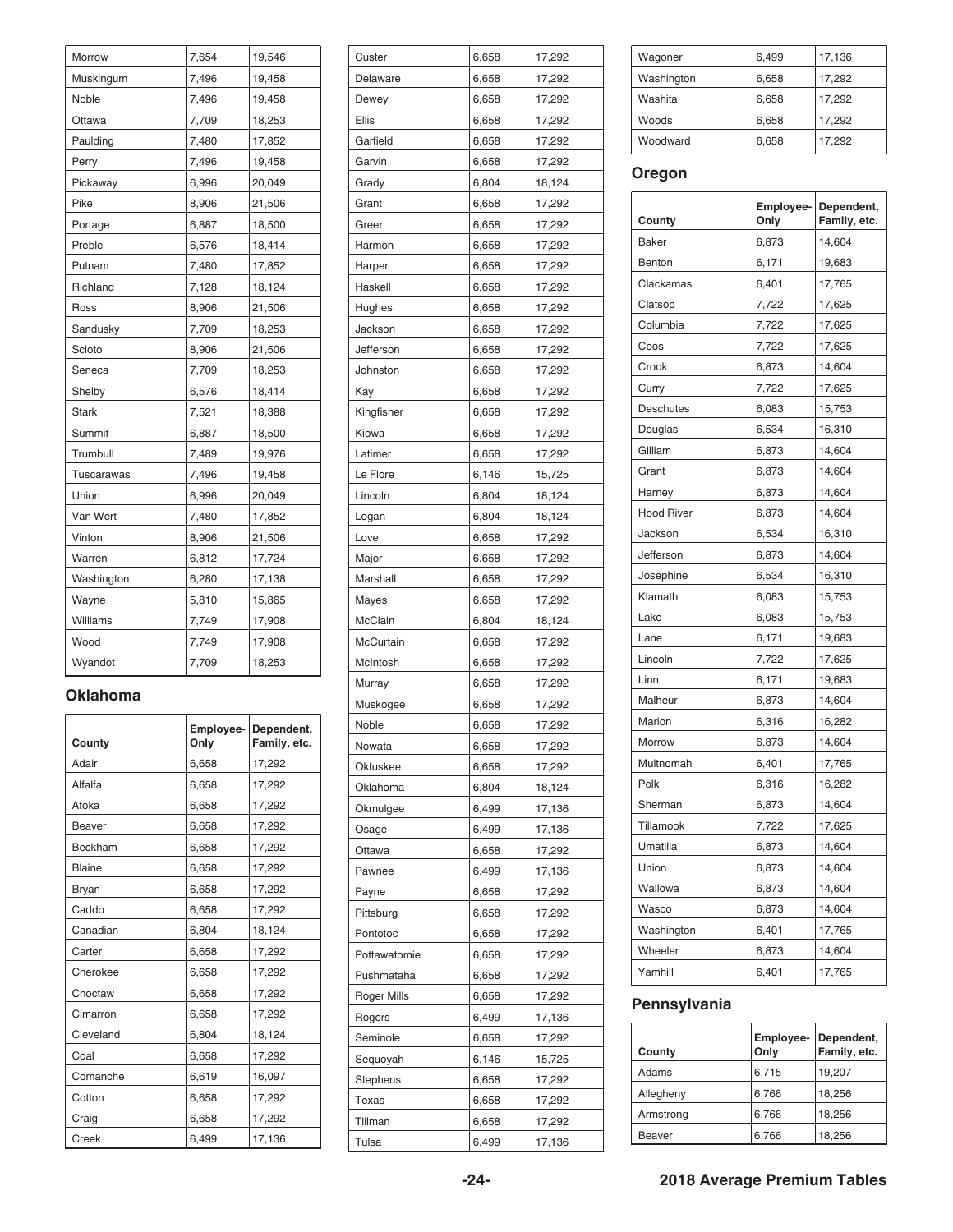| <b>Bedford</b>        | 6,932          | 16,622 |
|-----------------------|----------------|--------|
| <b>Berks</b>          | 6,715          | 19,207 |
| <b>Blair</b>          | 6,932          | 16,622 |
| <b>Bradford</b>       | 7,282          | 18,425 |
| <b>Bucks</b>          | 7,839          | 20,634 |
| <b>Butler</b>         | 6,766          | 18,256 |
| Cambria               | 6,932          | 16,622 |
| Cameron               | 6,783          | 18,860 |
| Carbon                | 7,282          | 18,425 |
| Centre                | 7,272          | 20,049 |
| Chester               | 7,839          | 20,634 |
| Clarion               | 5,642          | 14,495 |
| Clearfield            | 6,932          | 16,622 |
| Clinton               | 7,282          | 18,425 |
| Columbia              | 7,272          | 20,049 |
| Crawford              | 5,642          | 14,495 |
| Cumberland            | 6,997          | 18,746 |
| Dauphin               | 6,997          | 18,746 |
| Delaware              | 7,839          | 20,634 |
| Elk                   | 6,783          | 18,860 |
| Erie                  | 5,642          | 14,495 |
| Fayette               | 6,766          | 18,256 |
| Forest                | 5,642          | 14,495 |
| Franklin              | 6,997          | 18,746 |
| Fulton                | 6,997          | 18,746 |
| Greene                | 6,766          | 18,256 |
| Huntingdon            | 6,932          | 16,622 |
| Indiana               | 6,766          | 18,256 |
| Jefferson             | 6,932          | 16,622 |
| Juniata               | 6,997          | 18,746 |
| Lackawanna            | 7,282          | 18,425 |
| Lancaster             | 6,715          | 19,207 |
| Lawrence              | 6,766          | 18,256 |
| Lebanon               | 6,997          | 18,746 |
| Lehigh                | 7,272          | 20,049 |
| Luzerne               | 7,282          | 18,425 |
| Lycoming              | 7,282          | 18,425 |
| McKean                | 5,642          | 14,495 |
| Mercer                | 5,642          | 14,495 |
| Mifflin               | 7,272          | 20,049 |
| Monroe                | 7,282          | 18,425 |
|                       |                | 20,634 |
| Montgomery<br>Montour | 7,839<br>7,272 | 20,049 |
|                       |                | 20,049 |
| Northampton           | 7,272          |        |
| Northumberland        | 7,272          | 20,049 |
| Perry                 | 6,997          | 18,746 |
| Philadelphia          | 7,839          | 20,634 |
| Pike                  | 7,282          | 18,425 |
| Potter                | 6,783          | 18,860 |
| Schuylkill            | 7,272          | 20,049 |
| Snyder                | 7,272          | 20,049 |
| Somerset              | 6,932          | 16,622 |
| Sullivan              | 7,282          | 18,425 |

| Susquehanna  | 7,282 | 18,425 |
|--------------|-------|--------|
| Tioga        | 7,282 | 18,425 |
| Union        | 7,272 | 20,049 |
| Venango      | 5,642 | 14,495 |
| Warren       | 5,642 | 14,495 |
| Washington   | 6,766 | 18,256 |
| Wayne        | 7,282 | 18,425 |
| Westmoreland | 6,766 | 18,256 |
| Wyoming      | 7,282 | 18,425 |
| York         | 6,715 | 19,207 |

#### **Rhode Island**

| County | ∣Onlv | <b>Employee- Dependent,</b><br>Family, etc. |
|--------|-------|---------------------------------------------|
| Αll    | 7.217 | 20.932                                      |

### **South Carolina**

| County          | Employee-<br>Only | Dependent,<br>Family, etc. |
|-----------------|-------------------|----------------------------|
| Abbeville       | 6,937             | 19,410                     |
| Aiken           | 6,117             | 15,486                     |
| Allendale       | 6,207             | 17,949                     |
| Anderson        | 7,072             | 20,897                     |
| Bamberg         | 5,453             | 17,247                     |
| Barnwell        | 5,417             | 16,487                     |
| <b>Beaufort</b> | 6,876             | 18,316                     |
| Berkeley        | 6,494             | 19,824                     |
| Calhoun         | 5,641             | 17,189                     |
| Charleston      | 6,104             | 18,227                     |
| Cherokee        | 5,861             | 17,324                     |
| Chester         | 6,690             | 18,238                     |
| Chesterfield    | 6,121             | 18,019                     |
| Clarendon       | 5,288             | 17,991                     |
| Colleton        | 6,048             | 17,293                     |
| Darlington      | 7,418             | 18,649                     |
| Dillon          | 6,435             | 17,750                     |
| Dorchester      | 7,056             | 16,956                     |
| Edgefield       | 5,360             | 16,787                     |
| Fairfield       | 6,380             | 17,952                     |
| Florence        | 6,547             | 19,833                     |
| Georgetown      | 6,771             | 17,131                     |
| Greenville      | 6,183             | 17,603                     |
| Greenwood       | 5,526             | 17,333                     |
| Hampton         | 6,829             | 17,951                     |
| Horry           | 6,623             | 16,592                     |
| Jasper          | 6,165             | 16,990                     |
| Kershaw         | 7,411             | 19,413                     |
| Lancaster       | 6,894             | 18,137                     |
| Laurens         | 6,269             | 17,346                     |
| Lee             | 6,062             | 17,480                     |
| Lexington       | 6,284             | 19,137                     |
| Marion          | 7,353             | 19,620                     |
| Marlboro        | 6,555             | 18,442                     |

| <b>McCormick</b> | 7,551 | 19,332 |
|------------------|-------|--------|
| Newberry         | 7,334 | 18,941 |
| Oconee           | 7,338 | 19,082 |
| Orangeburg       | 6,893 | 20,724 |
| Pickens          | 6,171 | 17,325 |
| Richland         | 6,053 | 19,418 |
| Saluda           | 7,316 | 18,880 |
| Spartanburg      | 5,619 | 17,328 |
| Sumter           | 6,464 | 17,932 |
| Union            | 5,364 | 16,730 |
| Williamsburg     | 6,083 | 18,433 |
| York             | 6,594 | 18,408 |
|                  |       |        |

### **South Dakota**

| County             | Employee-<br>Only | Dependent,<br>Family, etc. |
|--------------------|-------------------|----------------------------|
| Aurora             | 7,363             | 18,022                     |
| <b>Beadle</b>      | 6,873             | 17,863                     |
| <b>Bennett</b>     | 7,063             | 17,039                     |
| <b>Bon Homme</b>   | 7,363             | 18,022                     |
| <b>Brookings</b>   | 6,873             | 17,863                     |
| <b>Brown</b>       | 6,873             | 17,863                     |
| <b>Brule</b>       | 7,363             | 18,022                     |
| <b>Buffalo</b>     | 7,363             | 18,022                     |
| <b>Butte</b>       | 7,063             | 17,039                     |
| Campbell           | 6,873             | 17,863                     |
| <b>Charles Mix</b> | 7,363             | 18,022                     |
| Clark              | 6,873             | 17,863                     |
| Clay               | 6,866             | 18,090                     |
| Codington          | 6,873             | 17,863                     |
| Corson             | 7,063             | 17,039                     |
| Custer             | 7,063             | 17,039                     |
| Davison            | 7,363             | 18,022                     |
| Day                | 6,873             | 17,863                     |
| Deuel              | 6,873             | 17,863                     |
| Dewey              | 7,063             | 17,039                     |
| Douglas            | 7,363             | 18,022                     |
| Edmunds            | 6,873             | 17,863                     |
| <b>Fall River</b>  | 7,063             | 17,039                     |
| Faulk              | 6,873             | 17,863                     |
| Grant              | 6,873             | 17,863                     |
| Gregory            | 7,063             | 17,039                     |
| Haakon             | 7,063             | 17,039                     |
| Hamlin             | 6,873             | 17,863                     |
| Hand               | 7,363             | 18,022                     |
| Hanson             | 7,363             | 18,022                     |
| Harding            | 7,063             | 17,039                     |
| Hughes             | 7,363             | 18,022                     |
| Hutchinson         | 7,363             | 18,022                     |
| Hyde               | 7,363             | 18,022                     |
| Jackson            | 7,063             | 17,039                     |
| Jerauld            | 7,363             | 18,022                     |
| Jones              | 7,063             | 17,039                     |

**2018 Average Premium Tables -25-**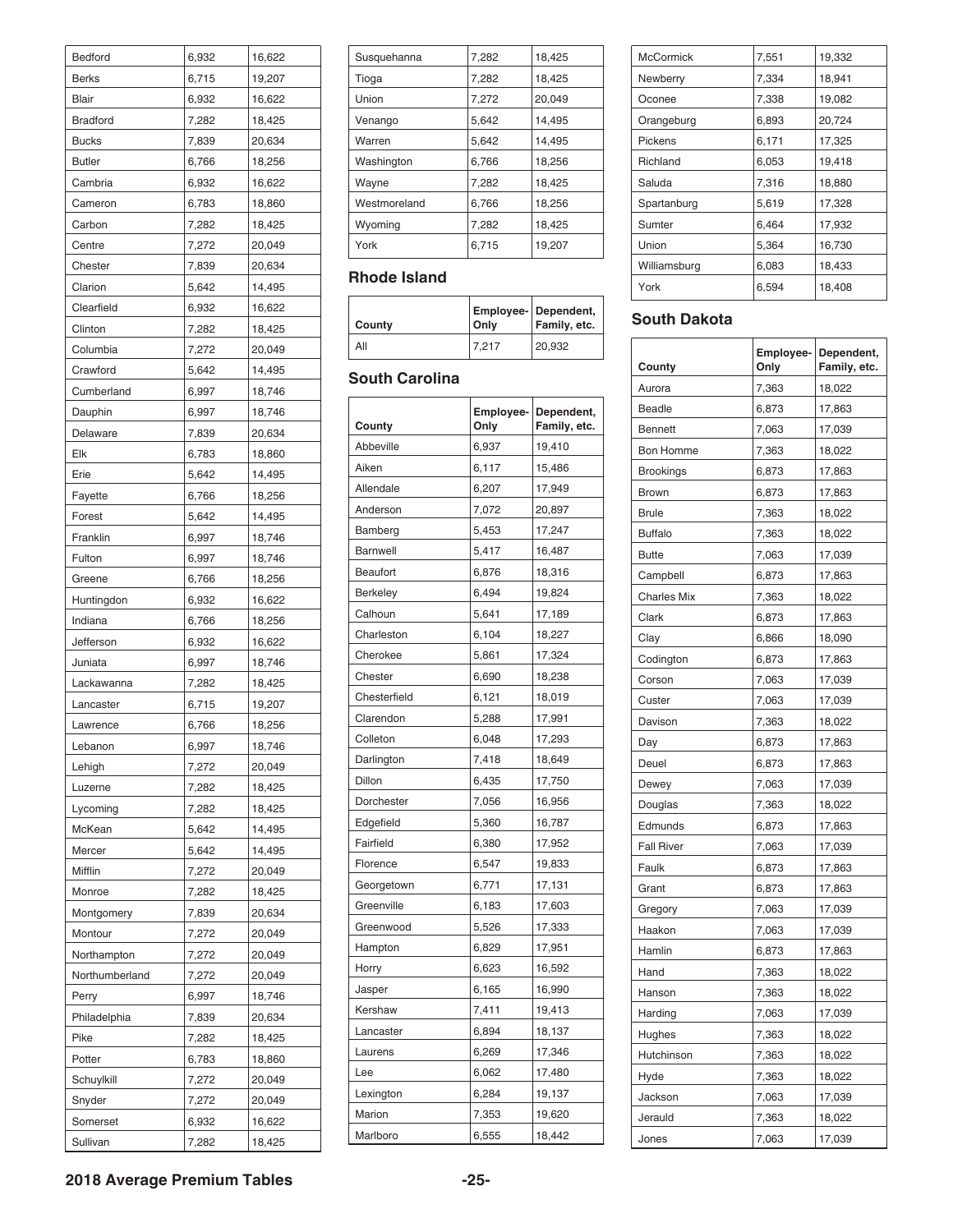| Kingsbury      | 6,873 | 17,863 |
|----------------|-------|--------|
| Lake           | 6,866 | 18,090 |
| Lawrence       | 7,063 | 17,039 |
| Lincoln        | 6,866 | 18,090 |
| Lyman          | 7,063 | 17,039 |
| Marshall       | 6,873 | 17,863 |
| <b>McCook</b>  | 6,866 | 18,090 |
| McPherson      | 6,873 | 17,863 |
| Meade          | 7,063 | 17,039 |
| Mellette       | 7,063 | 17,039 |
| Miner          | 7,363 | 18,022 |
| Minnehaha      | 6,866 | 18,090 |
| Moody          | 6,866 | 18,090 |
| Pennington     | 7,063 | 17,039 |
| <b>Perkins</b> | 7,063 | 17,039 |
| Potter         | 6,873 | 17,863 |
| Roberts        | 6,873 | 17,863 |
| Sanborn        | 7,363 | 18,022 |
| Shannon        | 7,063 | 17,039 |
| Spink          | 6,873 | 17,863 |
| Stanley        | 7,063 | 17,039 |
| Sully          | 7,363 | 18,022 |
| Todd           | 7,063 | 17,039 |
| Tripp          | 7,063 | 17,039 |
| Turner         | 6,866 | 18,090 |
| Union          | 6,866 | 18,090 |
| Walworth       | 6,873 | 17,863 |
| Yankton        | 7,363 | 18,022 |
| Ziebach        | 7,063 | 17,039 |

#### **Tennessee**

| County         | Employee-<br>Only | Dependent,<br>Family, etc. |
|----------------|-------------------|----------------------------|
| Anderson       | 5,804             | 14,377                     |
| Bedford        | 6,267             | 13,285                     |
| Benton         | 5,558             | 16,951                     |
| Bledsoe        | 6,332             | 14,847                     |
| <b>Blount</b>  | 5,804             | 14,377                     |
| <b>Bradley</b> | 6,332             | 14,847                     |
| Campbell       | 5,804             | 14,377                     |
| Cannon         | 5,699             | 13,495                     |
| Carroll        | 5,558             | 16,951                     |
| Carter         | 5,820             | 16,416                     |
| Cheatham       | 6,104             | 15,116                     |
| Chester        | 5,558             | 16,951                     |
| Claiborne      | 5,804             | 14,377                     |
| Clay           | 5,699             | 13,495                     |
| Cocke          | 5,804             | 14,377                     |
| Coffee         | 6,267             | 13,285                     |
| Crockett       | 5,558             | 16,951                     |
| Cumberland     | 5,699             | 13,495                     |
| Davidson       | 6,104             | 15,116                     |
| Decatur        | 5,558             | 16,951                     |

| DeKalb           | 5,699 | 13,495           |
|------------------|-------|------------------|
| Dickson          | 6,267 | 13,285           |
| Dyer             | 5,558 | 16,951           |
| Fayette          | 6,135 | 14,745           |
| Fentress         | 5,699 | 13,495           |
| Franklin         | 6,332 | 14,847           |
| Gibson           | 5,558 | 16,951           |
| Giles            | 6,267 | 13,285           |
| Grainger         | 5,804 | 14,377           |
| Greene           | 5,820 | 16,416           |
| Grundy           | 6,332 | 14,847           |
| Hamblen          | 5,804 | 14,377           |
| Hamilton         | 6,332 | 14,847           |
| Hancock          | 5,820 | 16,416           |
| Hardeman         | 5,558 | 16,951           |
| Hardin           | 5,558 | 16,951           |
| <b>Hawkins</b>   | 5,820 | 16,416           |
| Haywood          | 6,135 | 14,745           |
| Henderson        | 5,558 | 16,951           |
| Henry            | 5,558 | 16,951           |
| Hickman          | 6,267 | 13,285           |
| Houston          | 6,267 | 13,285           |
| Humphreys        | 6,267 | 13,285           |
| Jackson          | 5,699 | 13,495           |
| Jefferson        | 5,804 | 14,377           |
| Johnson          | 5,820 | 16,416           |
| Knox             | 5,804 | 14,377           |
| Lake             | 5,558 | 16,951           |
| Lauderdale       | 6,135 | 14,745           |
| Lawrence         | 6,267 | 13,285           |
| Lewis            | 6,267 | 13,285           |
| Lincoln          | 6,267 | 13,285           |
| Loudon           | 5,804 | 14,377           |
| Macon            | 5,699 | 13,495           |
| Madison          | 5,558 | 16,951           |
| Marion           | 6,332 | 14,847           |
| Marshall         | 6,267 | 13,285           |
| Maury            | 6,267 | 13,285           |
| McMinn           | 6,332 | 14,847           |
| McNairy          | 5,558 | 16,951           |
| Meigs            | 6,332 | 14,847           |
| Monroe           | 5,804 | 14,377           |
| Montgomery       | 6,104 | 15,116           |
| Moore            | 6,267 | 13,285           |
| Morgan           | 5,804 | 14,377           |
| Obion            | 5,558 | 16,951           |
|                  | 5,699 |                  |
| Overton<br>Perry | 6,267 | 13,495<br>13,285 |
|                  |       |                  |
| Pickett<br>Polk  | 5,699 | 13,495           |
|                  | 6,332 | 14,847           |
| Putnam           | 5,699 | 13,495           |
| Rhea             | 6,332 | 14,847           |
| Roane            | 5,804 | 14,377           |

| Robertson      | 6,104 | 15,116 |
|----------------|-------|--------|
| Rutherford     | 6,104 | 15,116 |
| Scott          | 5,804 | 14,377 |
| Sequatchie     | 6,332 | 14,847 |
| Sevier         | 5,804 | 14,377 |
| Shelby         | 6,135 | 14,745 |
| Smith          | 5,699 | 13,495 |
| <b>Stewart</b> | 6,267 | 13,285 |
| Sullivan       | 5,820 | 16,416 |
| Sumner         | 6,104 | 15,116 |
| Tipton         | 6,135 | 14,745 |
| Trousdale      | 6,104 | 15,116 |
| Unicoi         | 5,820 | 16,416 |
| Union          | 5,804 | 14,377 |
| Van Buren      | 5,699 | 13,495 |
| Warren         | 5,699 | 13,495 |
| Washington     | 5,820 | 16,416 |
| Wayne          | 6,267 | 13,285 |
| Weakley        | 5,558 | 16,951 |
| White          | 5,699 | 13,495 |
| Williamson     | 6,104 | 15,116 |
| Wilson         | 6,104 | 15,116 |
|                |       |        |

#### **Texas**

| County          | Employee-<br>Only | Dependent,<br>Family, etc. |
|-----------------|-------------------|----------------------------|
| Anderson        | 7,421             | 16,878                     |
| Andrews         | 7,421             | 16,878                     |
| Angelina        | 7,421             | 16,878                     |
| Aransas         | 5,649             | 16,677                     |
| Archer          | 8,349             | 17,499                     |
| Armstrong       | 8,391             | 17,951                     |
| Atascosa        | 6,176             | 15,625                     |
| Austin          | 6,665             | 19,326                     |
| Bailey          | 7,421             | 16,878                     |
| Bandera         | 6,176             | 15,625                     |
| Bastrop         | 6,060             | 17,654                     |
| Baylor          | 7,421             | 16,878                     |
| Bee             | 7,421             | 16,878                     |
| Bell            | 7,339             | 16,416                     |
| Bexar           | 6,176             | 15,625                     |
| <b>Blanco</b>   | 7,421             | 16,878                     |
| Borden          | 7,421             | 16,878                     |
| <b>Bosque</b>   | 7,421             | 16,878                     |
| <b>Bowie</b>    | 5,721             | 15,050                     |
| <b>Brazoria</b> | 6,665             | 19,326                     |
| <b>Brazos</b>   | 5,625             | 16,027                     |
| <b>Brewster</b> | 7,421             | 16,878                     |
| <b>Briscoe</b>  | 7,421             | 16,878                     |
| <b>Brooks</b>   | 7,421             | 16,878                     |
| <b>Brown</b>    | 7,421             | 16,878                     |
| Burleson        | 5,625             | 16,027                     |
| <b>Burnet</b>   | 7,421             | 16,878                     |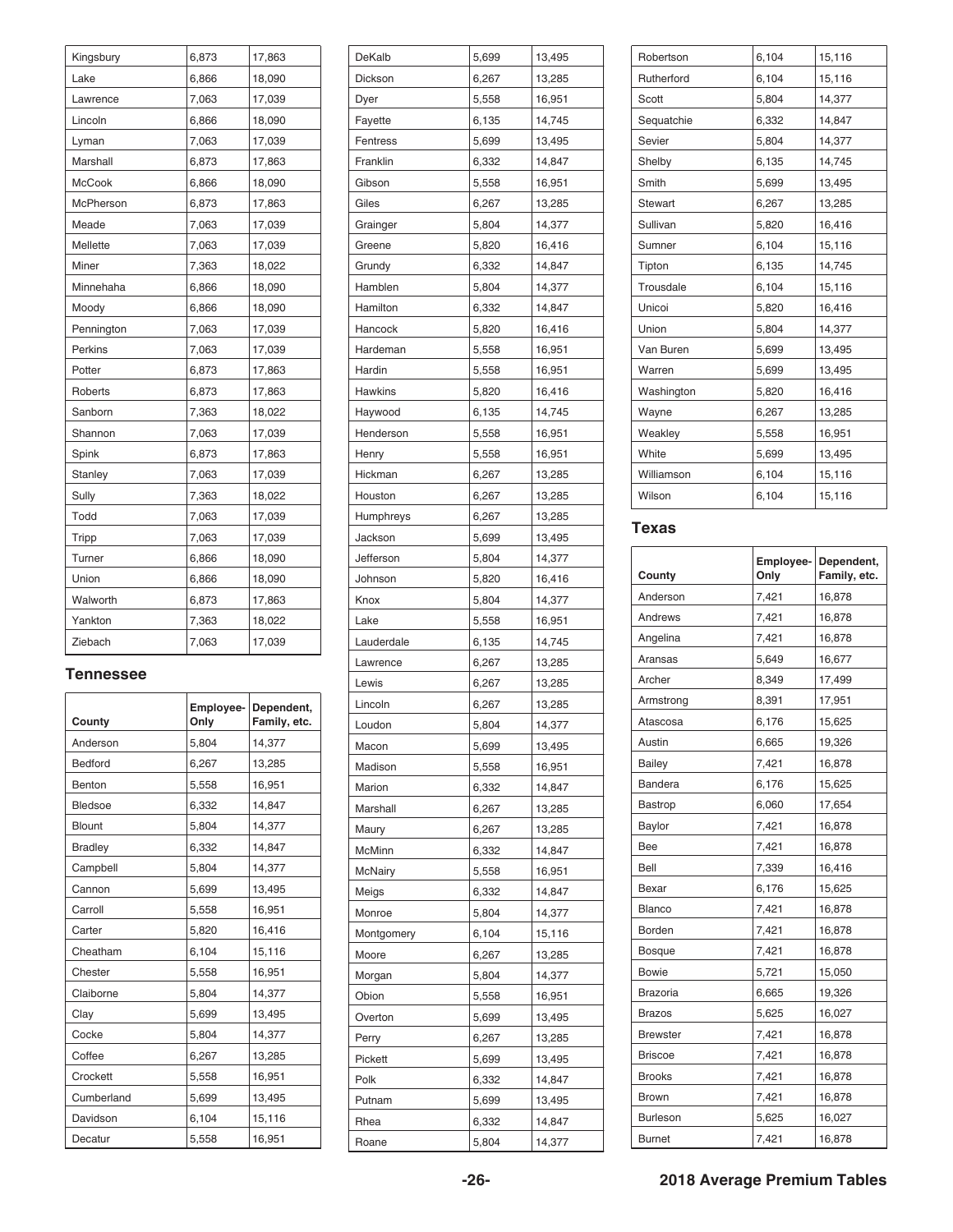| Caldwell             | 6,060          | 17,654           |
|----------------------|----------------|------------------|
| Calhoun              | 5,880          | 16,229           |
| Callahan             | 7,233          | 16,919           |
| Cameron              | 6,716          | 12,721           |
| Camp                 | 7,421          | 16,878           |
| Carson               | 8,391          | 17,951           |
| Cass                 | 7,421          | 16,878           |
| Castro               | 7,421          | 16,878           |
| Chambers             | 6,665          | 19,326           |
| Cherokee             | 7,421          | 16,878           |
| Childress            | 7,421          | 16,878           |
| Clay                 | 8,349          | 17,499           |
| Cochran              | 7,421          | 16,878           |
| Coke                 | 7,421          | 16,878           |
| Coleman              | 7,421          | 16,878           |
| Collin               | 6,678          | 17,977           |
| Collingsworth        | 7,421          | 16,878           |
| Colorado             | 7,421          | 16,878           |
| Comal                | 6,176          | 15,625           |
| Comanche             | 7,421          | 16,878           |
| Concho               | 7,421          | 16,878           |
| Cooke                | 7,421          | 16,878           |
| Coryell              | 7,339          | 16,416           |
| Cottle               | 7,421          | 16,878           |
|                      | 7,421          |                  |
| Crane                |                | 16,878           |
| Crockett             | 7,421          | 16,878           |
| Crosby               | 5,362          | 15,400           |
| Culberson            | 7,421          | 16,878           |
| Dallam               | 7,421          | 16,878<br>17,977 |
| Dallas               | 6,678          |                  |
| Dawson<br>Deaf Smith | 7,421<br>7,421 | 16,878           |
|                      |                | 16,878           |
| Delta                | 6,678          | 17,977           |
| Denton               | 6,678          | 17,977           |
| DeWitt               | 7,421          | 16,878           |
| Dickens              | 7,421          | 16,878           |
| Dimmit               | 7,421          | 16,878           |
| Donley               | 7,421          | 16,878           |
| Duval                | 7,421          | 16,878           |
| Eastland             | 7,421          | 16,878           |
| Ector                | 8,055          | 18,635           |
| Edwards              | 7,421          | 16,878           |
| El Paso              | 6,912          | 16,149           |
| <b>Ellis</b>         | 6,678          | 17,977           |
| Erath                | 7,421          | 16,878           |
| Falls                | 7,421          | 16,878           |
| Fannin               | 7,421          | 16,878           |
| Fayette              | 7,421          | 16,878           |
| Fisher               | 7,421          | 16,878           |
| Floyd                | 7,421          | 16,878           |
| Foard                | 7,421          | 16,878           |
| Fort Bend            | 6,665          | 19,326           |
| Franklin             | 7,421          | 16,878           |

| Freestone         | 7,421 | 16,878 |
|-------------------|-------|--------|
| Frio              | 7,421 | 16,878 |
| Gaines            | 7,421 | 16,878 |
| Galveston         | 6,665 | 19,326 |
| Garza             | 7,421 | 16,878 |
| Gillespie         | 7,421 | 16,878 |
| Glasscock         | 7,421 | 16,878 |
| Goliad            | 5,880 | 16,229 |
| Gonzales          | 7,421 | 16,878 |
| Gray              | 7,421 | 16,878 |
| Grayson           | 7,707 | 16,495 |
| Gregg             | 6,073 | 19,283 |
| Grimes            | 7,421 | 16,878 |
| Guadalupe         | 6,176 | 15,625 |
| Hale              | 7,421 | 16,878 |
| Hall              | 7,421 | 16,878 |
| Hamilton          | 7,421 | 16,878 |
| Hansford          | 7,421 | 16,878 |
| Hardeman          | 7,421 | 16,878 |
| Hardin            | 7,483 | 18,982 |
| Harris            | 6,665 | 19,326 |
| Harrison          | 7,421 | 16,878 |
| Hartley           | 7,421 | 16,878 |
| Haskell           | 7,421 | 16,878 |
| Hays              | 6,060 | 17,654 |
| Hemphill          | 7,421 | 16,878 |
| Henderson         | 7,421 | 16,878 |
| Hidalgo           | 6,218 | 15,753 |
| Hill              | 7,421 | 16,878 |
| Hockley           | 7,421 | 16,878 |
| Hood              | 7,421 | 16,878 |
| Hopkins           | 7,421 | 16,878 |
| Houston           | 7,421 | 16,878 |
| Howard            | 7,421 | 16,878 |
| Hudspeth          | 7,421 | 16,878 |
| Hunt              | 6,678 | 17,977 |
| Hutchinson        | 7,421 | 16,878 |
| Irion             | 5,851 | 14,701 |
| Jack              | 7,421 | 16,878 |
| Jackson           | 7,421 | 16,878 |
| Jasper            | 7,421 | 16,878 |
| <b>Jeff Davis</b> | 7,421 | 16,878 |
| Jefferson         | 7,483 | 18,982 |
| Jim Hogg          | 7,421 | 16,878 |
| Jim Wells         | 7,421 | 16,878 |
| Johnson           | 6,678 | 17,977 |
| Jones             | 7,233 | 16,919 |
| Karnes            | 7,421 | 16,878 |
| Kaufman           | 6,678 | 17,977 |
| Kendall           | 6,176 | 15,625 |
| Kenedy            | 7,421 | 16,878 |
| Kent              | 7,421 | 16,878 |
| Kerr              | 7,421 | 16,878 |

| Kimble      | 7,421 | 16,878 |
|-------------|-------|--------|
| King        | 7,421 | 16,878 |
| Kinney      | 7,421 | 16,878 |
| Kleberg     | 7,421 | 16,878 |
| Knox        | 7,421 | 16,878 |
| Lamar       | 7,421 | 16,878 |
| Lamb        | 7,421 | 16,878 |
| Lampasas    | 7,339 | 16,416 |
| LaSalle     | 7,421 | 16,878 |
| Lavaca      | 7,421 | 16,878 |
| Lee         | 7,421 | 16,878 |
| Leon        | 7,421 | 16,878 |
| Liberty     | 6,665 | 19,326 |
| Limestone   | 7,421 | 16,878 |
| Lipscomb    | 7,421 | 16,878 |
|             |       |        |
| Live Oak    | 7,421 | 16,878 |
| Llano       | 7,421 | 16,878 |
| Loving      | 7,421 | 16,878 |
| Lubbock     | 5,362 | 15,400 |
| Lynn        | 7,421 | 16,878 |
| Madison     | 7,421 | 16,878 |
| Marion      | 7,421 | 16,878 |
| Martin      | 7,421 | 16,878 |
| Mason       | 7,421 | 16,878 |
| Matagorda   | 7,421 | 16,878 |
| Maverick    | 7,421 | 16,878 |
| McCulloch   | 7,421 | 16,878 |
| McLennan    | 5,103 | 14,214 |
| McMullen    | 7,421 | 16,878 |
| Medina      | 6,176 | 15,625 |
| Menard      | 7,421 | 16,878 |
| Midland     | 6,019 | 14,864 |
| Milam       | 7,421 | 16,878 |
| Mills       | 7,421 | 16,878 |
| Mitchell    | 7,421 | 16,878 |
| Montague    | 7,421 | 16,878 |
| Montgomery  | 6,665 | 19,326 |
| Moore       | 7,421 | 16,878 |
| Morris      | 7,421 | 16,878 |
| Motley      | 7,421 | 16,878 |
| Nacogdoches | 7,421 | 16,878 |
| Navarro     | 7,421 | 16,878 |
| Newton      | 7,421 | 16,878 |
| Nolan       | 7,421 | 16,878 |
| Nueces      | 5,649 | 16,677 |
| Ochiltree   | 7,421 | 16,878 |
| Oldham      | 7,421 | 16,878 |
| Orange      | 7,483 | 18,982 |
| Palo Pinto  | 7,421 | 16,878 |
| Panola      | 7,421 | 16,878 |
| Parker      | 6,678 | 17,977 |
| Parmer      | 7,421 | 16,878 |
| Pecos       | 7,421 | 16,878 |
|             |       |        |

#### **2018 Average Premium Tables -27-**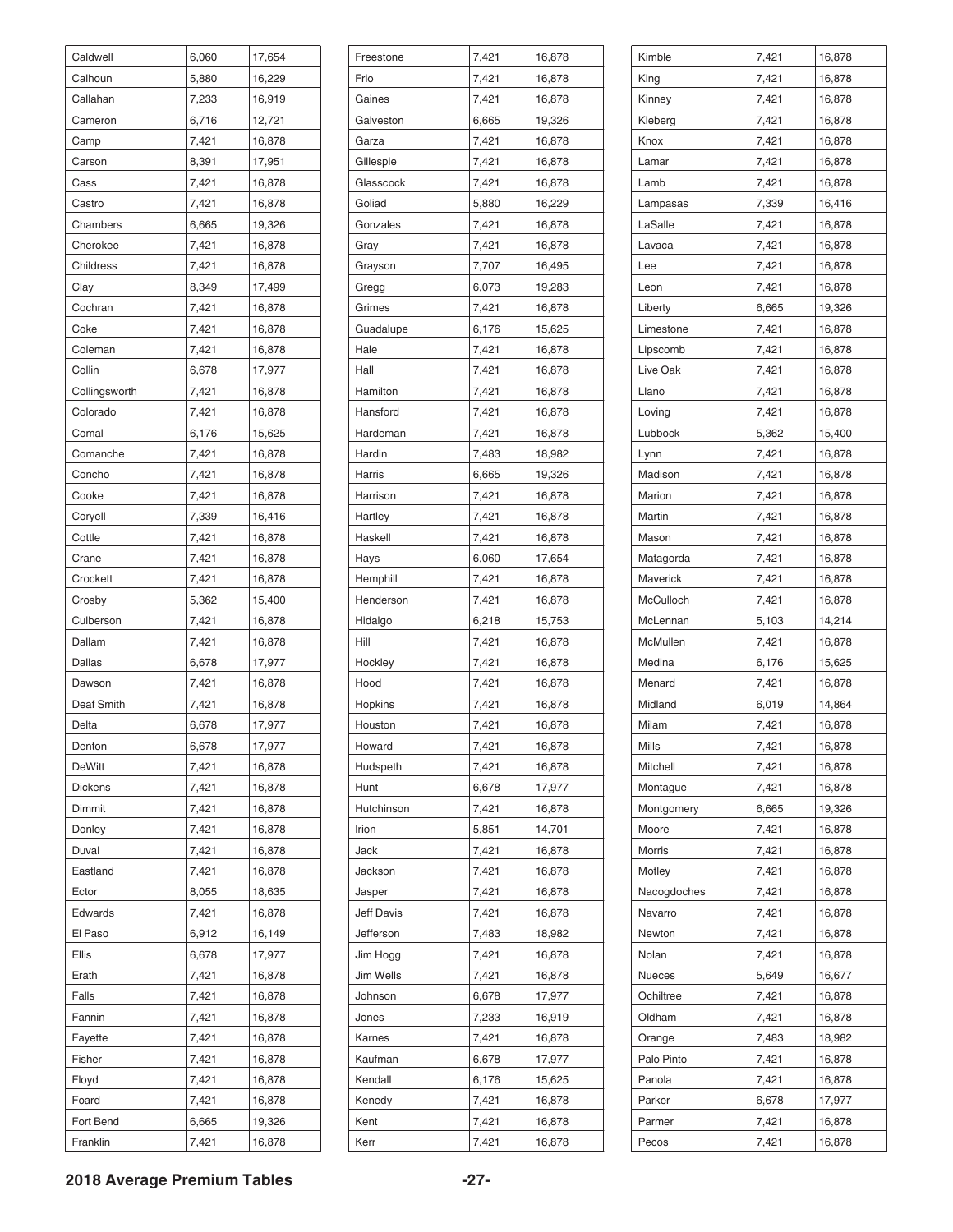| Polk             | 7,421 | 16,878 |
|------------------|-------|--------|
| Potter           | 8,391 | 17,951 |
| Presidio         | 7,421 | 16,878 |
| Rains            | 7,421 | 16,878 |
| Randall          | 8,391 | 17,951 |
| Reagan           | 7,421 | 16,878 |
| Real             | 7,421 | 16,878 |
| <b>Red River</b> | 7,421 | 16,878 |
| Reeves           | 7,421 | 16,878 |
| Refugio          | 7,421 | 16,878 |
| Roberts          | 7,421 | 16,878 |
| Robertson        | 5,625 | 16,027 |
| Rockwall         | 6,678 | 17,977 |
| Runnels          | 7,421 | 16,878 |
| Rusk             | 6,073 | 19,283 |
| Sabine           | 7,421 | 16,878 |
| San Augustine    | 7,421 | 16,878 |
| San Jacinto      | 6,665 | 19,326 |
| San Patricio     | 5,649 | 16,677 |
| San Saba         | 7,421 | 16,878 |
| Schleicher       | 7,421 | 16,878 |
| Scurry           | 7,421 | 16,878 |
| Shackelford      | 7,421 | 16,878 |
| Shelby           | 7,421 | 16,878 |
| Sherman          | 7,421 | 16,878 |
| Smith            | 6,387 | 19,926 |
| Somervell        | 7,421 | 16,878 |
| <b>Starr</b>     | 7,421 | 16,878 |
| Stephens         | 7,421 | 16,878 |
| Sterling         | 7,421 | 16,878 |
| Stonewall        | 7,421 | 16,878 |
| Sutton           | 7,421 | 16,878 |
| Swisher          | 7,421 | 16,878 |
| Tarrant          | 6,678 | 17,977 |
|                  | 7,233 | 16,919 |
| Taylor           |       |        |
| Terrell          | 7,421 | 16,878 |
| Terry            | 7,421 | 16,878 |
| Throckmorton     | 7,421 | 16,878 |
| Titus            | 7,421 | 16,878 |
| <b>Tom Green</b> | 5,851 | 14,701 |
| Travis           | 6,060 | 17,654 |
| Trinity          | 7,421 | 16,878 |
| Tyler            | 7,421 | 16,878 |
| Upshur           | 6,073 | 19,283 |
| Upton            | 7,421 | 16,878 |
| Uvalde           | 7,421 | 16,878 |
| Val Verde        | 7,421 | 16,878 |
| Van Zandt        | 7,421 | 16,878 |
| Victoria         | 5,880 | 16,229 |
| Walker           | 7,421 | 16,878 |
| Waller           | 6,665 | 19,326 |
| Ward             | 7,421 | 16,878 |
| Washington       | 7,421 | 16,878 |

| Webb       | 6,829 | 18,329 |
|------------|-------|--------|
| Wharton    | 7,421 | 16,878 |
| Wheeler    | 7,421 | 16,878 |
| Wichita    | 8,349 | 17,499 |
| Wilbarger  | 7,421 | 16,878 |
| Willacy    | 7,421 | 16,878 |
| Williamson | 6,060 | 17,654 |
| Wilson     | 6,176 | 15,625 |
| Winkler    | 7,421 | 16,878 |
| Wise       | 6,678 | 17,977 |
| Wood       | 7,421 | 16,878 |
| Yoakum     | 7,421 | 16,878 |
| Young      | 7,421 | 16,878 |
| Zapata     | 7,421 | 16,878 |
| Zavala     | 7,421 | 16,878 |

#### **Utah**

| County           | Employee-<br>Only | Dependent,<br>Family, etc. |
|------------------|-------------------|----------------------------|
| Beaver           | 6,852             | 19,272                     |
| <b>Box Elder</b> | 6,057             | 16,370                     |
| Cache            | 6,974             | 18,509                     |
| Carbon           | 6,852             | 19,272                     |
| Daggett          | 6,852             | 19,272                     |
| Davis            | 5,884             | 17,953                     |
| Duchesne         | 6,852             | 19,272                     |
| Emery            | 6,852             | 19,272                     |
| Garfield         | 6,852             | 19,272                     |
| Grand            | 6,852             | 19,272                     |
| Iron             | 7,759             | 16,705                     |
| Juab             | 6,852             | 19,272                     |
| Kane             | 6,852             | 19,272                     |
| Millard          | 6,852             | 19,272                     |
| Morgan           | 6,057             | 16,370                     |
| Piute            | 6,852             | 19,272                     |
| Rich             | 6,974             | 18,509                     |
| Salt Lake        | 5,884             | 17,953                     |
| San Juan         | 6,852             | 19,272                     |
| Sanpete          | 6,852             | 19,272                     |
| Sevier           | 6,852             | 19,272                     |
| Summit           | 5,884             | 17,953                     |
| Tooele           | 5,884             | 17,953                     |
| Uintah           | 6,852             | 19,272                     |
| Utah             | 5,501             | 17,140                     |
| Wasatch          | 5,884             | 17,953                     |
| Washington       | 7,759             | 16,705                     |
| Wayne            | 6,852             | 19,272                     |
| Weber            | 6,057             | 16,370                     |

#### **Vermont**

| County | Only  | <b>Employee- Dependent,</b><br>Family, etc. |
|--------|-------|---------------------------------------------|
| All    | 6.408 | 18,237                                      |

#### **Virginia**

| County                       | Employee-<br>Only | Dependent,<br>Family, etc. |
|------------------------------|-------------------|----------------------------|
| Accomack                     | 6,032             | 15,759                     |
| Albemarle                    | 5,562             | 16,255                     |
| Alexandria City              | 6,924             | 19,755                     |
|                              |                   | 15,759                     |
| Alleghany<br>Amelia          | 6,032<br>6,243    |                            |
|                              |                   | 17,420                     |
| Amherst                      | 6,132             | 16,421                     |
| Appomattox                   | 6,132             | 16,421                     |
| Arlington                    | 6,924             | 19,755                     |
| Augusta                      | 6,032             | 15,759                     |
| Bath                         | 6,032             | 15,759                     |
| Bedford                      | 6,132             | 16,421                     |
| <b>Bedford City</b>          | 6,132             | 16,421                     |
| Bland                        | 6,032             | 15,759                     |
| <b>Botetourt</b>             | 6,388             | 17,326                     |
| <b>Bristol City</b>          | 7,233             | 14,350                     |
| <b>Brunswick</b>             | 6,032             | 15,759                     |
| Buchanan                     | 6,032             | 15,759                     |
| Buckingham                   | 6,032             | 15,759                     |
| <b>Buena Vista City</b>      | 6,032             | 15,759                     |
| Campbell                     | 6,132             | 16,421                     |
| Caroline                     | 6,243             | 17,420                     |
| Carroll                      | 6,032             | 15,759                     |
| <b>Charles City</b>          | 6,243             | 17,420                     |
| Charlotte                    | 6,032             | 15,759                     |
| <b>Charlottesville City</b>  | 5,562             | 16,255                     |
| <b>Chesapeake City</b>       | 6,959             | 17,050                     |
| Chesterfield                 | 6,243             | 17,420                     |
| Clarke                       | 6,924             | 19,755                     |
| <b>Colonial Heights City</b> | 6,243             | 17,420                     |
| Covington City               | 6,032             | 15,759                     |
| Craig                        | 6,388             | 17,326                     |
| Culpeper                     | 6,032             | 15,759                     |
| Cumberland                   | 6,243             | 17,420                     |
| Danville City                | 7,903             | 16,755                     |
| Dickenson                    | 6,032             | 15,759                     |
| Dinwiddie                    | 6,243             | 17,420                     |
| <b>Emporia City</b>          | 6,032             | 15,759                     |
| <b>Essex</b>                 | 6,032             | 15,759                     |
| Fairfax                      | 6,924             | 19,755                     |
| <b>Fairfax City</b>          | 6,924             | 19,755                     |
| Falls Church City            | 6,924             | 19,755                     |
| Fauquier                     | 6,924             | 19,755                     |
| Floyd                        | 6,032             | 15,759                     |
| Fluvanna                     | 5,562             | 16,255                     |
| Franklin                     | 6,388             | 17,326                     |
| <b>Franklin City</b>         | 6,032             |                            |
| Frederick                    |                   | 15,759                     |
|                              | 5,932             | 15,188                     |
| Fredericksburg City          | 6,924             | 19,755                     |
| <b>Galax City</b>            | 6,032             | 15,759                     |
| Giles                        | 6,160             | 16,170                     |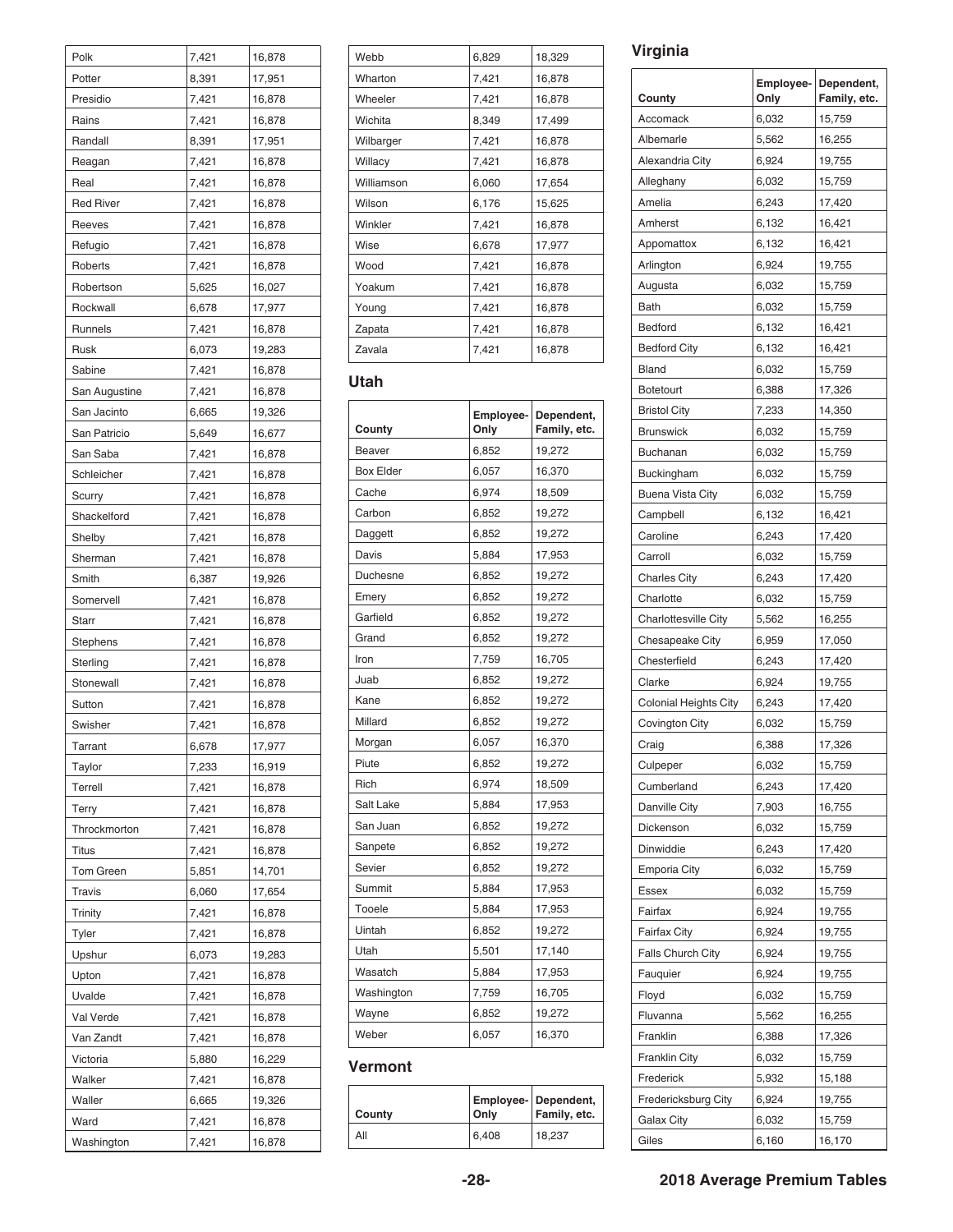| Gloucester               | 6,959 | 17,050 |
|--------------------------|-------|--------|
| Goochland                | 6,243 | 17,420 |
| Grayson                  | 6,032 | 15,759 |
| Greene                   | 5,562 | 16,255 |
| Greensville              | 6,032 | 15,759 |
| Halifax                  | 6,032 | 15,759 |
| <b>Hampton City</b>      | 6,959 | 17,050 |
| Hanover                  | 6,243 | 17,420 |
| Harrisonburg City        | 5,504 | 17,255 |
| Henrico                  | 6,243 | 17,420 |
| Henry                    | 6,032 | 15,759 |
| Highland                 | 6,032 | 15,759 |
| <b>Hopewell City</b>     | 6,243 | 17,420 |
| Isle of Wight            | 6,959 | 17,050 |
| <b>James City</b>        | 6,959 | 17,050 |
| King and Queen           | 6,243 | 17,420 |
| King George              | 6,032 | 15,759 |
| King William             | 6,243 | 17,420 |
| Lancaster                | 6,032 | 15,759 |
| Lee                      | 6,032 | 15,759 |
| Lexington City           | 6,032 | 15,759 |
| Loudoun                  | 6,924 | 19,755 |
| Louisa                   | 6,243 | 17,420 |
| Lunenburg                | 6,032 | 15,759 |
| Lynchburg City           | 6,132 | 16,421 |
| Madison                  | 6,032 | 15,759 |
| Manassas City            | 6,924 | 19,755 |
| Manassas Park City       | 6,924 | 19,755 |
| <b>Martinsville City</b> | 6,032 | 15,759 |
| <b>Mathews</b>           | 6,959 | 17,050 |
| Mecklenburg              | 6,032 | 15,759 |
| Middlesex                | 6,032 | 15,759 |
| Montgomery               | 6,160 | 16,170 |
| Nelson                   | 5,562 | 16,255 |
| New Kent                 | 6,243 | 17,420 |
| <b>Newport News City</b> | 6,959 | 17,050 |
| Norfolk City             | 6,959 | 17,050 |
| Northampton              | 6,032 | 15,759 |
| Northumberland           | 6,032 | 15,759 |
| Norton City              | 6,032 | 15,759 |
| Nottoway                 | 6,032 | 15,759 |
| Orange                   | 6,032 | 15,759 |
| Page                     | 6,032 | 15,759 |
| Patrick                  | 6,032 | 15,759 |
| Petersburg City          | 6,243 | 17,420 |
| Pittsylvania             | 7,903 | 16,755 |
| Poquoson                 | 6,959 | 17,050 |
| Portsmouth City          | 6,959 | 17,050 |
| Powhatan                 | 6,243 | 17,420 |
| Prince Edward            | 6,032 | 15,759 |
| Prince George            | 6,243 | 17,420 |
| Prince William           | 6,924 | 19,755 |
| Pulaski                  | 6,160 | 16,170 |

| <b>Radford City</b>      | 6,160 | 16,170 |
|--------------------------|-------|--------|
| Rappahannock             | 6,032 | 15,759 |
| Richmond                 | 6,032 | 15,759 |
| <b>Richmond City</b>     | 6,243 | 17,420 |
| Roanoke                  | 6,388 | 17,326 |
| <b>Roanoke City</b>      | 6,388 | 17,326 |
| Rockbridge               | 6,032 | 15,759 |
| Rockingham               | 5,504 | 17,255 |
| Russell                  | 6,032 | 15,759 |
| Salem City               | 6,388 | 17,326 |
| Scott                    | 7,233 | 14,350 |
| Shenandoah               | 6,032 | 15,759 |
| Smyth                    | 6,032 | 15,759 |
| Southampton              | 6,032 | 15,759 |
| Spotsylvania             | 6,924 | 19,755 |
| Stafford                 | 6,924 | 19,755 |
| <b>Staunton City</b>     | 6,032 | 15,759 |
| Suffolk City             | 6,959 | 17,050 |
| Surry                    | 6,959 | 17,050 |
| Sussex                   | 6,243 | 17,420 |
| Tazewell                 | 6,032 | 15,759 |
| Virginia Beach City      | 6,959 | 17,050 |
| Warren                   | 6,924 | 19,755 |
| Washington               | 7,233 | 14,350 |
| Waynesboro City          | 6,032 | 15,759 |
| Westmoreland             | 6,032 | 15,759 |
| <b>Williamsburg City</b> | 6,959 | 17,050 |
| Winchester City          | 5,932 | 15,188 |
| Wise                     | 6,032 | 15,759 |
| Wythe                    | 6,032 | 15,759 |
| York                     | 6,959 | 17,050 |

### **Washington**

| County       | Employee-<br>Only | Dependent,<br>Family, etc. |
|--------------|-------------------|----------------------------|
| Adams        | 6,107             | 17,674                     |
| Asotin       | 6,107             | 17,674                     |
| Benton       | 6,107             | 17,674                     |
| Chelan       | 6,107             | 17,674                     |
| Clallam      | 6,527             | 18,082                     |
| Clark        | 6,381             | 17,857                     |
| Columbia     | 6,107             | 17,674                     |
| Cowlitz      | 6,527             | 18,082                     |
| Douglas      | 6,107             | 17,674                     |
| Ferry        | 5,603             | 14,976                     |
| Franklin     | 6,107             | 17,674                     |
| Garfield     | 6,107             | 17,674                     |
| Grant        | 6,107             | 17,674                     |
| Grays Harbor | 6,527             | 18,082                     |
| Island       | 6,527             | 18,082                     |
| Jefferson    | 6,527             | 18,082                     |
| King         | 6,470             | 19,547                     |
| Kitsap       | 6,527             | 18,082                     |

### **West Virginia**

| County          | Employee-<br>Only | Dependent,<br>Family, etc. |
|-----------------|-------------------|----------------------------|
| Barbour         | 7,346             | 17,065                     |
| <b>Berkeley</b> | 6,272             | 17,901                     |
| Boone           | 6,925             | 20,937                     |
| <b>Braxton</b>  | 7,267             | 20,797                     |
| <b>Brooke</b>   | 6,313             | 18,119                     |
| Cabell          | 6,855             | 18,411                     |
| Calhoun         | 7,267             | 20,797                     |
| Clay            | 7,267             | 20,797                     |
| Doddridge       | 6,706             | 17,518                     |
| Fayette         | 7,267             | 20,797                     |
| Gilmer          | 6,706             | 17,518                     |
| Grant           | 6,607             | 17,760                     |
| Greenbrier      | 7,267             | 20,797                     |
| Hampshire       | 6,607             | 17,760                     |
| Hancock         | 6,313             | 18,119                     |
| Hardy           | 6,607             | 17,760                     |
| Harrison        | 7,346             | 17,065                     |
| Jackson         | 8,485             | 17,578                     |
| Jefferson       | 6,272             | 17,901                     |
| Kanawha         | 7,292             | 18,469                     |
| Lewis           | 6,706             | 17,518                     |
| Lincoln         | 6,925             | 20,937                     |
| Logan           | 6,925             | 20,937                     |
| Marion          | 6,706             | 17,518                     |
| Marshall        | 6,313             | 18,119                     |
| Mason           | 6,855             | 18,411                     |
| <b>McDowell</b> | 6,925             | 20,937                     |
| Mercer          | 7,158             | 20,108                     |

#### **2018 Average Premium Tables -29-**